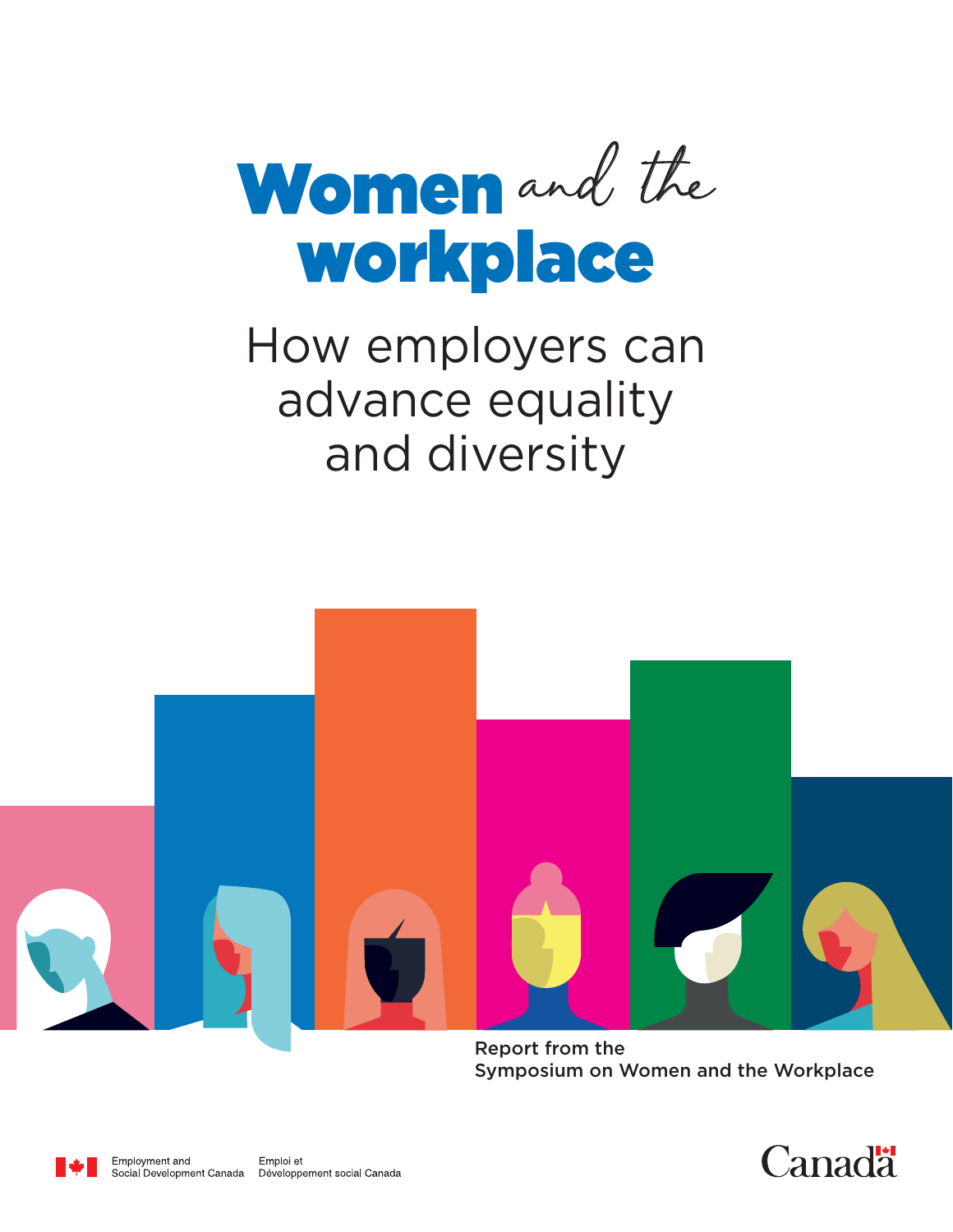

This report is funded by the Government of Canada's Labour Program.

"The opinions and interpretations in this publication are those of the author and do not necessarily reflect those of the Government of Canada."

#### **Women and the Workplace: How employers can advance equality and diversity**

This publication is available for download at **[canada.ca/publicentre-ESDC](http://canada.ca/publicentre-ESDC)**.

It is available upon request in multiple formats (large print, MP3, Braille, audio CD, e-text CD, DAISY or accessible PDF), by contacting 1 800 O-Canada (1-800-622-6232). By teletypewriter (TTY), call 1-800-926-9105.

© Her Majesty the Queen in Right of Canada, 2019

For information regarding reproduction rights: **[droitdauteur.copyright@HRSDC-RHDCC.gc.ca](mailto:droitdauteur.copyright@HRSDC-RHDCC.gc.ca )**.

**PDF** Cat. No.: Em8-66/2019E-PDF ISBN: 978-0-660-31804-2

**ESDC** Cat. No.: LT-329-08-19E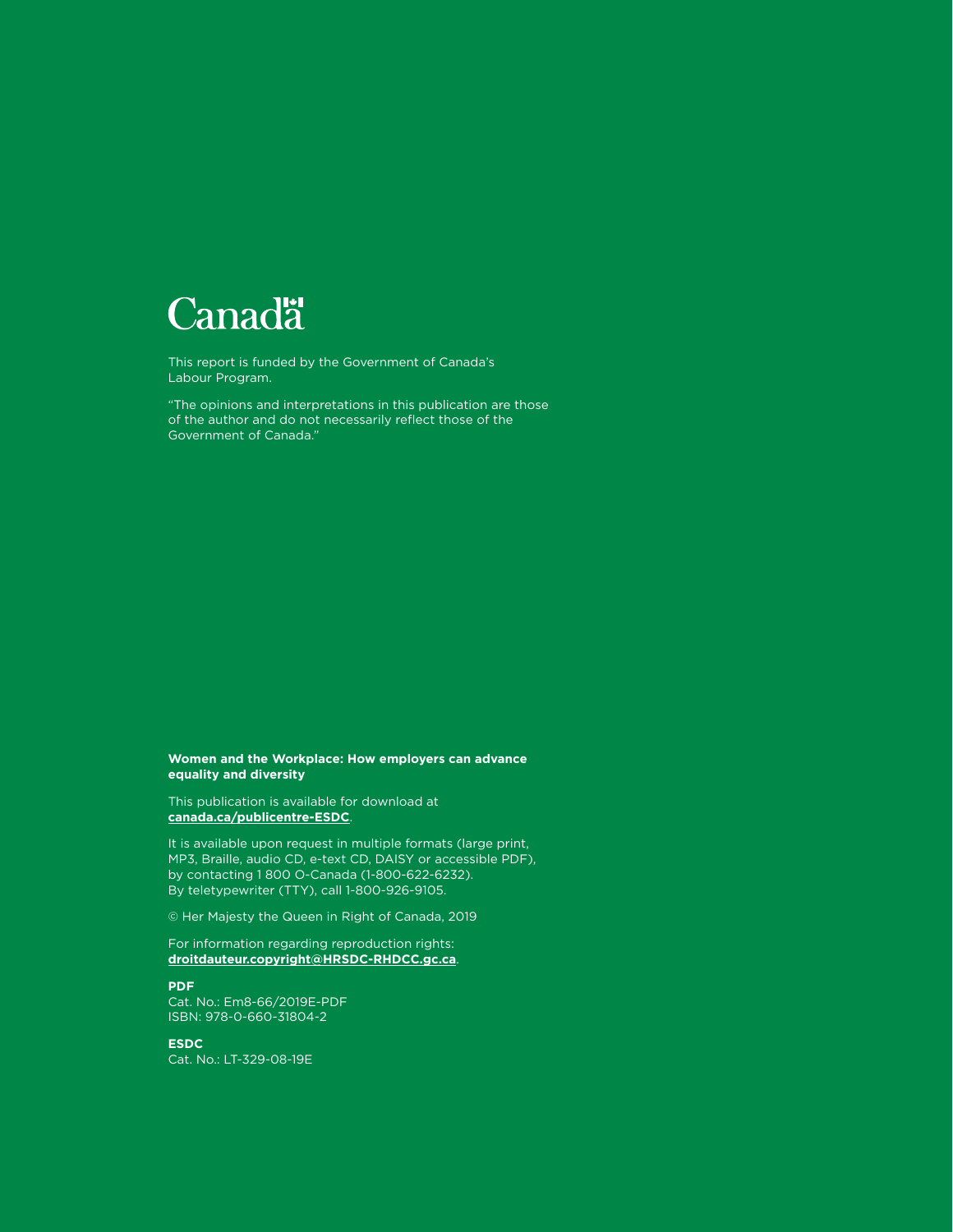TABLE OF CONTENTS **TABLE OF CONTENTS**

| 1 | <b>Executive summary</b>                                                    | 5               |
|---|-----------------------------------------------------------------------------|-----------------|
|   | <b>Strategies for hiring</b>                                                | 6               |
|   | Strategies for employee retention                                           | 6               |
|   | <b>Strategies for career advancement</b>                                    | 7               |
|   | 2 Gender Equality in 2019                                                   | 8               |
|   | The state of gender equality<br>in the Canadian workforce                   | 8               |
|   | The moral case                                                              | 9               |
|   | The business case: Macroeconomic benefits                                   | 10 <sup>2</sup> |
|   | Gender equality is better for business                                      | 10              |
|   |                                                                             |                 |
| 3 | <b>Best Practices for Gender Equality</b>                                   | 11              |
|   | Increasing awareness of gender equality<br>and challenging widespread myths | 11              |
|   | Changing structures instead of people                                       | $12 \,$         |
|   | Adopting an intersectional approach<br>to workplace gender equality         | 13              |
|   | 4 Engaging Men: A Key Step<br>in Advancing Women's Equality                 | 31              |
|   | <b>Barriers to change</b>                                                   | 31              |
| 5 | <b>Resources for Promoting Workplace</b><br><b>Gender Equality</b>          | 35              |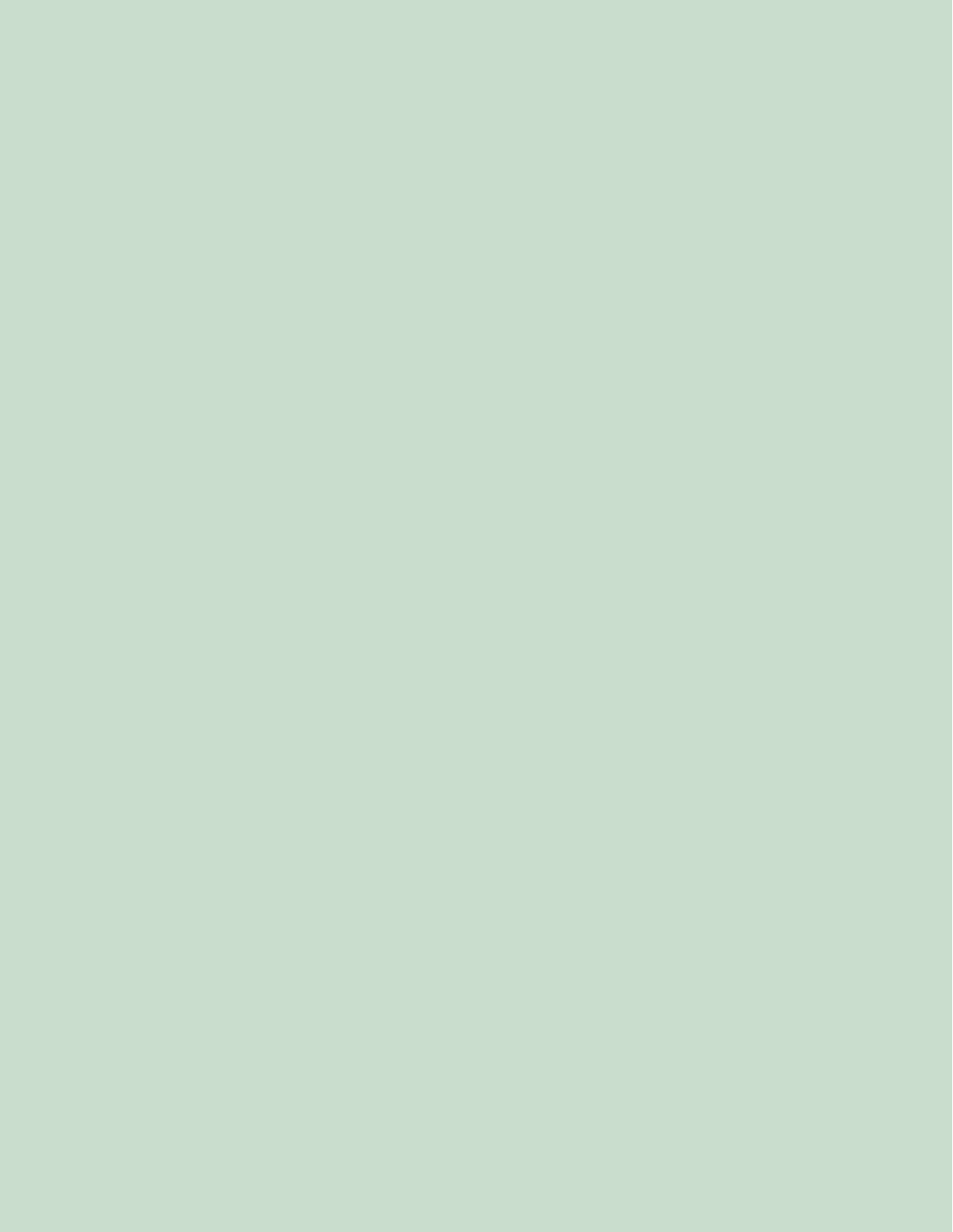<span id="page-4-0"></span>

# **EXECUTIVE** SUMMARY

This report provides strategies and resources employers can use to advance women's participation in the workplace. It is based on presentations and discussions held during a two-day *Symposium on Women and the Workplace* held at the University of Toronto's Rotman School of Management in May 2019.



240 Canadian leaders and champions of workplace gender equality and diversity shared best practices to inspire and advance women's participation in the workplace. Presenters and participants came from the public and private sector, unions, academia, industry and human resource associations and civil society organizations.

Although their perspectives varied, there was general agreement on three key components to advancing workplace gender equality and diversity in Canada:

- 1. Increasing awareness about gender equality and challenging widespread myths.
- 2. Changing structures instead of people.
- 3. Adopting an intersectional approach to gender equality in the workplace.

Best practice strategies that emerged during the Symposium centred around three phases of the employment cycle: hiring, retention and career advancement.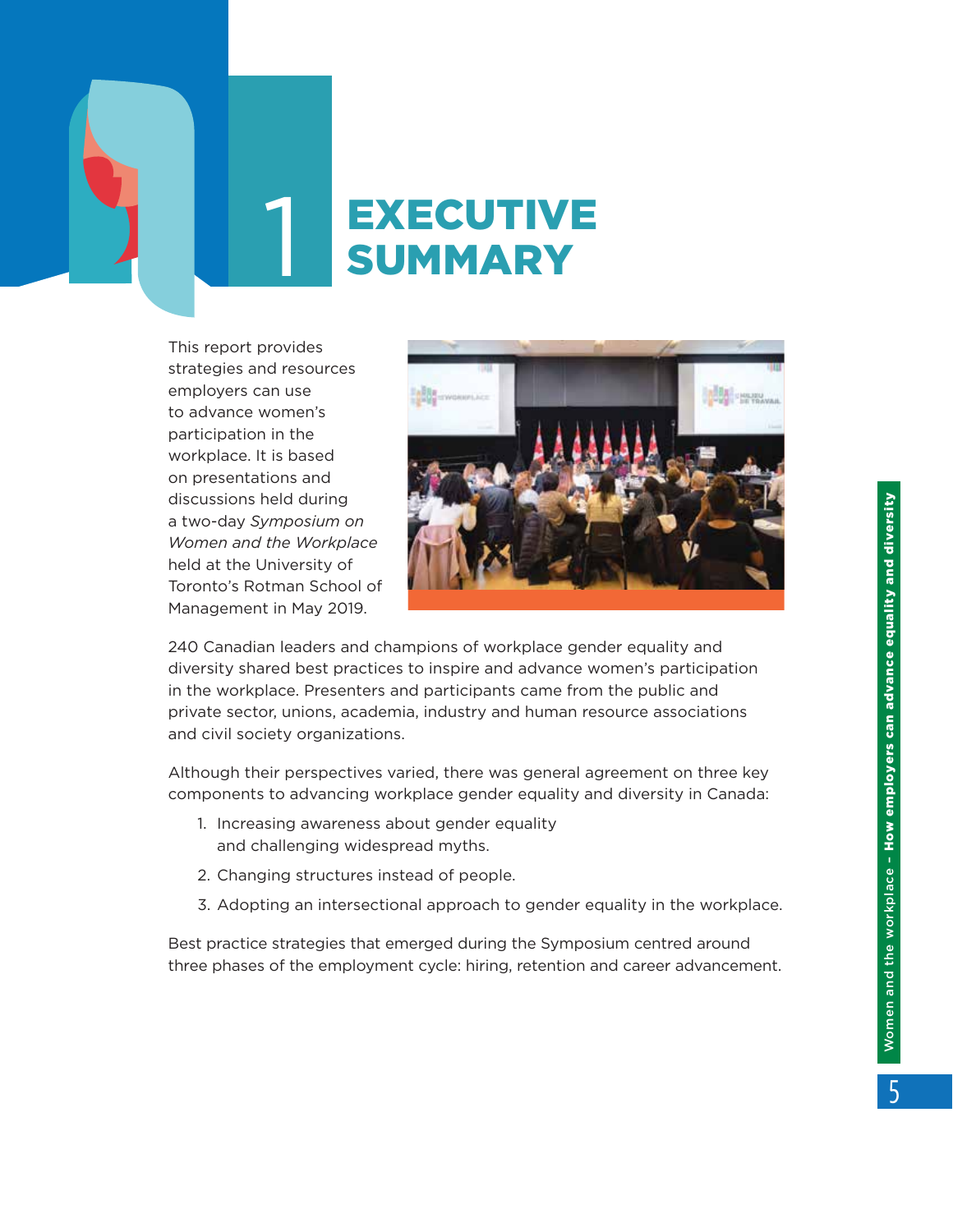## <span id="page-5-0"></span>Strategies for hiring

- Be more proactive in recruiting diverse candidates and improving accountability (e.g. track the number of accepted resumes and new hires).
- Consider approaches such as "blind" evaluations, skills and knowledge testing, standardized interviews or questions and "de-gendering" job ads.
- Be aware of mixed results related to unconscious bias training and diverse selection panels.

## Strategies for employee retention

#### **Focus on changing workplace culture:**

- **E** Be accountable: Collect data, set targets and establish accountability measures (e.g. financial incentives, collective agreements, etc.).
- **n Model change:** Encourage decision-makers to set the tone by modeling work-life balance.
- **n Inspire peer-support and allyship:** Offer support groups, online networks and safe spaces for employees to speak about workplace concerns. Promote opportunities for male allyship through sponsorship programs and provide training to individuals to ease difficult conversations about non-inclusive behaviours.
- **Provide diversity training:** Target training for decision-makers (more effective than mandatory workplace training).
- **n** Prevent gender-based violence and harassment: Adopt programs and policies that challenge toxic masculinity and patriarchal social norms (e.g. leave and support for employees affected by violence). Engage men to be part of the solution through bystander training and by fostering appropriate behaviours.

#### **Be more flexible to accommodate family responsibilities:**

- Discourage "always on, always available" cultures and permit workers to customize work arrangements that fit with their unique life demands.
- Consider short-term contracts, job sharing, reduced hours or longer hours with reduced weeks.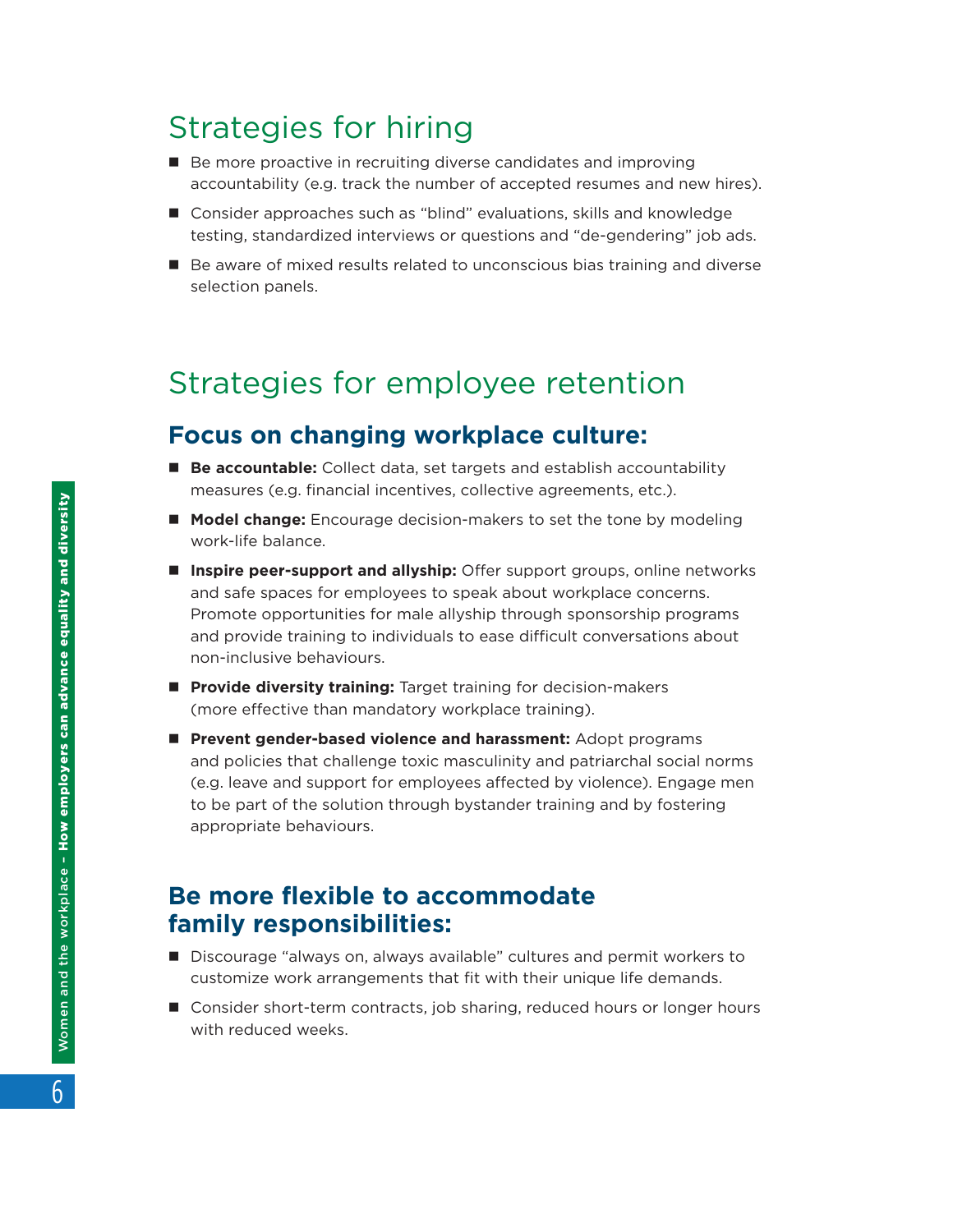## <span id="page-6-0"></span>**Balance parental leave and domestic responsibilities:**

- Deconstruct gendered notions of care through gender-neutral policies (e.g. do not penalize employees for taking time off and encourage men to take parental leave).
- Support employees through "back to work" programs after longer absences.

## **Support child and elder care:**

- $\blacksquare$  Provide subsidized and on-site child / eldercare.
- $\blacksquare$  For non-traditional jobs, consider extended hours and 24/7 on-site or at home care options.

## Strategies for career advancement

- $\blacksquare$  Address systemic discrimination caused by the undervaluation of traditional "women's work" through pay structures that ensure equal pay for work of equal value.
- Be transparent with information on pay practices and reduce wage gaps.
- $\blacksquare$  Encourage women to train as leaders and increase their numbers on management, senior positions and on boards.
- $\blacksquare$  Encourage and support opportunities for sponsorship, mentorship and networking.
- **n** Improve accountability by monitoring the advancement of women through promotion and compensation (e.g. ask managers to justify their hiring and promotion decisions and assign responsibilities for diversity).
- $\blacksquare$  Establish quotas, targets and/or term limits.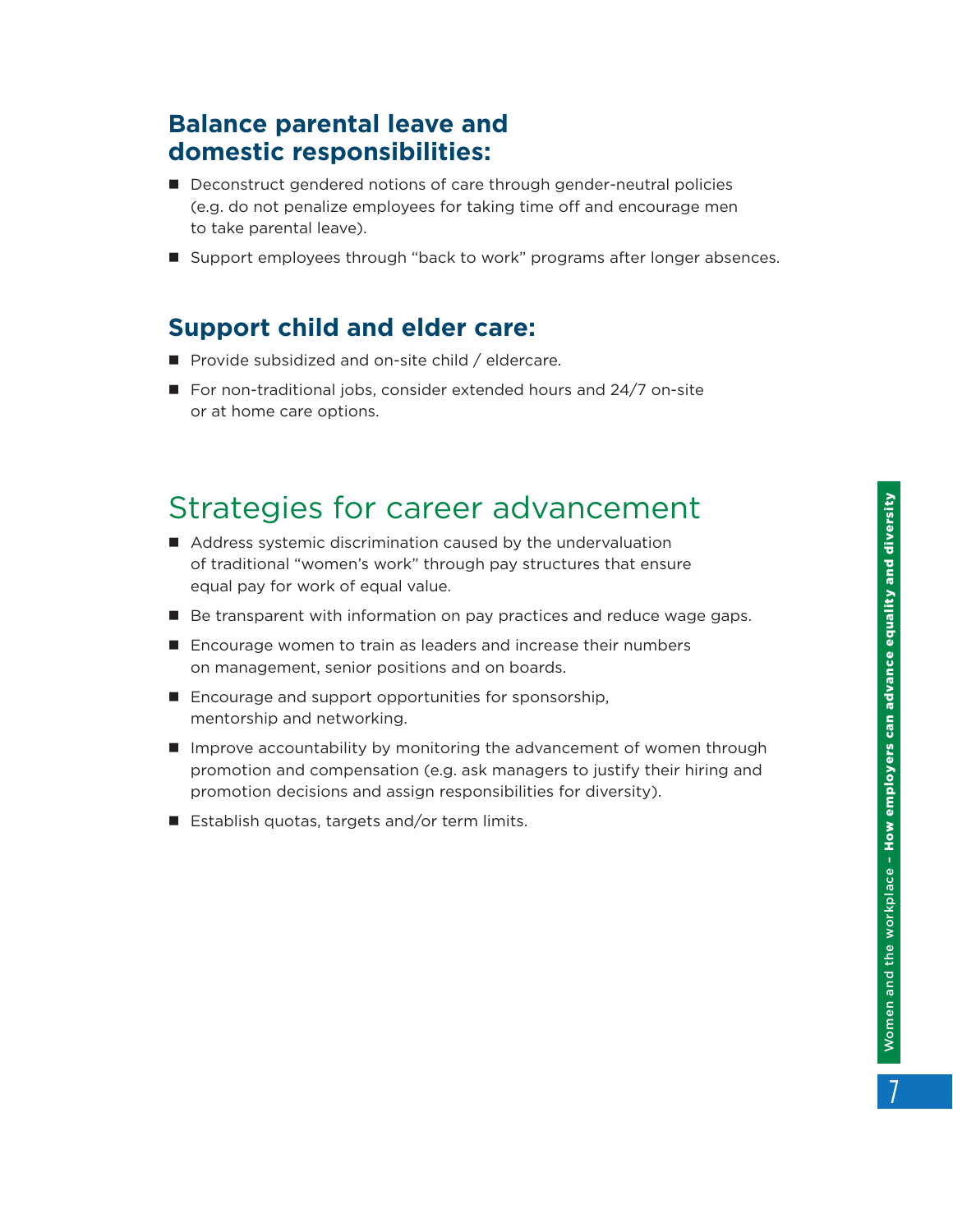# <span id="page-7-0"></span>**GENDER EQUALITY** IN 2019

# The state of gender equality in the Canadian workforce



In her opening keynote address, *[Evidence on Workplace Gender](https://events.myconferencesuite.com/Symposium_on_Women_and_the_Workplace/reg/landing)  [Equality](https://events.myconferencesuite.com/Symposium_on_Women_and_the_Workplace/reg/landing)*, Dr. Sarah Kaplan stressed that progress toward gender parity in the workforce has stalled in the past twenty years.

This statement was echoed in other sessions. For example, the workshop *[Women Matter:](https://www.mckinsey.com/featured-insights/gender-equality)  [Treating Gender Diversity as a](https://www.mckinsey.com/featured-insights/gender-equality)  [Business Priority](https://www.mckinsey.com/featured-insights/gender-equality)* (hosted by McKinsey & Company's Sandrine Devillard and

Geneviève Bonin) reported that women remain under-represented in STEM (science, technology, engineering, math) professions (23%), as entrepreneurs (29%) and as political leaders (29%).

In her workshop, **Strategic Leadership on Diversity and Inclusion: Tackling** *['Privilege' and 'Unconscious Bias'](https://events.myconferencesuite.com/Symposium_on_Women_and_the_Workplace/reg/landing)* Dr. Wendy Cukier noted that only about 20% of corporate board seats are held by women and of these seats, only about 6% are held by racialized women. Participants in the *Women Matter* workshop also heard that women are 30% less likely than men to be promoted to manager from an entry-level position and 60% less likely to be promoted from manager to senior executive. While it's true that many dynamic women have risen to the top of their organizations, relatively few women hold CEO positions; in fact, as Dr. Sarah Kaplan noted, in the United States, there are almost as many male CEOs named "John" as there are women CEOs in total.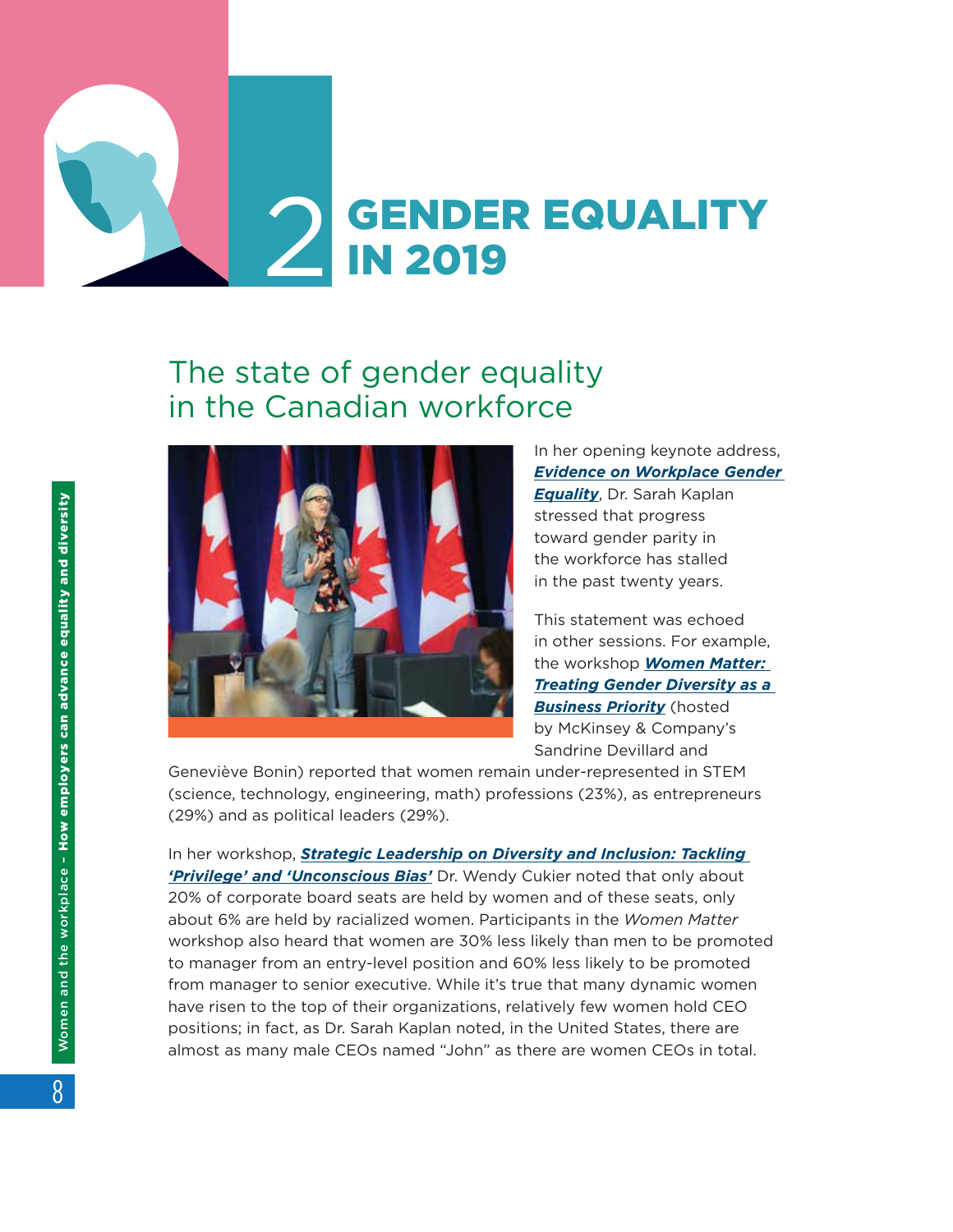*Know [for your Workplace?](https://events.myconferencesuite.com/Symposium_on_Women_and_the_Workplace/reg/landing)* Gert Zagler and Lori Straznicky (Labour Program, Employment and Social Development Canada) highlighted the ongoing gender wage gap and pointed out that in 2017, Canadian women earned 88.6 cents for every dollar earned by Canadian men. Although it is encouraging to note that **[research by McKinsey Global Institute](https://www.mckinsey.com/featured-insights/gender-equality/the-power-of-parity-advancing-womens-equality-in-canada)** ranked Canada in the top ten of 95 countries, Sandrine Devillard and Geneviève Bonin argue that it would take over 100 years to reach gender parity at the current rate of progress.

<span id="page-8-0"></span>In *[Policy Approaches to Address Gender Inequality: What Should you](https://events.myconferencesuite.com/Symposium_on_Women_and_the_Workplace/reg/landing)* 

## The moral case

In her *Address to Symposium Participants*, the Honourable Patty Hajdu, Minister of Employment, Workforce Development and Labour, reflected on her personal experience with women's equality when she ran a homeless shelter. When seeking support for the shelter, she often abandoned moral arguments because she believed people would be more likely to listen to fiscal arguments. Inspired by Dr. Sarah Kaplan's *[opening remarks](https://events.myconferencesuite.com/Symposium_on_Women_and_the_Workplace/reg/landing)*, she stated the time had come to return to the moral argument to advance gender equality in the workplace. While great strides have been made to make women full and equal participants in the social, political and economic life of Canada, much work remains to ensure we live up to our country's democratic commitments to fairness, equality and justice. Striving for gender equality is simply the morally right thing to do.

 **"Gender equality is important simply because inequality is unjust. Everyone should have equal opportunities to live, thrive, to care for their families, to be able to retire comfortably, to be able to work in ways they enjoy and that contribute and to feel fully actualized."** 

– Participant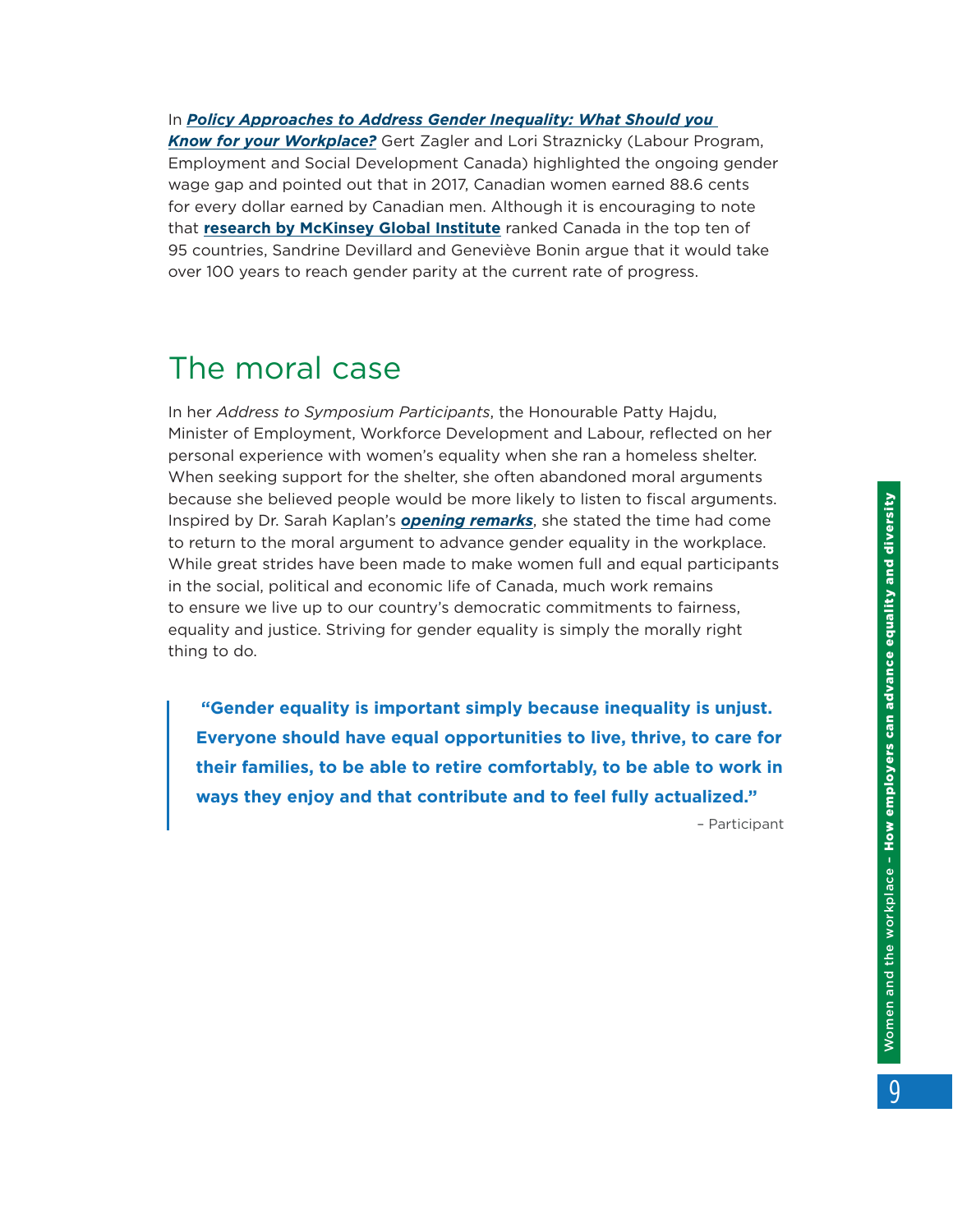## <span id="page-9-0"></span>The business case: Macroeconomic benefits

Achieving gender equality benefits both national and global economies. According to a recent report, *[Women Matter: Ten Years of Insights on Gender](https://www.mckinsey.com/featured-insights/gender-equality/women-matter-ten-years-of-insights-on-gender-diversity)*  **[Diversity](https://www.mckinsey.com/featured-insights/gender-equality/women-matter-ten-years-of-insights-on-gender-diversity)** by the McKinsey Global Institute, achieving full gender equality in the workforce could add as much as US\$28 trillion to the global annual GDP by 2025. Here at home, closing the wage gap and increasing female workforce participation could add more than \$150 billion to the Canadian economy by 2026.

Dr. Toni Schmader and Dr. Tara Dennehy, from the University of British Columbia's **[Engendering Success in STEM Consortium](http://successinstem.ca/)** suggested that increasing women's participation in the workforce could alleviate labour shortages. Gert Zagler and Lori Straznicky added that there are also macroeconomic benefits to closing the wage gap such as stimulating the economy by improving the income of female workers and retirees.

## Gender equality is better for businesses

The business world has much to gain by pursuing gender equality. **[Studies](https://www.theglobeandmail.com/investing/investment-ideas/article-canadas-top-public-companies-score-poorly-on-gender-equality-study/)** by the McKinsey Global Institute and the Canadian Imperial Bank of Commerce have shown that companies with gender-diverse leadership outperform their competitors. Gender diversity and equality are also key to attracting, developing and retaining talent. For example, companies that focus their search on males unnecessarily shrink their talent pool. In their *[Combatting](https://events.myconferencesuite.com/Symposium_on_Women_and_the_Workplace/reg/landing)  [Implicit Bias to Engender Success in STEM](https://events.myconferencesuite.com/Symposium_on_Women_and_the_Workplace/reg/landing)* workshop, Dr. Toni Schmader and Dr. Tara Dennehy demonstrated that gender-diverse teams are often more knowledgeable and innovative because they facilitate a variety of perspectives.

Vandana Juneja from **[Catalyst](https://www.catalyst.org/)** argued that businesses whose employees reflect the wider population better serve the interests of diverse clients and can potentially expand to new markets. Gert Zagler and Lori Straznicky suggested closing the gender wage gap improves female employees' self-esteem and increases retention rates for women.

There are negative impacts when employers fail to improve workplace gender equality. In her *[closing keynote](https://events.myconferencesuite.com/Symposium_on_Women_and_the_Workplace/reg/landing)*, Maya Roy from **[YWCA Canada](https://ywcacanada.ca/)**, offered some practical examples of how a lack of gender diversity can negatively impact organizational reputation and Dr. Sarah Kaplan argued that a lack of gender diversity may foster unsafe work environments that lead to costly legal actions.

Achieving gender equality in the workplace will not only benefit the Canadian economy and individual organizations—it is a moral imperative. The next section of this report provides practical ways that Canadian organizations met this goal.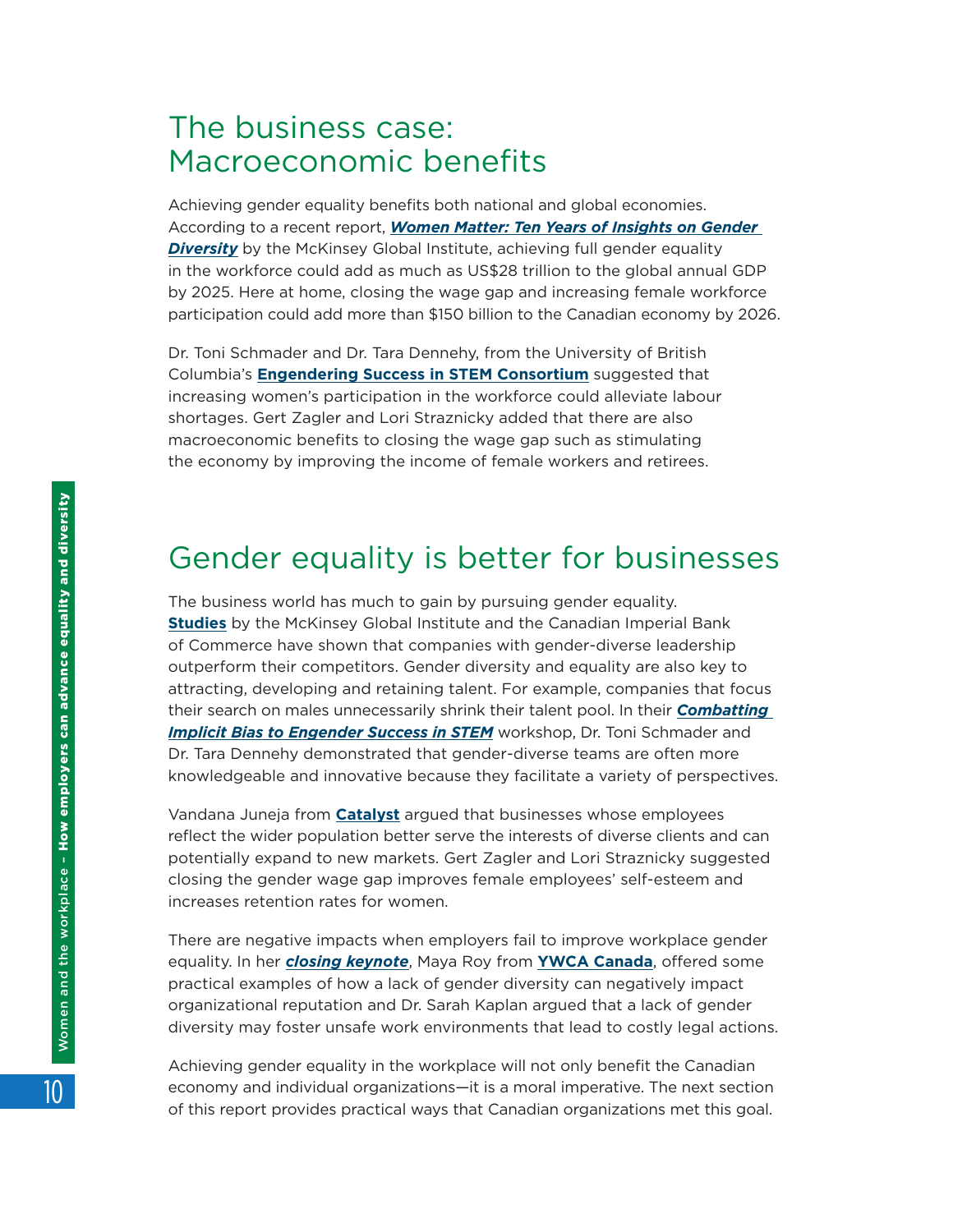<span id="page-10-0"></span>

Symposium presenters and participants agreed on three key components of a best practice approach to advance workplace gender equality and diversity in Canada:

- 1. Increasing awareness of gender equality and challenging widespread myths.
- 2. Changing structures instead of people.
- 3. Adopting an intersectional approach to gender equality in the workplace.

## Increasing awareness of gender equality and challenging widespread myths

Dr. Sarah Kaplan **[opened](https://events.myconferencesuite.com/Symposium_on_Women_and_the_Workplace/reg/landing)** the Symposium by highlighting five myths that hinder women's progress in the workforce:

- **Nyth 1:** Promoting diversity contravenes meritocracy.
- **Myth 2:** Gender career gaps are a product of "choice."
- **Myth 3:** We must "fix the women."
- **Nyth 4:** Controlling bias is about changing individuals.
- **n Myth 5:** Focusing on large corporations will change the game.

Apart from the last myth (which overlooks the fact that large corporations provide only about 10% of total employment), each myth obscures the structural and systemic roots of gender inequality. For example, Myth 2, that women "choose" to opt out the career pipeline ignores the reality that most women make this choice within a context where they are expected to carry the bulk of domestic work and elder/childcare and that many workplaces fail to accommodate them to meet these demands.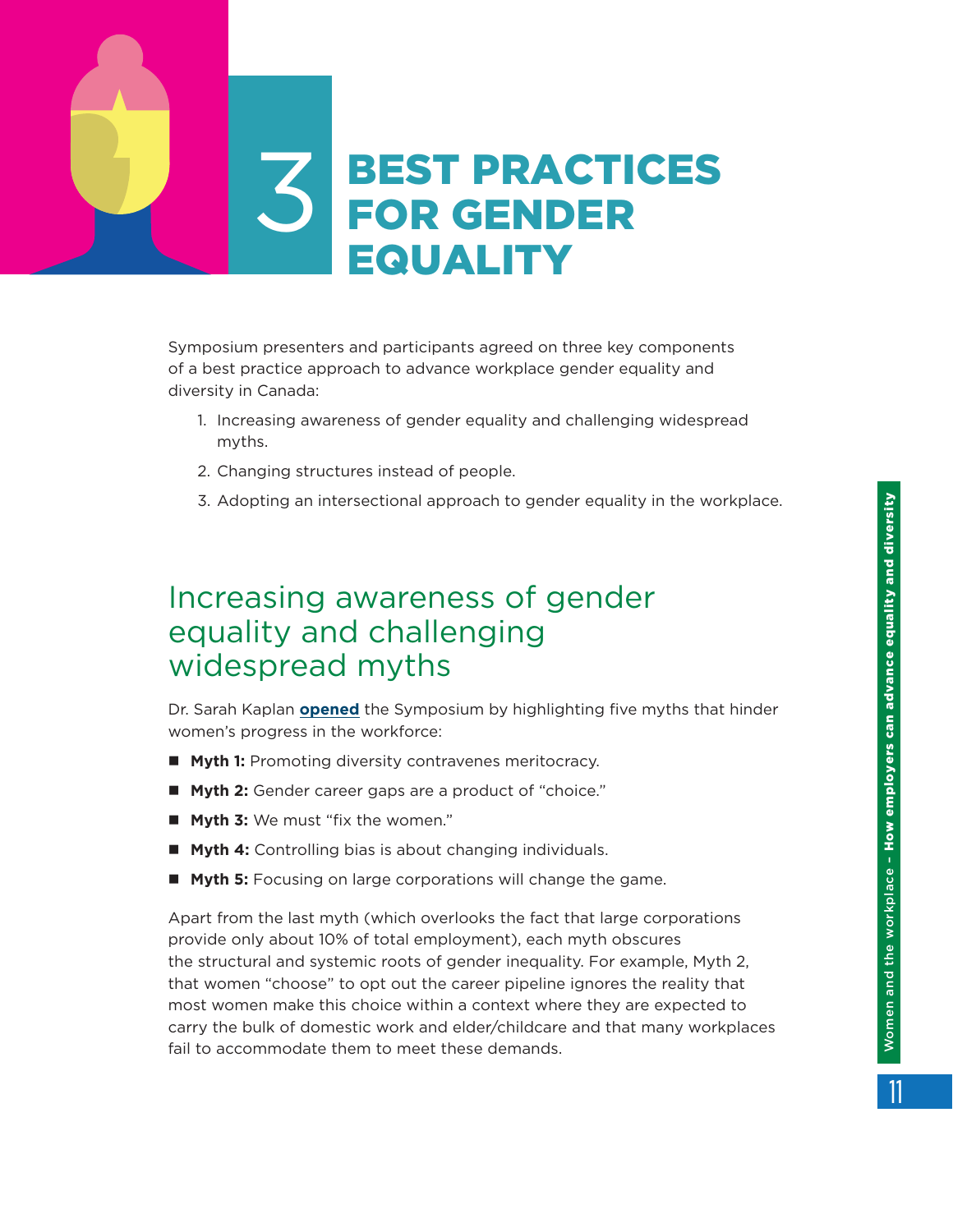# <span id="page-11-0"></span>Changing structures instead of people

The suggestion that we need to change structures rather than people was repeatedly made throughout the Symposium. Though many presenters highlighted the importance of individual behaviour change, it was agreed that structural or systemic changes are also important (e.g. recruitment policies or flexible work arrangements).

**"I think that there is still a patriarchal system in place and that we just gotta keep dismantling it. Until the system is gone, we are going to keep having these conversations."** 

– Participant

In his workshop, *[Addressing Gender Equity Using the Systemic Discrimination](https://events.myconferencesuite.com/Symposium_on_Women_and_the_Workplace/reg/landing)  [Lens](https://events.myconferencesuite.com/Symposium_on_Women_and_the_Workplace/reg/landing)*, Dr. Shaheen Azmi, Director of the **[Ontario Human Rights Commission](http://www.ohrc.on.ca/en)**, stated that systemic discrimination is rooted in policies and procedures as well as in the design of facilities and group patterns of behaviour. Dr. Shaheen Azmi argued that systemic discrimination is difficult to notice because it is widespread and considered to be "the way things are supposed to be."

Dr. Shaheen Azmi offered a three-part diagnostic model to help organizations recognize systemic discrimination:



1) policies, practices and decision-making processes; 2) organizational culture; and 3) numerical data. Similarly, in the workshop *[Strategic](https://events.myconferencesuite.com/Symposium_on_Women_and_the_Workplace/reg/landing)  [Leadership on Diversity and](https://events.myconferencesuite.com/Symposium_on_Women_and_the_Workplace/reg/landing)  [Inclusion: Tackling 'Privilege'](https://events.myconferencesuite.com/Symposium_on_Women_and_the_Workplace/reg/landing)  [and 'Unconscious' Bias](https://events.myconferencesuite.com/Symposium_on_Women_and_the_Workplace/reg/landing)*, Dr. Wendy Cukier offered an ecological change model that considers multiple levels of change—individual

organizational and societal.

Women and the workplace – How employers can advance equality and diversity Women and the workplace - How employers can advance equality and diversity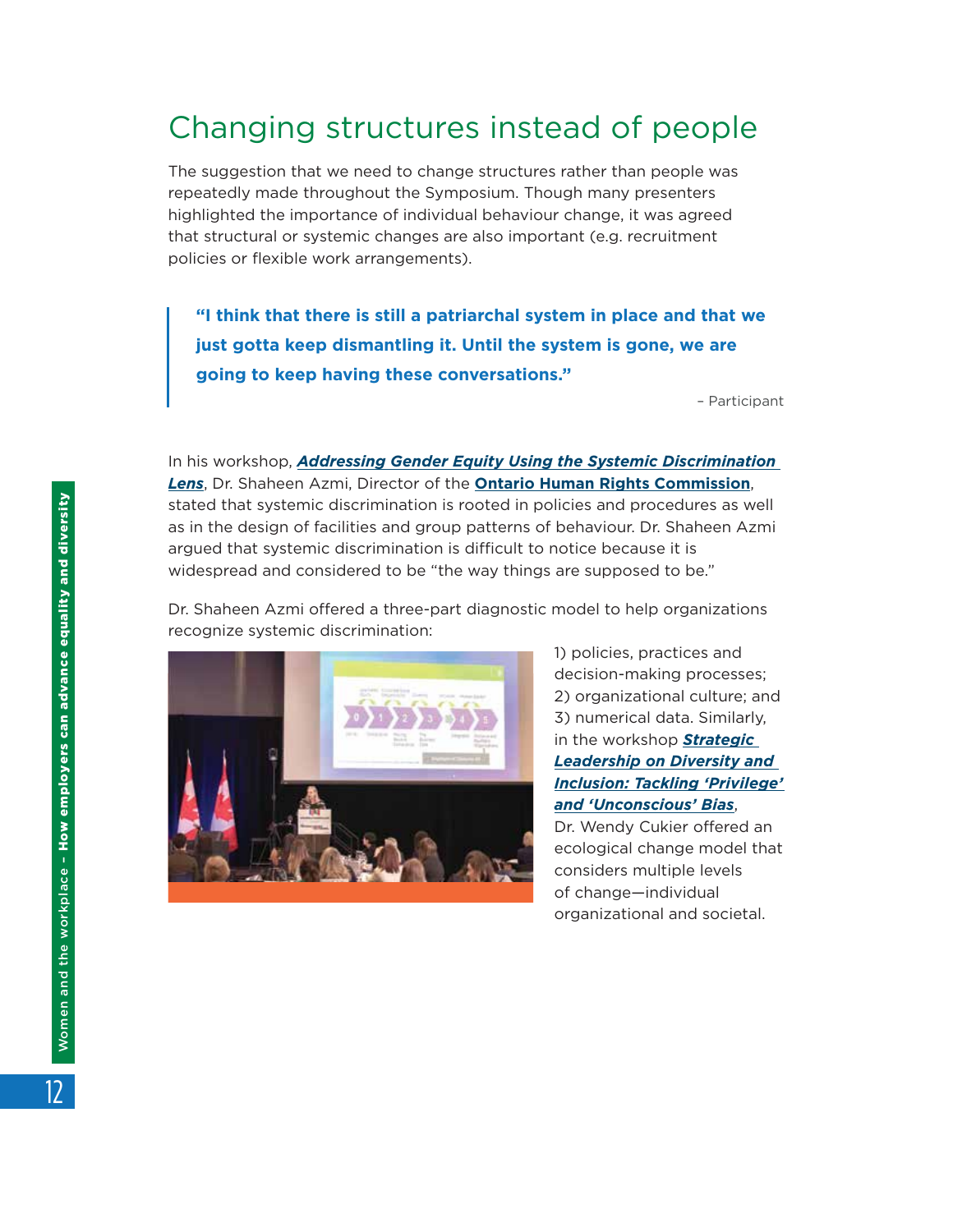## <span id="page-12-0"></span>Adopting an intersectional approach to workplace gender equality

**"Being an Indigenous women, the driver is changing the narrative; as soon as they find out I am Indigenous I get asked questions as if I represent all Indigenous people; but there are many perspectives beyond my own."** 

– Participant

During their workshop, *[How to Think about Gender‑based Violence in the](https://events.myconferencesuite.com/Symposium_on_Women_and_the_Workplace/reg/landing)  [Workplace](https://events.myconferencesuite.com/Symposium_on_Women_and_the_Workplace/reg/landing)*, Barb MacQuarrie and Todd Minerson explained that intersectional analysis refers to "the complex, cumulative way in which the effects of multiple forms of discrimination (e.g. racism, sexism and classism) combine, overlap and/or intersect, especially in the experiences of marginalized individuals or groups." Symposium presenters and participants also stressed the need to consider the varied experiences of women and Barb MacQuarrie and Todd Minerson suggested that an intersectional approach will reveal the disadvantages of various "social identities" (e.g. gender, race, (dis)ability) as well as the privileges enjoyed by dominant groups (e.g. men, white people, affluent people).

#### **Note**

The above three areas of focus should be considered when reviewing the subsections below about strategies for hiring, retention and advancement. It should also be noted that Symposium presenters and participants advocated experimentation and innovation and counselled against "one-size-fits-all" solutions.

**"We can't have models where we start with the majority and then trickle down; we must start with the most marginalized so it will trickle up."** 

- Participant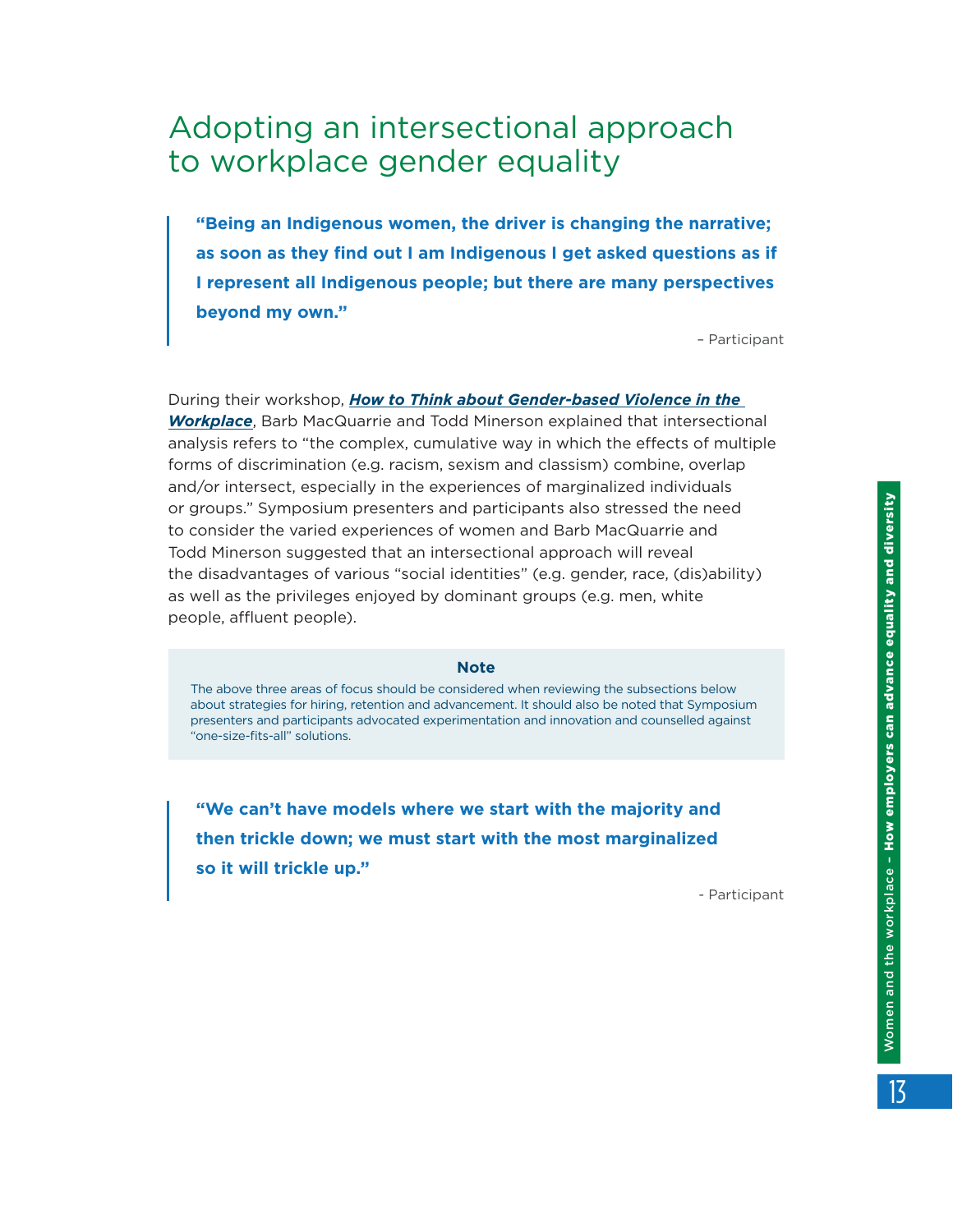#### **Hiring**

Hiring practices affect gender equality in the workplace

**"We have an implicit tendency to think that people are what we see them do."** 

– Participant

Women must overcome many biased processes when applying for jobs. Bias operates implicitly, without our being aware, and it comes in many forms (e.g. affinity bias is our tendency to resonate with people who are like us and confirmation bias is our tendency to favour information that conforms to our pre-existing beliefs).

In their workshop *[Combatting Implicit Bias to Engender Success in STEM](https://events.myconferencesuite.com/Symposium_on_Women_and_the_Workplace/reg/landing)*, Dr. Toni Schmader and Tara Dennehy pointed out that employment-related biases develop at a young age when we learn to associate categories of people with specific occupations. Because we see an unequal distribution of women in caregiving roles and occupations, we assume that they are inherently caring and people-oriented and more suited to occupations like nursing. Likewise, because men are overrepresented in leadership roles or in STEM professions, many assume they are predisposed to be leaders, scientists or mechanics.

These biases affect how women are perceived during the hiring process. A 2012 study cited by Dr. Toni Schmader and Dr. Tara Dennehy found that academic faculty members were more likely to judge applicants as competent when their name was male rather than female. Sadly, both men and women share these biases and this further undermines women's sense that they belong in certain fields. Dr. Toni Schmader and Dr. Tara Dennehy also cited more hopeful findings that today's children are growing up in a more diverse employment environment and there is growing support for gender-inclusive workplaces.



Workplace equality and diversity are affected by the way organizations hire workers. In *[Battling Bias:](https://events.myconferencesuite.com/Symposium_on_Women_and_the_Workplace/reg/landing)  [How Technology can Level](https://events.myconferencesuite.com/Symposium_on_Women_and_the_Workplace/reg/landing)  [the Playing Field in Hiring](https://events.myconferencesuite.com/Symposium_on_Women_and_the_Workplace/reg/landing)*, Kate Glazebrook from **[Applied](https://www.beapplied.com/about)** stated that affinity biases determine which applicants make it through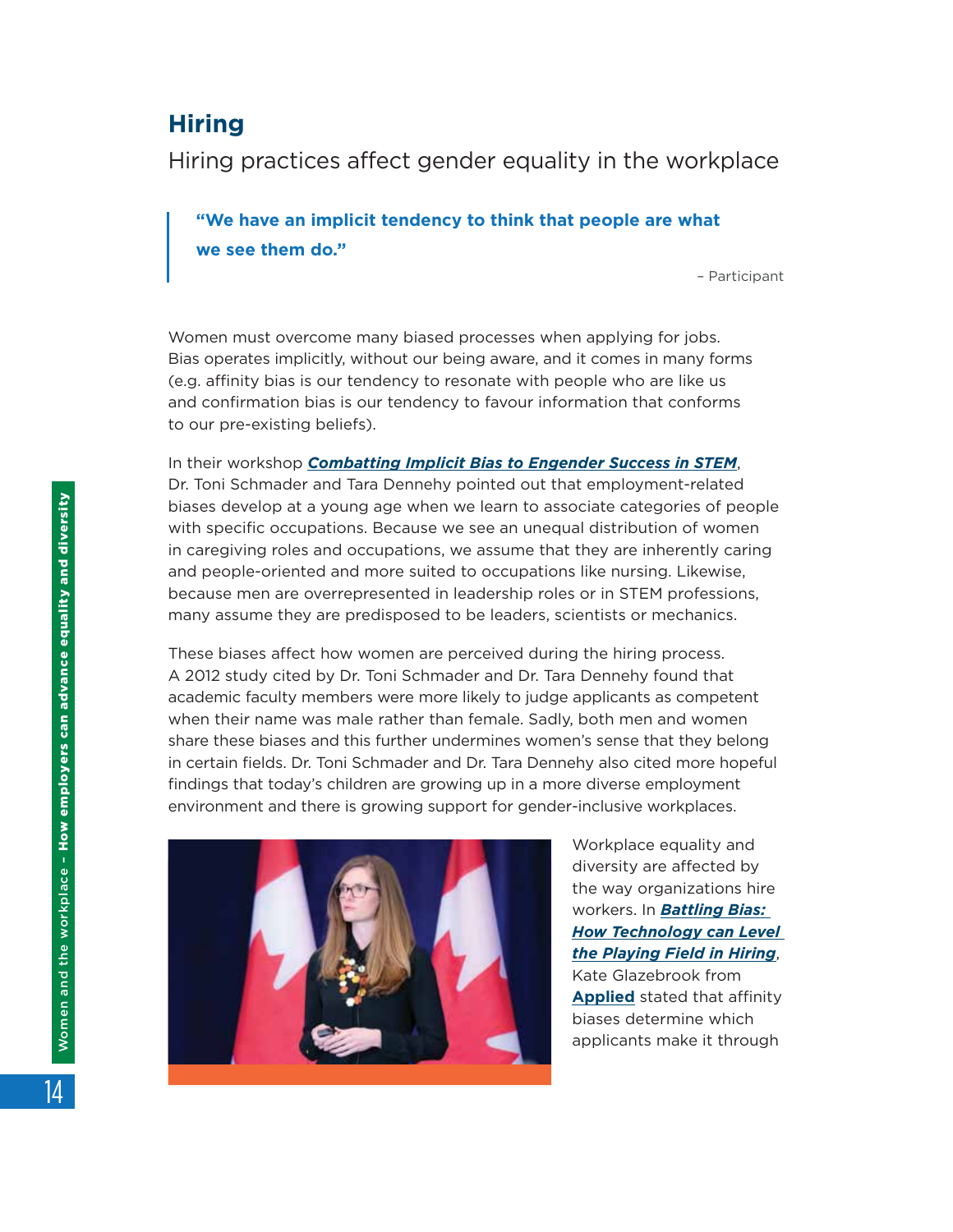to the interview stage (e.g. one study showed that applicants whose names or photographs suggested they belong to ethnic or racial minorities were far less likely to receive call backs than applicants with white-sounding names or who appeared to be white). Though most employers rely on resumes to vet applicants, Kate Glazebrook suggested that resumes foster affinity bias and may actually be the least reliable way to screen candidates.

Elisabeth Costa from the **[UK Behavioural Insights Team](https://www.bi.team/what-we-do/policy-areas/equality-and-diversity/)** noted that employment ads also impact workplace diversity and their wording impacts women's decision to apply.

A final barrier to gender-diverse hiring practices is evident in male-dominated industries where bias leads most women to shy away from work traditionally seen as belonging to men (e.g. Angela Splinter from **[Trucking HR Canada](https://truckinghr.com/)** pointed out that only 3% of truck drivers in Canada are women). Jennifer Wright, from the **[Mining Industry Human Resources Council](https://www.mihr.ca/)** added that women are only 16% of the mining industry workforce and few women (around 5%) actually work in mines. Because of this bias, women avoid training and applying for male-dominated jobs. Women may well desire these jobs but they are deterred because they assume they are not welcome.

#### Strategies to improve gender equality in hiring practices

There are a wide range of creative strategies to improve workplace gender equality through attraction and hiring.

- **E** Awareness of bias: Employers who are aware of their biases recruit more diverse candidates. Jennifer Wright noted that the Mining Industry Human Resources Council's *[Gender Equity in Mining Works](https://www.mihr.ca/certification-training-standards/training-programs-tools/gender-equity-in-mining-works)* initiative assists employers to become more self-reflective in recruitment practices using a toolbox that offers a step-by-step approach to apply a gender lens when preparing formal policies, processes and procedures. Diverse hiring panels are another way to improve recruitment of women and minorities, though it was noted this action may have mixed results.
- **E** Accountability for workplace diversity: Speakers such as Kate Glazebrook argued that leaders must actively recruit diverse candidates and improve accountability by collecting data and using evidence-based hiring approaches.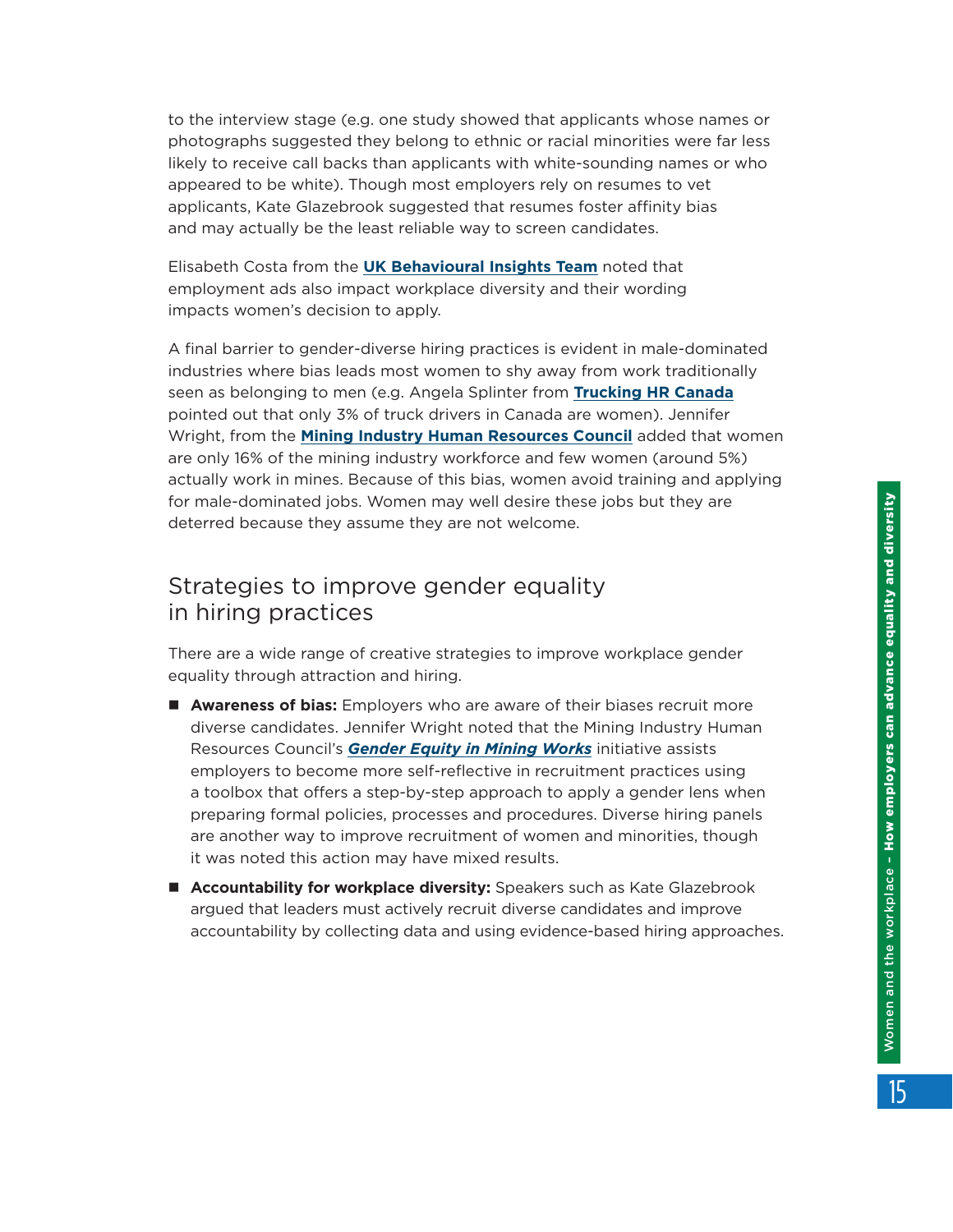- Blind evaluations, skills and knowledge testing as well as standard **interviews or questions and "de-gendered" job ads:** Blind evaluations anonymize applications by removing names or other distinguishing criteria, such as educational background and work experience. This simple technique can produce meaningful results (e.g. Dr. Toni Schmader and Dr. Tara Dennehy described a dramatic increase in the percentage of women musicians in the top orchestras in North America when blind auditions were conducted; simply having musicians play behind a curtain reduced longstanding biases against female performers). Elisabeth Costa also noted that tests can be easily anonymized and bias can be reduced by "chunking" applications by question. Evaluators examine responses to each question and rank them.
- **E** Structured interviews: Kate Glazebrook and Elisabeth Costa stressed that interviews using standardized set of questions are less biased than free-form interviews. Standardization is achieved by asking the same questions of all candidates in the same format and order, using clear pre-defined criteria to score responses and performance of candidates prior to discussing with other members of the selection committee.
- **n** Avoid gendered language in job descriptions: Certain "masculine" words can prevent women from applying for jobs, but the same is not true of the way men respond to "feminine" words. For instance, Ayman Chowdhury, from the **[UN Global Compact Network Canada](https://www.globalcompact.ca/)** - **Gender [Equality Leadership in the Canadian Private Sector](https://www.globalcompact.ca/genderequalityca/)** initiative, spoke about a company that attracted more female applicants when they changed the job posting title "research technician" to "research analyst." Kate Glazebrook noted that her company **[Applied](https://www.beapplied.com/)** has developed a software tool to identify gendered language in job applications.
- **n The number of prerequisites listed on a posting:** Kate Glazebrook shared evidence that men apply to jobs when they meet 60% of the criteria listed, while women are more likely to apply when they meet all or most of the criteria. It is thought that this outcome has less to do with confidence and is more related to women's tendency to follow rules. Similarly, Paulette Senior, from the **[Canadian Women's Foundation](https://www.canadianwomen.org/)**, suggested that workplace gender equality might be improved by avoiding credentialism and focusing on skills assessment and qualifications that are more difficult to summarize on a CV, such as emotional maturity.
- Improving the representation of women in male-dominated sectors: Angela Splinter noted **[Trucking HR Canada's](https://truckinghr.com/)** national initiative *[Women with](https://truckinghr.com/content/women-drive)  [Drive](https://truckinghr.com/content/women-drive)* increased women's employment in trucking by involving many industry players to promote the number of women employed in the field and including an *Inventory of [Resources](https://truckinghr.com/content/women-drive-inventory-resources)*

for the freight transportation industry. While women remain dramatically underrepresented as truck drivers, the industry offers many other positions for women such as dispatchers, managers, IT workers and data analysts.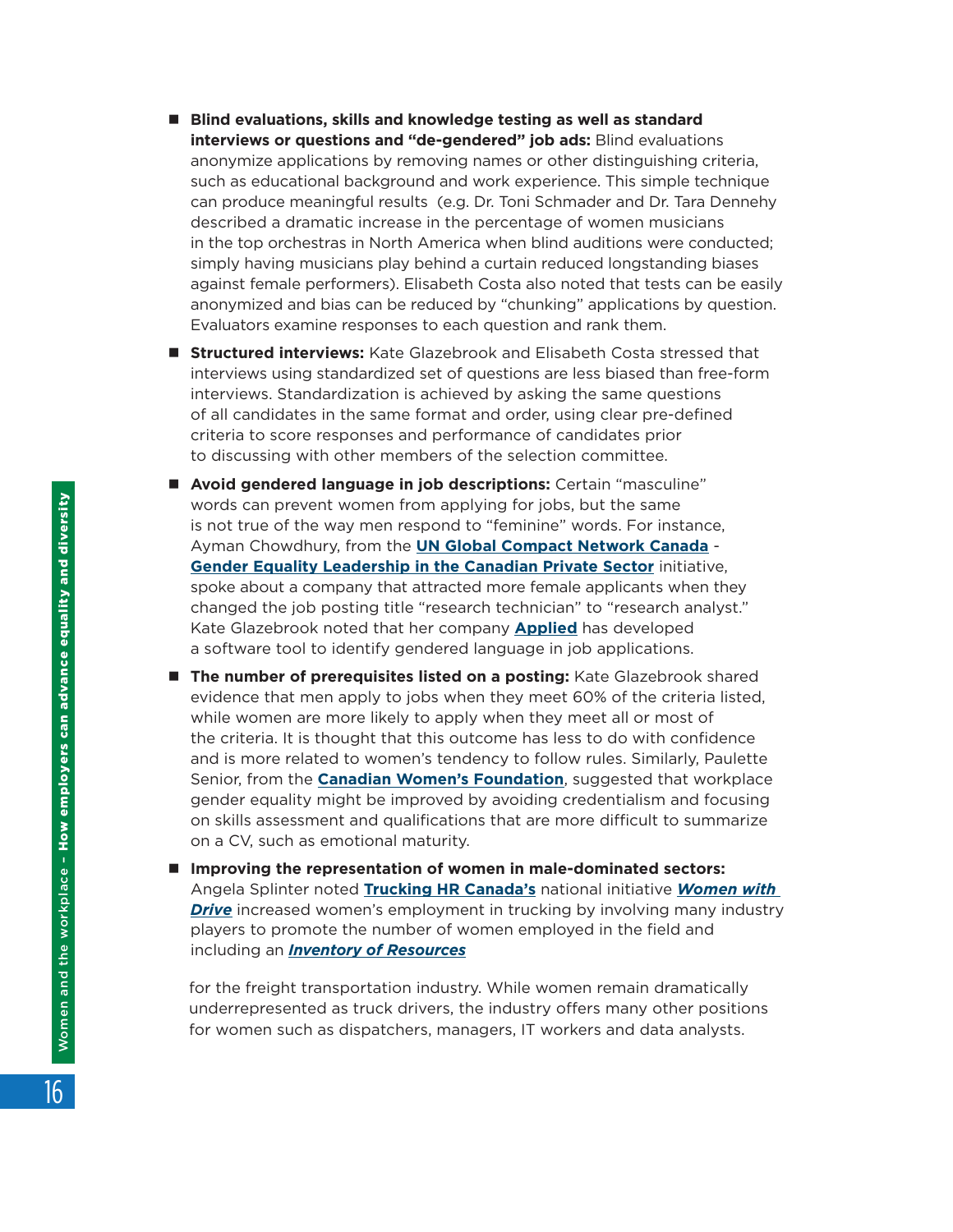- Promoting new opportunities in traditionally male-dominated industries: Jennifer Wright reported that the mining industry will be hiring about 70,000 people in the next 10 years because of retirement and Kathy Kimpton, President & CEO of **[Women Building Futures](https://www.womenbuildingfutures.ca/)** pointed out that a quarter of a million workers in the trades industry will retire during the next 10 years. To improve gender diversity, Jennifer Wright's organization, the **[Mining Industry Human Resources Council](https://www.mihr.ca/)**, offers the *[Gender Equality](https://www.mihr.ca/certification-training-standards/training-programs-tools/gender-equity-in-mining-works)  [in Mining Works](https://www.mihr.ca/certification-training-standards/training-programs-tools/gender-equity-in-mining-works)* program for employers, which encourages them to consider policies and procedures through a gender lens. Likewise, **[Electricity Human](https://electricityhr.ca/)  [Resources Canada](https://electricityhr.ca/)** (EHRC) has launched the *[Leadership Accord for Gender](https://electricityhr.ca/workplace/diversity/accord/)  [Diversity](https://electricityhr.ca/workplace/diversity/accord/)* which encourages senior leaders to promote women's recruitment, retention and advancement in the workplace. EHRC helps Canadian employers, educators, unions and governments apply a gender lens to their processes and procedures to promote gender equality in the workplace through a review process, benchmarking and self-assessment tool.
- **Job training and preparation in the trades: [Women Building Futures](https://www.womenbuildingfutures.ca/)** (WBF) supports unemployed or underemployed women find full-time work in the trades. Kathy Kimpton explained that WBF has developed a **[program](https://www.womenbuildingfutures.com/programs/program-overview)** for training female truck drivers which graduated 13 women drivers in its first year.

Overall, Symposium presenters agreed that attracting women to a greater range of employment opportunities and ensuring fairness in evaluation processes will greatly advance gender equality in the workplace.

## **Retention**

#### **Barriers**

Hiring is the first step in advancing workplace gender equality. Unfortunately however, retaining female workers continues to be a challenge. In *[Women's Empowerment Principles](https://events.myconferencesuite.com/Symposium_on_Women_and_the_Workplace/reg/landing)*, Stephanie Dei and Kristin Haffert noted the top three reasons women in the US leave the workforce: 1. They feel undervalued, 2. They are poorly compensated, and 3. They are unable to maintain work-life balance. These themes resonated in many Symposium discussions about retention.

Retention is especially challenging in male-dominated industries. Kathy Kimpton, CEO and President of **[Women Building Futures](https://www.womenbuildingfutures.ca/)**, noted that on average, women entering the trades drop out after three to five years.

There are many factors that affect retention rates, and the following themes stood out at the Symposium.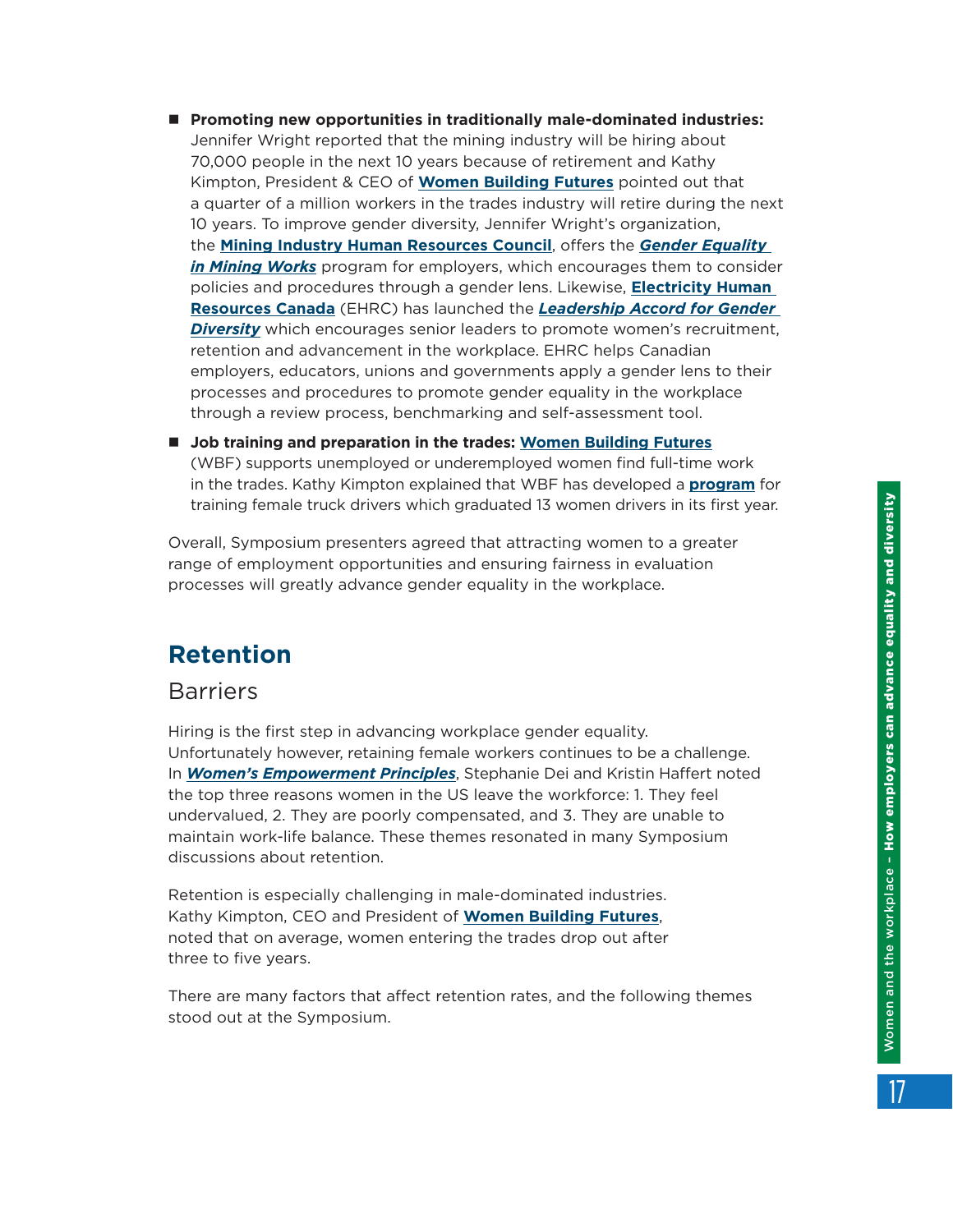#### Unwelcoming and hostile workplace culture

Symposium presenters and participants frequently discussed the barriers of unwelcoming workplace cultures and sexual harassment. In *[How to Think about](https://events.myconferencesuite.com/Symposium_on_Women_and_the_Workplace/reg/landing)  [Gender‑based Violence in the Workplace](https://events.myconferencesuite.com/Symposium_on_Women_and_the_Workplace/reg/landing)*, Barb MacQuarrie and Todd Minerson explained that sexual harassment and gender discrimination can be placed on a continuum of gender-based violence and that these types of acts can result in low morale, decreased productivity and safety concerns. Like overt forms of violence, harassment is a way of exercising power and control.

The presenters argued that sexist jokes may look harmless but they support a system of gender abuse. More overt forms of violence such as physical and sexual assault, are not merely individual acts of cruelty but are based in a system of gender inequality. For this reason, is imperative to reduce the seemingly minor occurrences that can lead to future violent events.

Barb MacQuarrie and Todd Minerson pointed out that very few people report workplace sexual harassment. Victims hesitate to report these events because they may think the incident was minor, fear repercussions or believe that employers will fail to respond. According to presenters at *Breaking Down Barriers: Increasing the Representation of Women in Traditionally Male Industries*, many women choose to leave their jobs rather than report or continue to endure harassment.

Despite low reporting rates, workplace harassment is not uncommon. Barb MacQuarrie and Todd Minerson pointed to a *[2018 Angus Reid Institute poll](http://angusreid.org/sexual-harassment/)* that found that more than one-in-four (28%) of Canadians have been sexually harassed at work. Of these respondents, women reported being more than three times as likely as men to experience sexual harassment at work (43% versus 12%). Using data from the 2016 General Social Survey on Canadians at Work and Home, Statistics Canada's *[Harassment in Canadian Workplaces Report](https://www150.statcan.gc.ca/n1/pub/75-006-x/2018001/article/54982-eng.htm)* found that 19% of women and 13% of men reported they had experienced harassment in their workplace during the past year. Of these respondents, women (4%) were more likely to report sexual harassment than men (1%).

#### Balancing paid work with domestic and care work

Retention of women in the workforce is also impacted by women's difficulties balancing paid work with their domestic and care obligations. Despite a shift in cultural norms that has seen men shoulder more of the burden of domestic work and childcare than they traditionally have in the past, the majority of these duties continue to be carried out by women. In the workshop *Women Matter*, Symposium participants heard that women do 64% of unpaid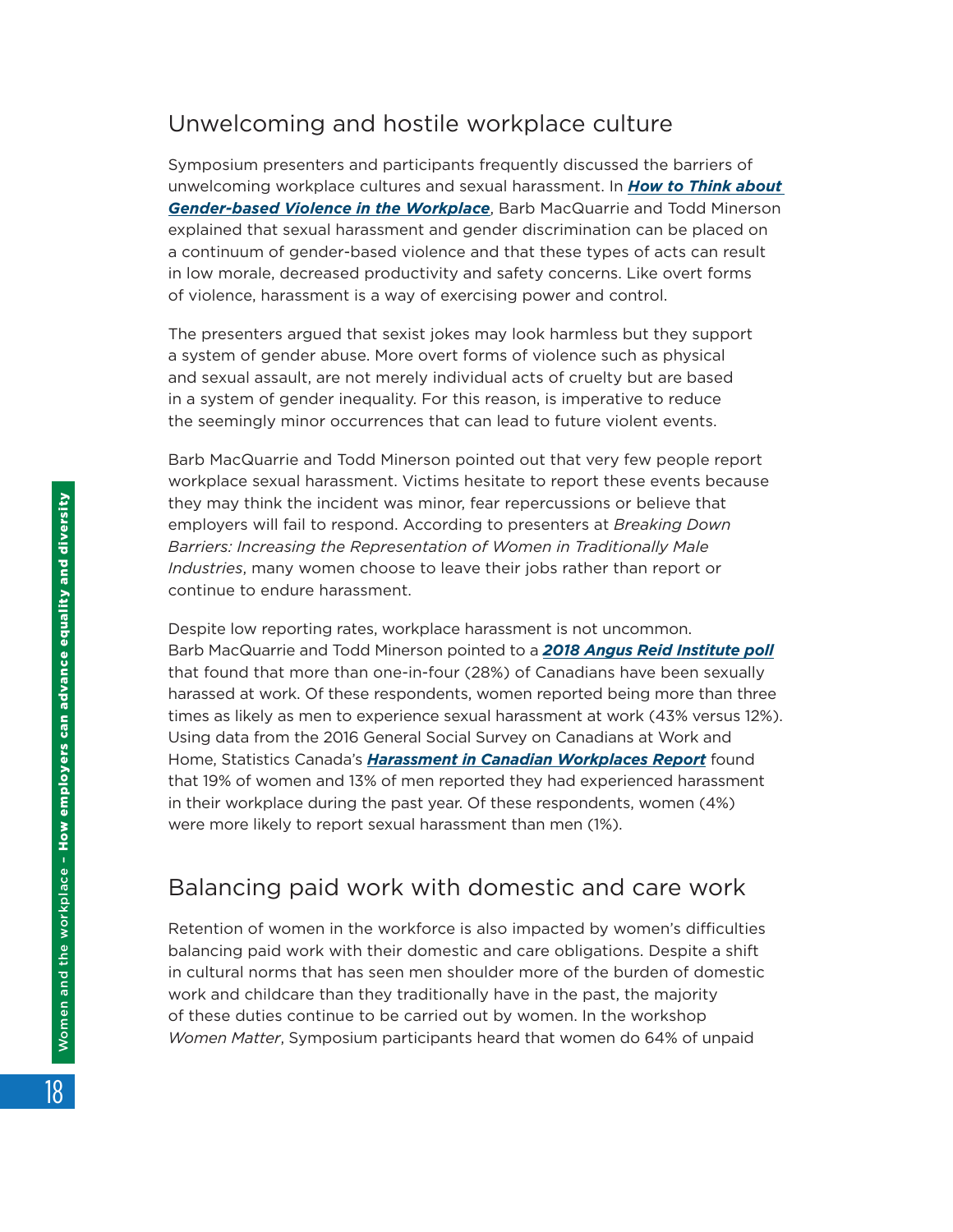care work including both childcare and eldercare. As Nora Spinks, CEO of **The Vanier [Institute of the Family](https://vanierinstitute.ca/)** explained in her *[keynote](https://events.myconferencesuite.com/Symposium_on_Women_and_the_Workplace/reg/landing)*, elder care is already presenting challenges to many Canadian families and will only be intensified by demographic change. The diverse nature of work these days (e.g. precarious work, work with no fixed location and seasonal work) also add to the difficulties of balancing work and family. As a result, many women are forced to leave the workforce or downgrade their career aspirations.

Pregnancy and childbirth also impact retention. According to presenters at the *[Women's Empowerment Principles: Putting Women's Economic](https://events.myconferencesuite.com/Symposium_on_Women_and_the_Workplace/reg/landing)  [Empowerment at the Centre of your Business Model workshop](https://events.myconferencesuite.com/Symposium_on_Women_and_the_Workplace/reg/landing)*, 35% of American women don't go back to work after they give birth. Undoubtedly this is due to the lack of parental leave in that country, but unaffordable and inaccessible childcare also continues to be a problem in Canada. As we will see below, improved childcare options and flexible work arrangements would greatly improve the retention of women.

The following section summarizes a range of innovative strategies to improve retention.

## **Solution: Changing workplace culture**

#### **"Corporate culture is the most important driver of women's confidence and success, twice as important as individual factors."**

- Sandrine Devillard, Senior Partner & Geneviève Bonin, Partner, McKinsey & Company

#### The importance of inclusive and courageous leadership

Many presenters at the Symposium stressed that cultural change in society and in the workplace fosters diverse and inclusive workplaces and improves retention. Committed and accountable leaders are crucial to bring about cultural change in the workplace. As noted, **[Electricity Human Resources](https://electricityhr.ca/)  [Canada](https://electricityhr.ca/)** (Electricity HR) has created the *[Leadership Accord for Gender](https://electricityhr.ca/workplace/diversity/accord/)  [Diversity](https://electricityhr.ca/workplace/diversity/accord/)* that has been signed by leaders from 84 companies. These leaders agreed to conduct a baseline assessment of their organizations' progress on diversity and inclusion and some were surprised at the shortcomings revealed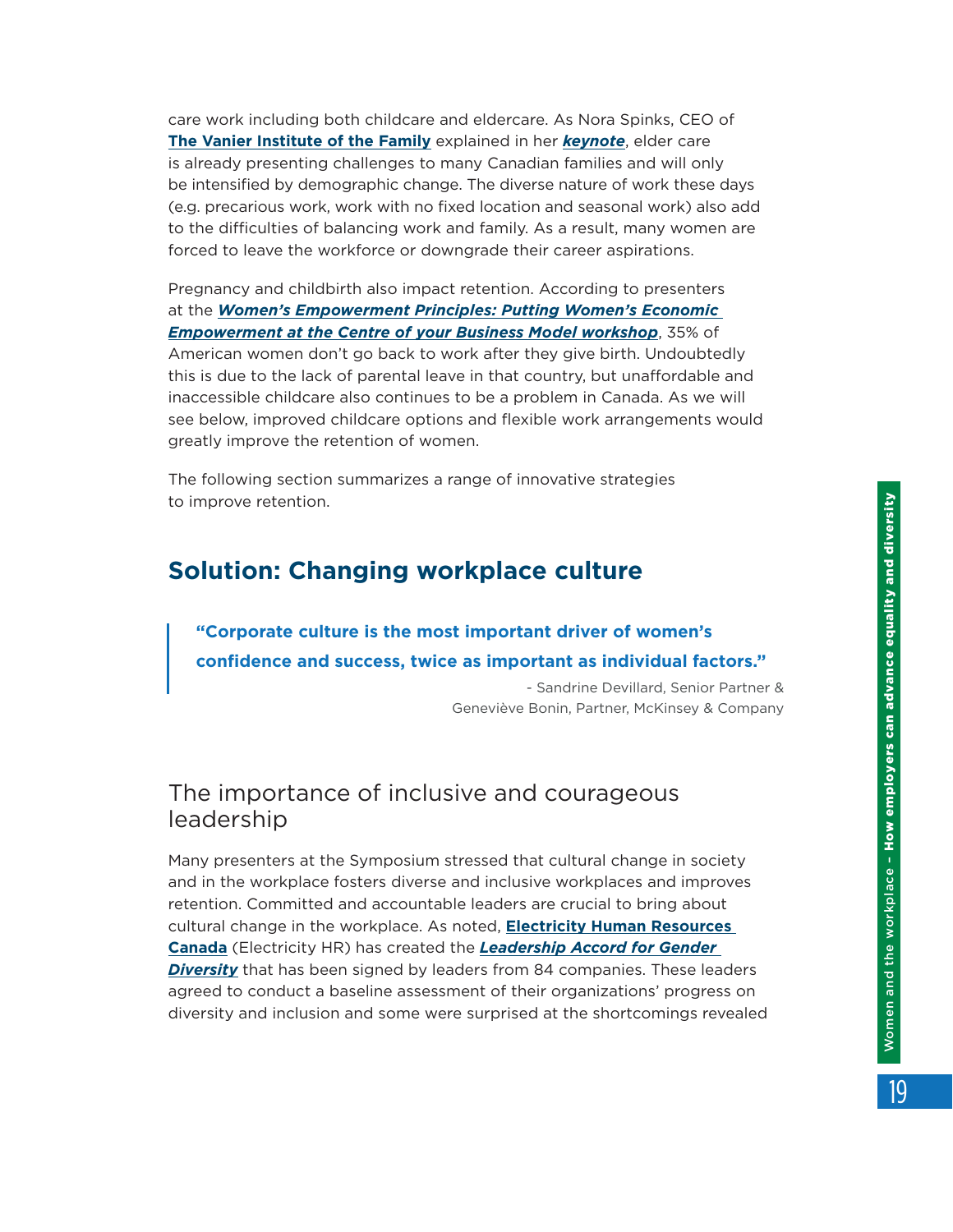by the assessment. Electricity HR worked with each organization to act where necessary and leaders agreed to report back to Electricity HR in two years on their progress.

#### Accountability

 **"We must stay accountable. If we talk about changing the signs in the bathroom to better represent trans people and nothing happens; we follow up with the bosses and ask them if this has happened yet and when it's happening. It takes everyone including people from the frontlines, as well as senior management."** 

– Participant

The Electricity HR example above illustrates the importance of data collection, target setting and measures that hold leaders accountable. These were key themes heard throughout the Symposium. Ayman Chowdhury stated in *[Driving](https://events.myconferencesuite.com/Symposium_on_Women_and_the_Workplace/reg/landing)  ['SDG 5: Gender Equality' at the Workplace](https://events.myconferencesuite.com/Symposium_on_Women_and_the_Workplace/reg/landing)* that a lack of knowledge or misperception of gender balance among leadership is a key progress barrier. Likewise, Sandrine Devillard and Geneviève Bonin from McKinsey & Company argued that "what does not get measured does not get done."

Presenters frequently advocated for financial incentives for progress



on diversity as a way to ensure accountability. Dr. Sarah Kaplan noted that managers are penalized when they fail to meet financial numbers, but not when they fail to meet diversity targets. Barbara Mason from Scotiabank noted that her organization attaches diversity targets to financial outcomes.

Arlene Dunn, Director of Canadian Affairs for **[Canada's](https://buildingtrades.ca/fr/)  [Building Trades Union](https://buildingtrades.ca/fr/)**,

suggested that collective agreements can be powerful accountability tools. They ensure all employees are treated consistently and provide recourse mechanisms so those who act inappropriately or don't live up to commitments are taken to task in a transparent way.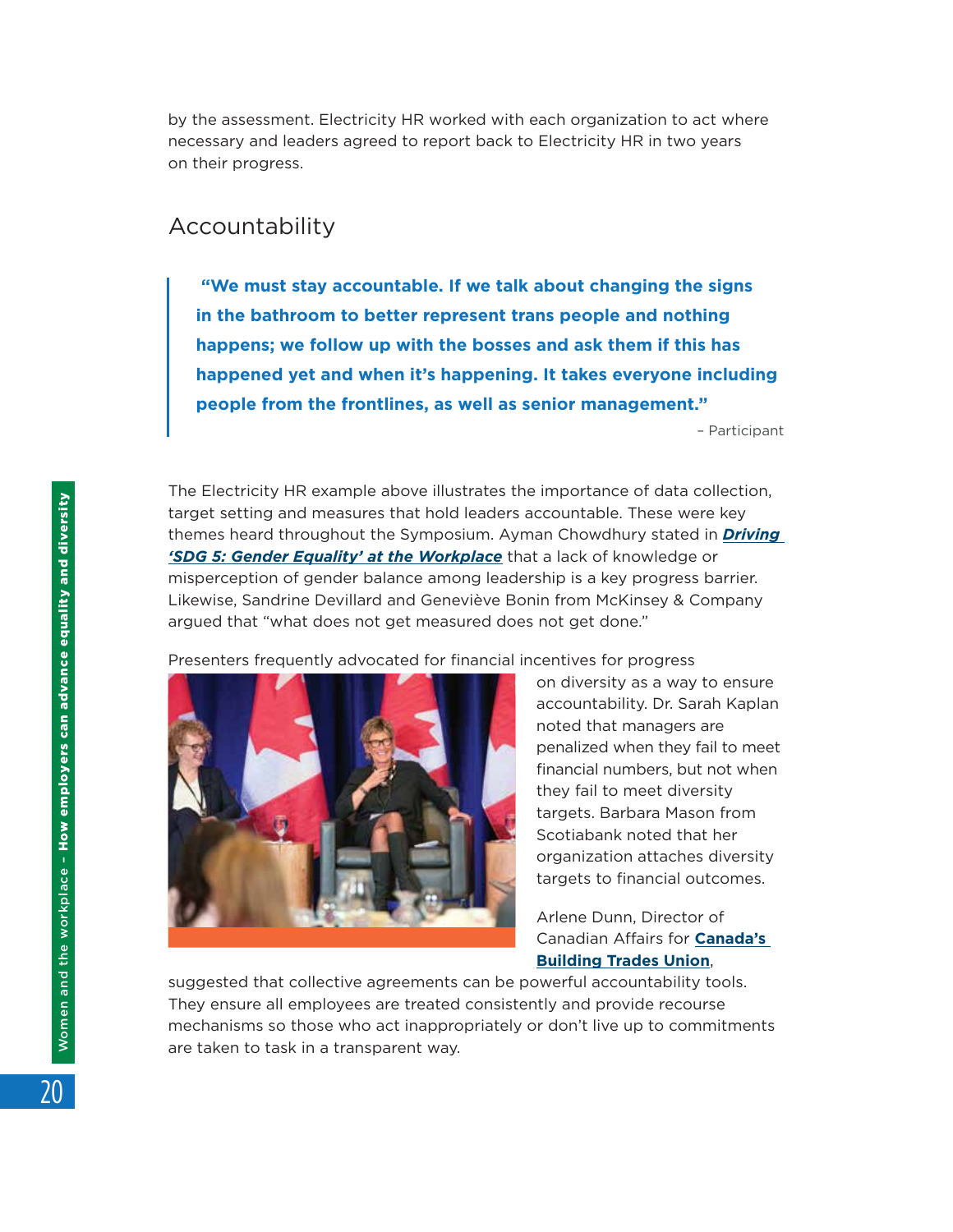Accountability can also involve simply reminding leaders to follow up on their promises. Founder and Managing Director of Toni Marlow Clothing Jalisa Luces-Mendes noted that if a promise is not fulfilled to change the signs on bathrooms to better represent trans people, for example, employees should remind their bosses of their commitment and ask when the change will be made. Jalisa Luces-Mendes added, "We must hold each other accountable."

#### Leaders modeling change

Symposium presenters frequently argued that leaders must model change. In *[Engaging Men as Agents of Change](https://events.myconferencesuite.com/Symposium_on_Women_and_the_Workplace/reg/landing)*, Andrew Spencer from Hydro One argued that leaders and managers set the tone in workplaces. Male leaders need to model that it is okay to take some downtime or to leave at the end of the day for family obligations. "There is no award," Andrew Spencer added, "for unused vacation days."

Brad Black from the Canadian Imperial Bank of Commerce (CIBC) stated that leaders set the tone by being courageous and calling out non-inclusive behaviours. He clarified that calling out need not be confrontational; people exhibiting such behaviour should be taken aside and informed that it is not acceptable. "This takes real courage," Brad Black added.

### Peer-support and allyship

A more supportive and inclusive workplace culture can be fostered through peer-support and allyship programs. Angela Splinter, CEO of Trucking HR Canada, noted that her organization has developed online networks. *[Women](https://truckinghr.com/content/women-drive)  [with Drive](https://truckinghr.com/content/women-drive)* provides female truck drivers a way to connect with other female drivers on the road or off work. Drivers have used group chats to share good locations to take showers while on the road, because many facilities do not cater to women. Similarly, in *[Filling the Female Talent Pipeline: How to Support](https://events.myconferencesuite.com/Symposium_on_Women_and_the_Workplace/reg/landing)  [Women in the Advancement of their Careers](https://events.myconferencesuite.com/Symposium_on_Women_and_the_Workplace/reg/landing)*, Linda Torry from the Rotman School of Management stressed that retention is aided by providing safe spaces for women to support one another advance their careers and to speak up about concerns.

Dr. Toni Schmader and Dr. Tara Dennehy also spoke about the importance of workplace allyship during the workshop *[Combatting Implicit Bias to Engender](https://events.myconferencesuite.com/Symposium_on_Women_and_the_Workplace/reg/landing)  [Success in STEM](https://events.myconferencesuite.com/Symposium_on_Women_and_the_Workplace/reg/landing)*. Allyship can take two forms: reactive allyship where allies respond to non-inclusive behaviour (e.g. countering condescending comments) and proactive allyship where allies proactively work to increase inclusion (e.g. sponsoring a woman in your field). Their research shows that male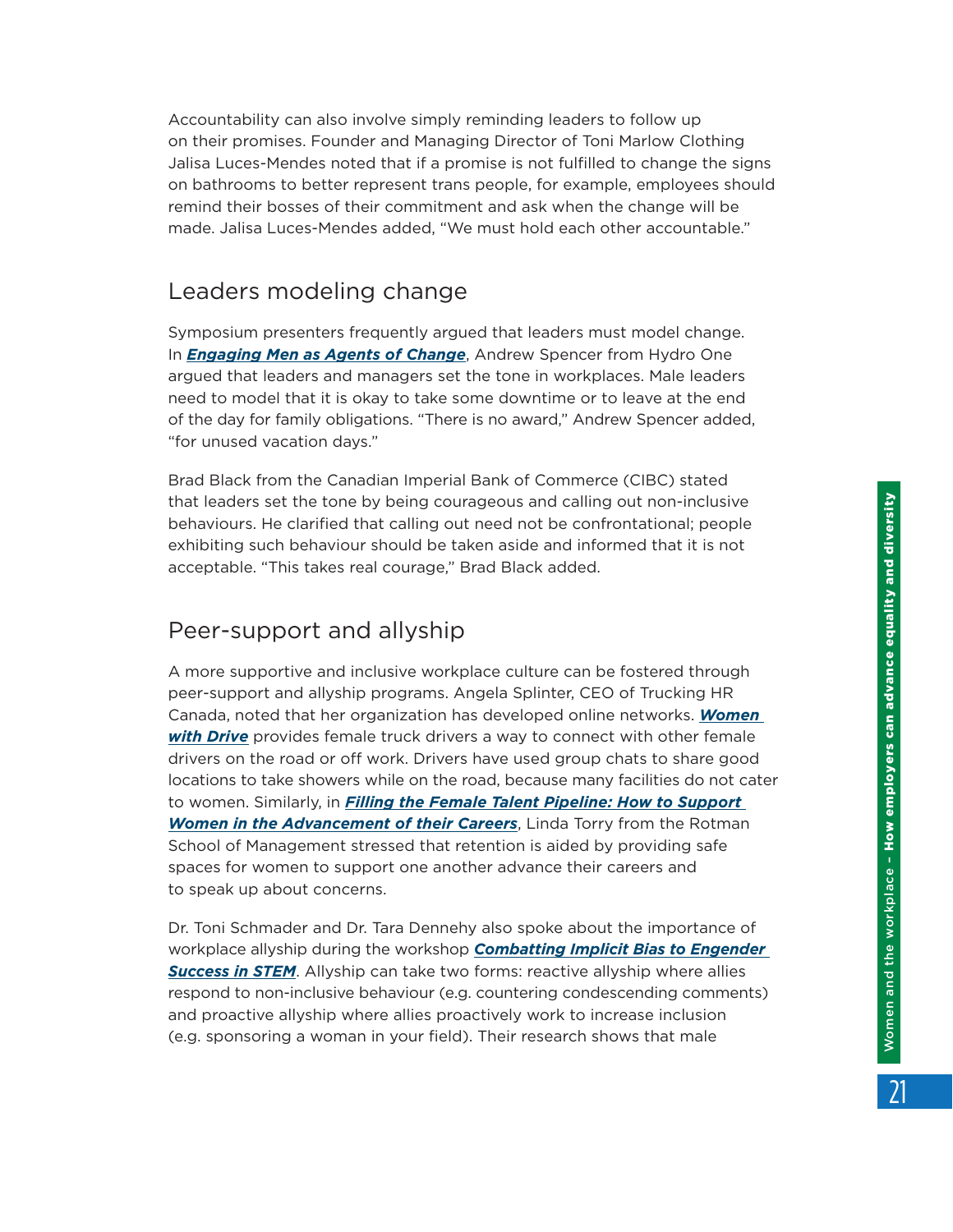workplace allies are particularly important because women with more male allies are less likely to feel devalued because of their identity as women and more likely to feel included in a workplace.

#### Diversity training

Diversity training to change workplace cultures came up frequently however, many presenters were ambivalent about its effectiveness. Elisabeth Costa, Director of the **[UK Behavioural Insights Team](https://www.bi.team/what-we-do/policy-areas/equality-and-diversity/)**, suggested that training can be effective in raising awareness, but it may not change behaviour. Elisabeth Costa advised organizations to be cautious with mandatory training as it can lead to backlash and resentment. Kate Glazebrook from **[Applied](https://www.beapplied.com/)** agreed, citing research that \$8 billion is spent annually in the US on diversity training, but there's no real evidence that it works.

Targeted training workshops may be more effective. Kathy Kimpton from **[Women Building Futures](https://www.womenbuildingfutures.ca/)**, argued that middle managers are the biggest challenge for retention of women. Kathy Kimpton explained that the issue is not that middle managers "don't want to get it," it's that "no one has explained the issue to them so that they do get it." Consequently, Women Building Futures offers **[various training workshops](https://www.womenbuildingfutures.com/employers/employer-overview)** for middle managers on retention of women in the trades.

#### Preventing gender-based violence and harassment in the workplace

Many organizations are challenging toxic masculinity and social norms that foster harassment and gender-based violence. Stephanie Dei and Kristin Haffert noted that RioTinto has recently launched a gender-based violence strategy and provides 10 days of leave for employees affected by domestic violence. In *[How](https://events.myconferencesuite.com/Symposium_on_Women_and_the_Workplace/reg/landing)  to [Think about Gender‑based Violence in the Workplace](https://events.myconferencesuite.com/Symposium_on_Women_and_the_Workplace/reg/landing)*, Barb MacQuarrie and Todd Minerson noted that because men are the main perpetrators of violence and women the main victims, it is crucial to include men as part of the solution. This includes engaging them as leaders and drivers of policies that promote gender equality and prevent discrimination, encouraging them to resist being bystanders and to become proactive in changing gendered norms and advocating that men model appropriate behaviour.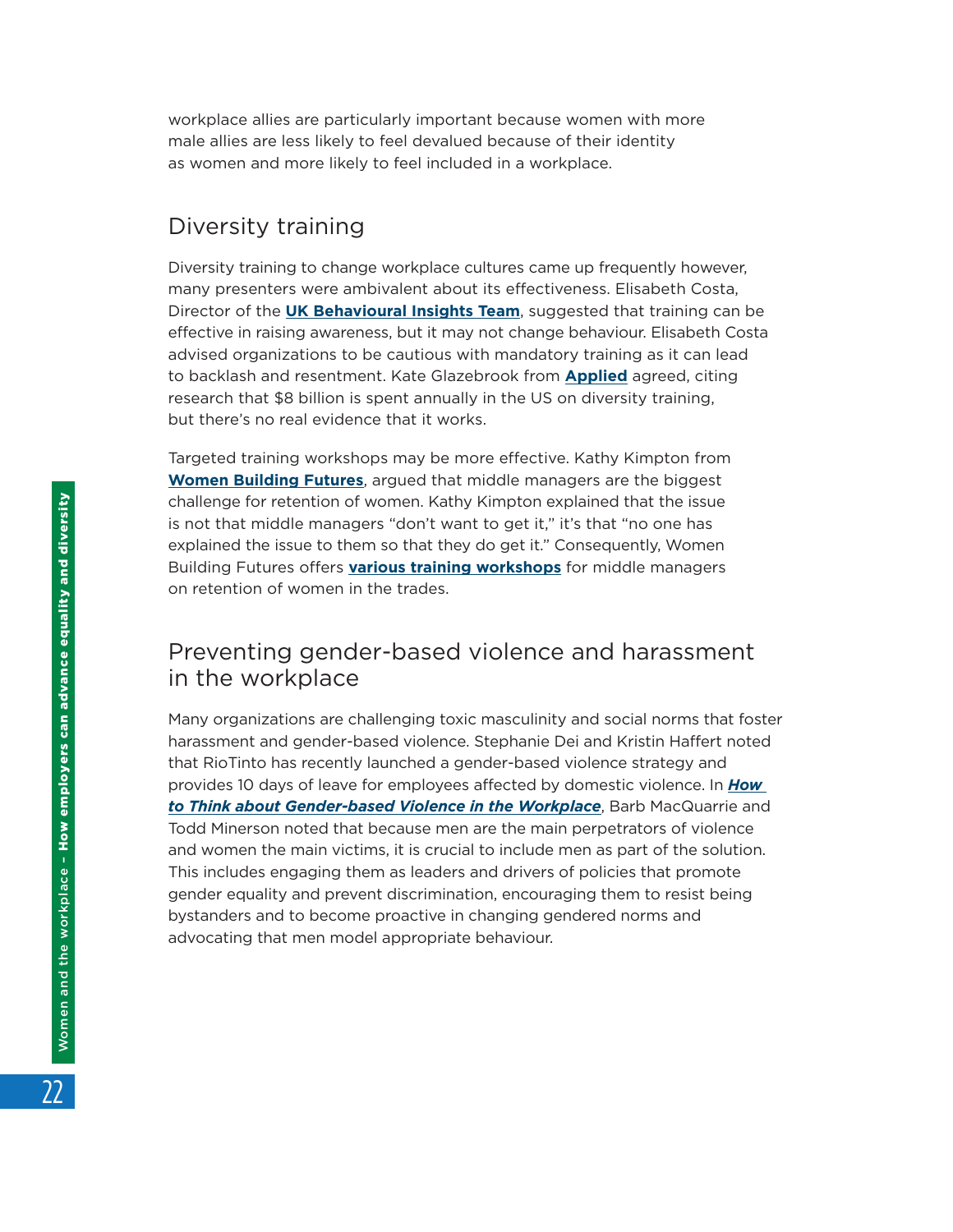#### Increasing flexibility to accommodate family responsibilities

In her *[keynote presentation](https://events.myconferencesuite.com/Symposium_on_Women_and_the_Workplace/reg/landing)*, Nora Spinks from the **[Vanier Institute of the](https://vanierinstitute.ca/)  [Family](https://vanierinstitute.ca/)** pointed out two key challenges facing working families today: 1. families are made up of diverse structures (e.g. lead parents, co-parents, solo parents) and they need diverse early learning and child care requirements and 2. the diverse nature of modern work challenges the balance of work and family responsibilities. Flexible work arrangements can help meet these demands. While flexibility in the past meant that employees adapted their lives to meet "always on, always available" work demands, modern workers want to customize work arrangements to fit the unique demands of their lives. Today's workers are also seeking autonomy—the ability to choose how, where and when work is completed.

**[Dr. Sarah Kaplan](https://events.myconferencesuite.com/Symposium_on_Women_and_the_Workplace/reg/landing)** advocated that jobs be redesigned, work processes streamlined and the traditional 9-to-5 approach rethought. She also argued that attitudes toward flexibility must be changed. These arrangements should not be seen as a lack of commitment nor as something only women use. Sandrine Devillard and Geneviève Bonin from McKinsey & Company also remarked that men are equally excited about new flexible work arrangements and that women often worry that taking time off will impact upon their career. Scotiabank representative Barbara Mason noted that her organization is looking at ways to create flexible employment through short-term contracts and reduced hours.

In her **[closing keynote](https://events.myconferencesuite.com/Symposium_on_Women_and_the_Workplace/reg/landing)**, Maya Roy, CEO of **[YWCA Canada](https://ywcacanada.ca/)**, described a job-sharing program her organization has used. The YWCA recruited a team with a range of backgrounds, such as retired professors, women who did not want full-time work and HR professionals. While this practice requires a lot of training, trust and communications, it can combine complementary strengths and facilitate intergenerational learning.

#### Balancing parental leave and domestic responsibilities

New flexible work arrangements will take some getting used to and so will a culture shift in the home where men take on more domestic responsibilities. As Dr. Sarah Kaplan noted, unfortunately gendered notions of care work persist and many men still forgo parental leave, even when there are top-ups. Jennifer Wright, from the **[Mining Industry Human Resources Council](https://www.mihr.ca/)**, suggested promoting parental leave for men and changing the language and shaming around parental leave. Leave programs tend to be tailored for women but they should be gender neutral. Linda Torry noted that Natural Resources Canada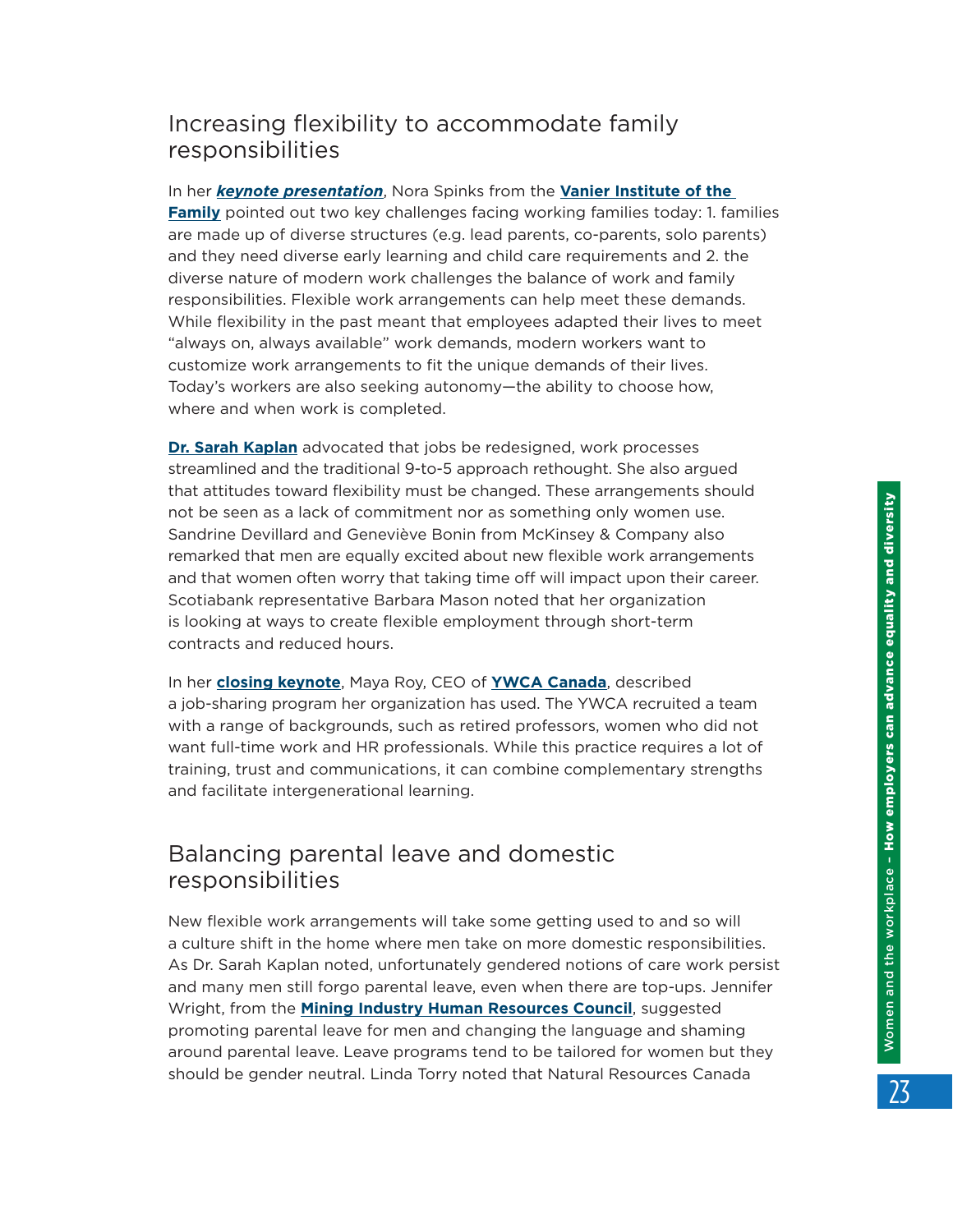is piloting a *Leave Liaison Program* to support women and men on extended leave. She also noted the Rotman School of Management and Initiative for Women in Business, *[Back to Work Program](http://www.rotman.utoronto.ca/ProfessionalDevelopment/InitiativeForWomenInBusiness/Programs/Back-to-Work)* which prepares women to return to work after an absence of at least 18 months.

#### Child and elder care

As noted above, the demands of child and elder care are more often met by women and many Symposium presenters and participants spoke of the need for subsidized child and elder care. Several presenters noted small but important initiatives to provide on-site childcare options. Kathy Kimpton stated that her organization, **[Women Building Futures](https://www.womenbuildingfutures.ca/)**, has been experimenting with establishing a 24/7 daycare facility/resource for non-traditional jobs (i.e. jobs with very flexible schedules). In *[Women's Empowerment Principles:](https://events.myconferencesuite.com/Symposium_on_Women_and_the_Workplace/reg/landing)  [Putting Women's Economic Empowerment at the Centre of your Business](https://events.myconferencesuite.com/Symposium_on_Women_and_the_Workplace/reg/landing)  [Model](https://events.myconferencesuite.com/Symposium_on_Women_and_the_Workplace/reg/landing)*, Stephanie Dei and Kristin Haffert noted that the company **[Patagonia](https://www.patagonia.com/family-business-on-site-child-care.html)** implemented on-site childcare services at their distribution site and their headquarters. Patagonia now has a 100% return rate for women following childbirth. Maya Roy said that the Banff YWCA extended morning and evening childcare for kids under eight. This was particularly beneficial for staff working non-traditional hours and helped small employers retain workers.

Whether it is cultural change in the workplace, new flexible work arrangements to improve work-life balance or innovative programs to assist men and women with domestic care responsibilities, a wide range of initiatives are needed to improve women's retention in the workforce.

### **Advancement**

The gender wage gap is a key indicator of women's advancement in the workplace. In *[Policy Approaches to Address Gender Inequality:](https://events.myconferencesuite.com/Symposium_on_Women_and_the_Workplace/reg/landing)  What [Should you Know for your Workplace?](https://events.myconferencesuite.com/Symposium_on_Women_and_the_Workplace/reg/landing)*, Gert Zagler and Lori Straznicky from the Labour Program, Employment and Social Development Canada, pointed out that in 2017, Canadian women earned on average 88.6 cents for every dollar earned by Canadian men.

Only about one third of this gap can be explained by measurable differences such as education and experience. The rest is not well understood but could include complex factors such as bias and discrimination or underrepresentation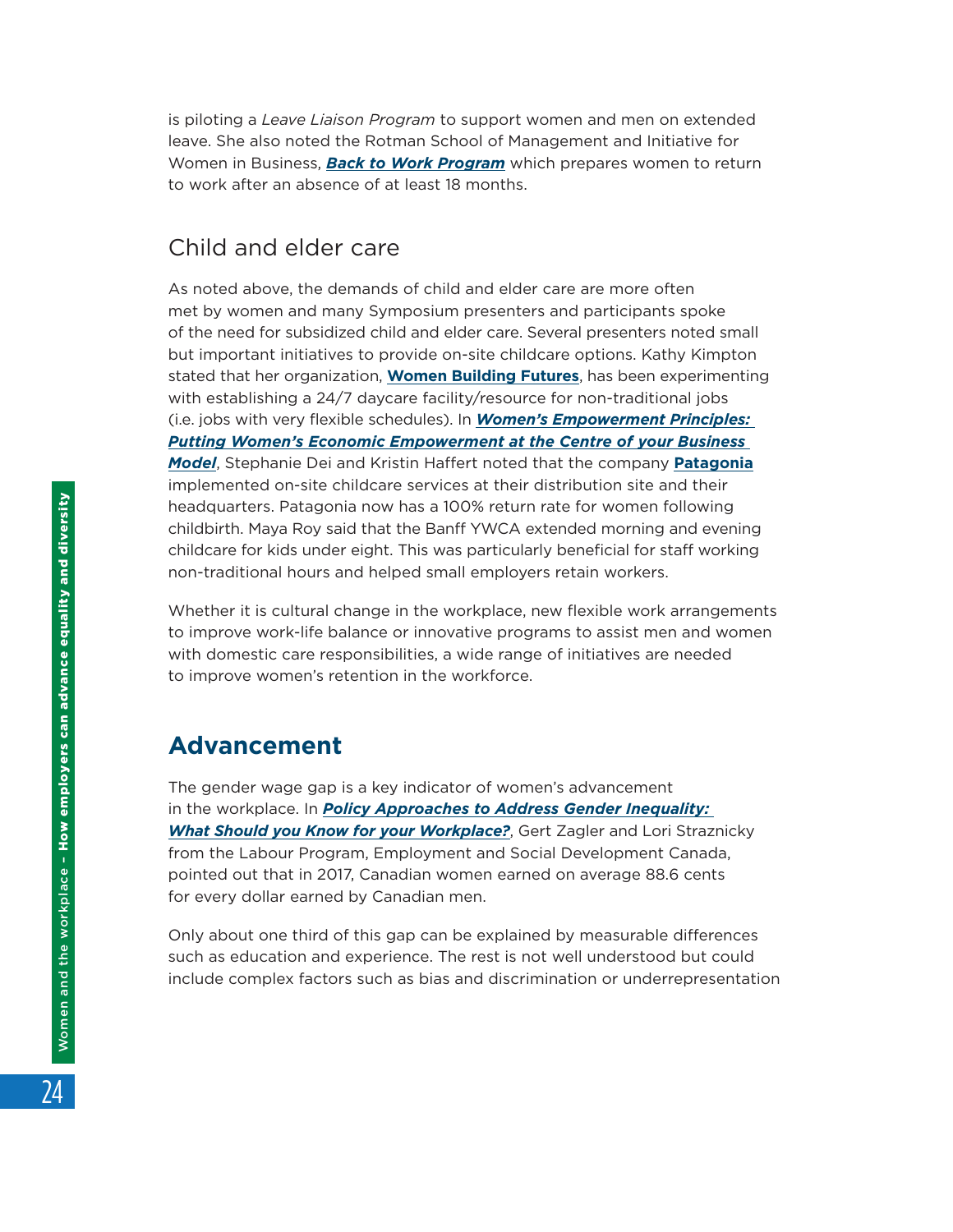of women in the highest paying jobs and overrepresentation in lower paying occupations. This, combined with a lack of affordable daycare options discourages women from pursuing these positions.

As stated in Section 2 of this report, these pressures cause women to be dramatically underrepresented in workplace leadership positions in all economic sectors.

#### Barriers

There are widespread and implicit biases against women that cause barriers that prevent them from advancing in the workplace. In her opening *[keynote](https://www.youtube.com/watch?v=T7_8bYadBas)*,

Dr. Sarah Kaplan cited a Harvard University study which suggested that both sexes associate women with family and men with career. This implicit bias affects who we see as leaders and impacts who is promoted.

**"Don't give up because other people are pushing you out"**

- Participant]

In *[Gender Stereotypes and their Effect](https://events.myconferencesuite.com/Symposium_on_Women_and_the_Workplace/reg/landing)  on [Achieving Workplace Gender Equality:](https://events.myconferencesuite.com/Symposium_on_Women_and_the_Workplace/reg/landing)  The [Design of Everyday Men: A New Lens](https://events.myconferencesuite.com/Symposium_on_Women_and_the_Workplace/reg/landing)  [for Gender Equality Progress](https://events.myconferencesuite.com/Symposium_on_Women_and_the_Workplace/reg/landing)* Eric Arthrell from **[Deloitte](https://www2.deloitte.com/ca/en.html)** explained that the prevalent "always on, always available" work culture (especially in high-status jobs) is another key barrier to women's advancement. Eric Arthrell noted that some people believe "always on, always available" is



prevalent because it's the best way to do business, but research suggests this isn't the case. In fact, key variables such as productivity and employee satisfaction decline when scheduled and predictable time off isn't available. "Always on, always available" is more associated with workplace advancement than competency and following this ethic often means sacrificing other life commitments. Many men are able to pursue status in this way because they rely on the domestic labour of women.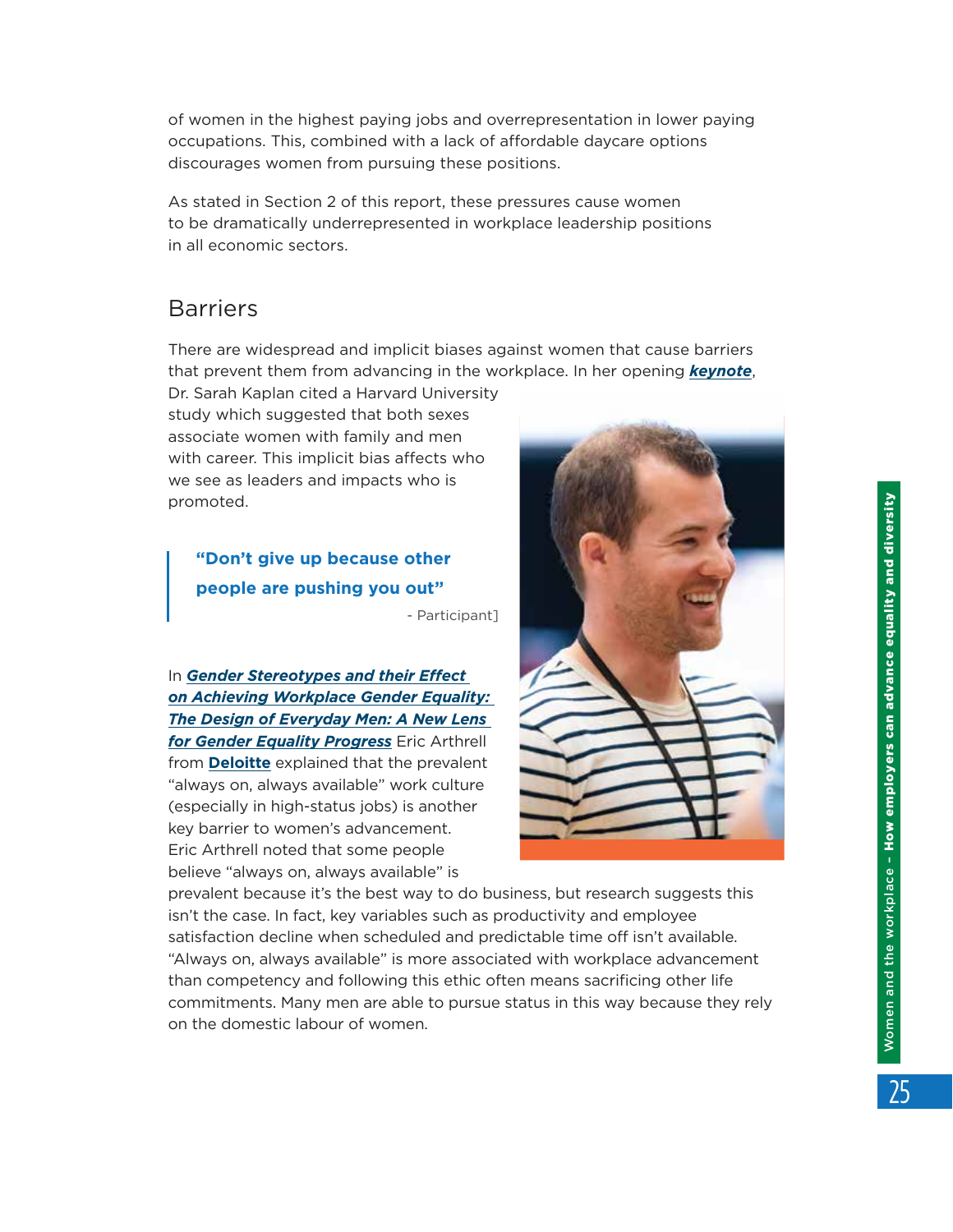In a separate workshop on treating gender diversity as a business priority, Geneviève Bonin from McKinsey & Company noted that the tug of war between these pressures and societal expectations frequently results in women opting out of leadership roles in favour of domestic responsibilities.

The systemic undervaluing of feminized labour—that is, work often associated with women—is an important barrier to women's economic advancement. Gert Zagler and Lori Straznicky noted in their workshop *[Policy approaches](https://events.myconferencesuite.com/Symposium_on_Women_and_the_Workplace/reg/landing)  to [address gender inequality: What should you know for your workplace](https://events.myconferencesuite.com/Symposium_on_Women_and_the_Workplace/reg/landing)* that jobs such as nursing and care giving can be emotionally stressful and include risk and abuse. Nevertheless, many feminized jobs are systemically undervalued, and this contributes to the gender wage gap.

Tokenism is another barrier to women's advancement. Minister Patty Hajdu noted that when organizations try to be more reflective of the communities they operate in, they have a tendency to assume that hiring an individual from a particular minority community means that person will act as the representative of the entire community. As a result, organizations may become complacent in their efforts to become diverse and inclusive. More needs to be done to advance women from minority communities.

#### **Solutions**

The advancement of women in the workplace will be served by many of the practices reviewed above. Greater job flexibility and improved access to affordable childcare will assist women advance their careers. Women's advancement will also be promoted by strategies that address pay gaps and tendencies to undervalue women's leadership capacities. A range of practices that address these challenges is summarized below.

#### Pay equity measures

Ensuring equal pay for work of equal value is one way to advance women in the workplace. As Lori Straznicky noted in her **[presentation](https://events.myconferencesuite.com/Symposium_on_Women_and_the_Workplace/reg/landing)**, the Government of Canada's 2018 *[Pay Equity Act](https://www.canada.ca/en/employment-social-development/news/2018/10/backgrounder-pay-equity.html)* addresses systemic discrimination from the undervaluation of work traditionally performed by women. The Act applies to federally regulated workplaces and requires employers with ten or more federally regulated employees to take proactive steps to ensure pay equity. All employers with unionized employees, as well as employers with 100 or more employees, will be required to establish a pay equity committee to develop a pay equity plan which must be completed within three years and identify gaps in pay that must be closed by adjusting compensation. A review and update of the plan must occur at least once every five years.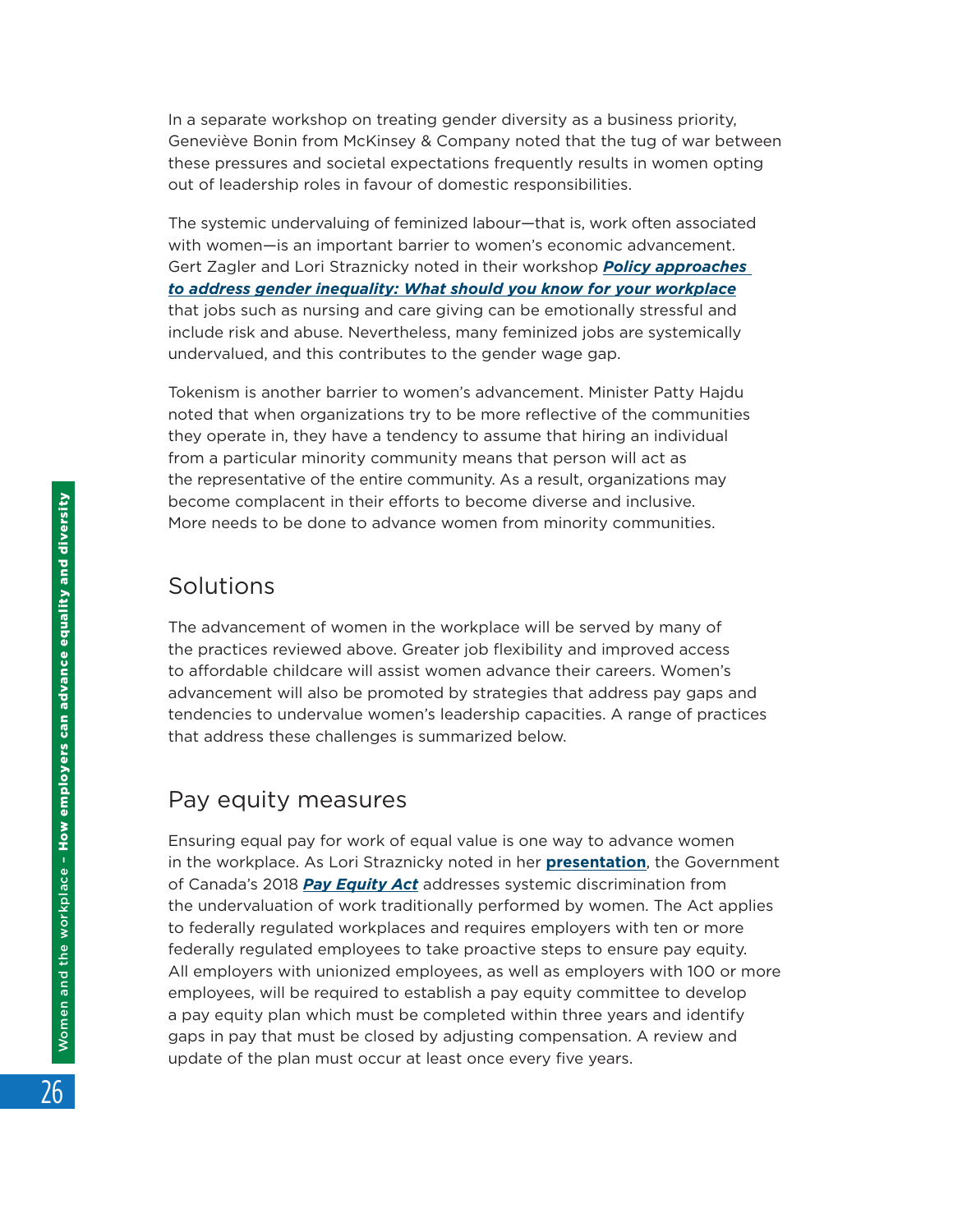Legislation can be a powerful tool, but as Stephanie Dei and Kristin Haffert noted in their **[workshop](https://events.myconferencesuite.com/Symposium_on_Women_and_the_Workplace/reg/landing)**, individual companies like Intuit and Deloitte have also taken additional voluntary actions to ensure than women and men receive equal salaries for equal work. Stephanie Dei and Kristin Haffert note that the Ontario Pay Commission has **[free resources](http://www.payequity.gov.on.ca/en/GWG/Pages/gwg_publications.aspx)** to help small and medium enterprises address gender pay gaps. As Lori Straznicky noted, at the federal level, a Pay Equity Commissioner position will be created within the Canadian Human Rights Commission to administer and enforce the new *Act*, assist individuals to understand their rights and obligations and help resolve disputes about pay equity. With the support of a dedicated pay equity unit, the Commissioner will have a variety of tools and mechanisms to do the job, including educational and support materials.

#### Pay transparency

Experience in other jurisdictions has shown that pay transparency is an effective tool to raise awareness of wage gaps. Gert Zagler explained that publicly sharing information on wage gaps prompts employers to take action. New pay transparency measures announced in the federal *Budget 2018* will provide accessible, online information on wage gaps that affect women, Indigenous peoples, persons with disabilities and members of visible minorities in federally regulated private sector workplaces subject to the *Employment Equity Act*. This strategy has been successful in the UK, with almost 50% of regulated employers publishing some form of action plan to tackle their wage gap. Elisabeth Costa, Director of the **[UK Behavioural Insights Team](https://www.bi.team/what-we-do/policy-areas/equality-and-diversity/)**, added that transparency about promotion practices is also effective.

In addition, Dr. Wendy Cukier noted that **Bill C-25**, requires that federally regulated companies report on the diversity of their boards and senior management according to gender and other employment equity designations (e.g. persons with disabilities, Indigenous peoples and visible minorities). Canada will become the first country to require such reporting.

### Professional development and leadership training

Several presenters spoke about the importance of role models and increased representation of women in leadership positions. Sandrine Devillard and Geneviève Bonin from McKinsey & Company noted that if they do not see female role models in higher-level positions, women are less likely to believe they can advance. Professional development programs can help women achieve these positions. During *[Filling the Female Talent Pipeline – How to Support](https://events.myconferencesuite.com/Symposium_on_Women_and_the_Workplace/reg/landing)  [Women in the Advancement of their Careers](https://events.myconferencesuite.com/Symposium_on_Women_and_the_Workplace/reg/landing)* Linda Torry, from the Rotman School of Management, noted her organization offers a number of these kinds of programs. She explained that one of Rotman's unique offerings is its *[Back](http://www.rotman.utoronto.ca/ProfessionalDevelopment/InitiativeForWomenInBusiness/Programs/Back-to-Work)*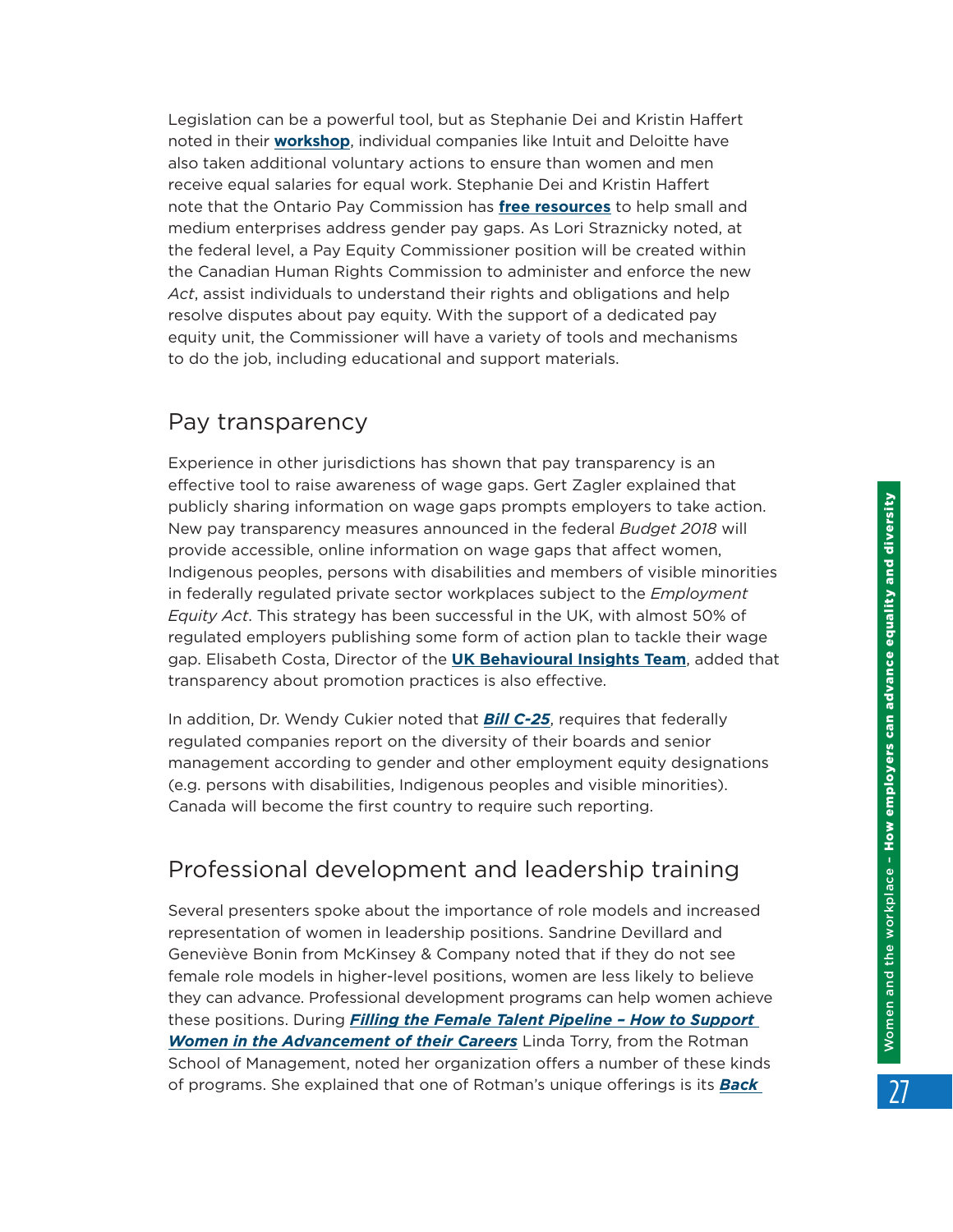*to [Work Program](http://www.rotman.utoronto.ca/ProfessionalDevelopment/InitiativeForWomenInBusiness/Programs/Back-to-Work)* which helps women return to the workforce after taking time off, to have children. Caroline Codsi, President and Founder of **[La Gouvernance](https://www.lagouvernanceaufeminin.org/)  [au Féminin](https://www.lagouvernanceaufeminin.org/)**, stated in the *[Experience of Women in Leadership](https://events.myconferencesuite.com/Symposium_on_Women_and_the_Workplace/reg/landing)* panel that she founded her organization precisely to encourage women to recognize and develop their leadership potential.

#### Mentorship, networking and support



Many presenters stressed the importance of mentors and allies within and outside of organizations. Arlene Dunn noted that the Building Trades Union has developed the *[Build Together Workforce](https://buildingtrades.ca/what-we-do/build-together/)  [Development Program](https://buildingtrades.ca/what-we-do/build-together/)* which includes opportunities for mentorship and effective ally training. Business Project Manager for the **[Canadian Council for](https://www.ccab.com/)  [Aboriginal Business](https://www.ccab.com/)** Brittney Sault, stressed that her career started within her community and her Indigenous mentors were crucial in getting her where she is today.

According to Elisabeth Costa, networking programs may have mixed results. While they have increased the representation of white women as managers, they

have not had any real impact for racialized people. Other presenters spoke about the limits of networking and mentorship. Saadia Muzaffar, founder of **[TechGirls Canada](https://www.techgirls.ca/)**, noted that it is difficult for many women to find time to network when (for example) reliable and affordable childcare is not available. Sandrine Devillard and Geneviève Bonin argued that "women are over mentored but under sponsored" and there is a need for formal sponsorship programs and opportunities.

Providing ongoing support to women was another recurrent theme. Marie Clarke Walker, Secretary-Treasurer of the **[Canadian Labour Congress](https://canadianlabour.ca/issues/gender-equality/)**, noted the support of influential women and men was key to her career advancement. She also stressed that white women need to use their privilege and support racialized women in the workplace. One of the best ways to be an ally to women of colour is to speak up against injustices in the workplace, even when it might be risky to do so.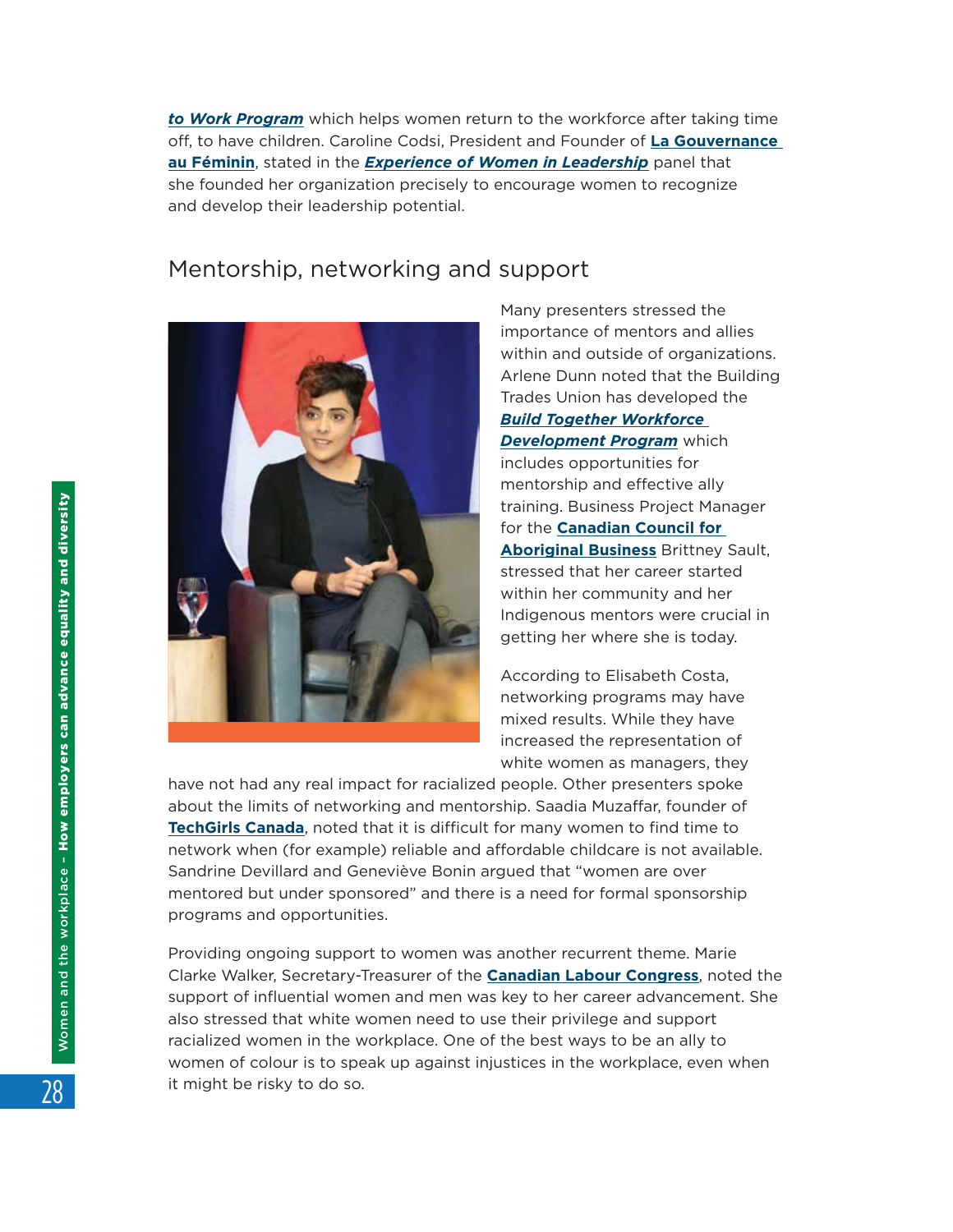## Gathering data and improving accountability

The importance of gathering data to measure women's advancement and ensure accountability was a central theme in two lively panels at the Symposium. In the *[Leading Change in Organizations](https://events.myconferencesuite.com/Symposium_on_Women_and_the_Workplace/reg/landing)* panel, Arlene Dunn and Paulette Senior, President and CEO of the Canadian Women's Foundation, spoke about the need for hard data on women's advancement and stressed that change is only made visible through solid, disaggregated data. Barbara Mason, Chief Human Resources Officer at Scotiabank, noted that her organization measures various aspects of diversity (e.g. in external hires and promotions) and during the *[Experience of Women in Leadership](https://events.myconferencesuite.com/Symposium_on_Women_and_the_Workplace/reg/landing)* panel, Caroline Codsi noted that her organization, **[La Gouvernance au Féminin](https://www.lagouvernanceaufeminin.org/)**, has a tool to monitor the advancement of women's promotion and compensation.

Accountability also means enforcing gender and diversity policies—there needs to be action to address non-inclusive behaviour. In the *[Driving 'SDG 5': Gender](https://events.myconferencesuite.com/Symposium_on_Women_and_the_Workplace/reg/landing)  [Equality at the Workplace](https://events.myconferencesuite.com/Symposium_on_Women_and_the_Workplace/reg/landing)* workshop on the Symposium's second day, Ayman Chowdhury added that workplace gender equality can be advanced only when leadership corrects discrepancies revealed through data collection (e.g. in pay).

According to Elisabeth Costa, diversity managers or diversity taskforces are effective at improving equality outcomes. These practices allow senior individuals or groups to monitor diversity outcomes and ensure accountability. Hiring managers are more likely to examine their own biases and rationalizations if they are held accountable for their decisions.

#### Quotas, targets and term limits

Quotas can be powerful tools. In her *[keynote address](https://events.myconferencesuite.com/Symposium_on_Women_and_the_Workplace/reg/landing)*, Dr. Sarah Kaplan noted that legislated quotas in Quebec have resulted in gender parity in crown corporations. While many jurisdictions are fearful of quotas, once they are in place, quality of work improves and the fear dissipates. Quotas are also used in the building trades, according to Arlene Dunn. Contracts are structured to ensure a certain number of female employees.

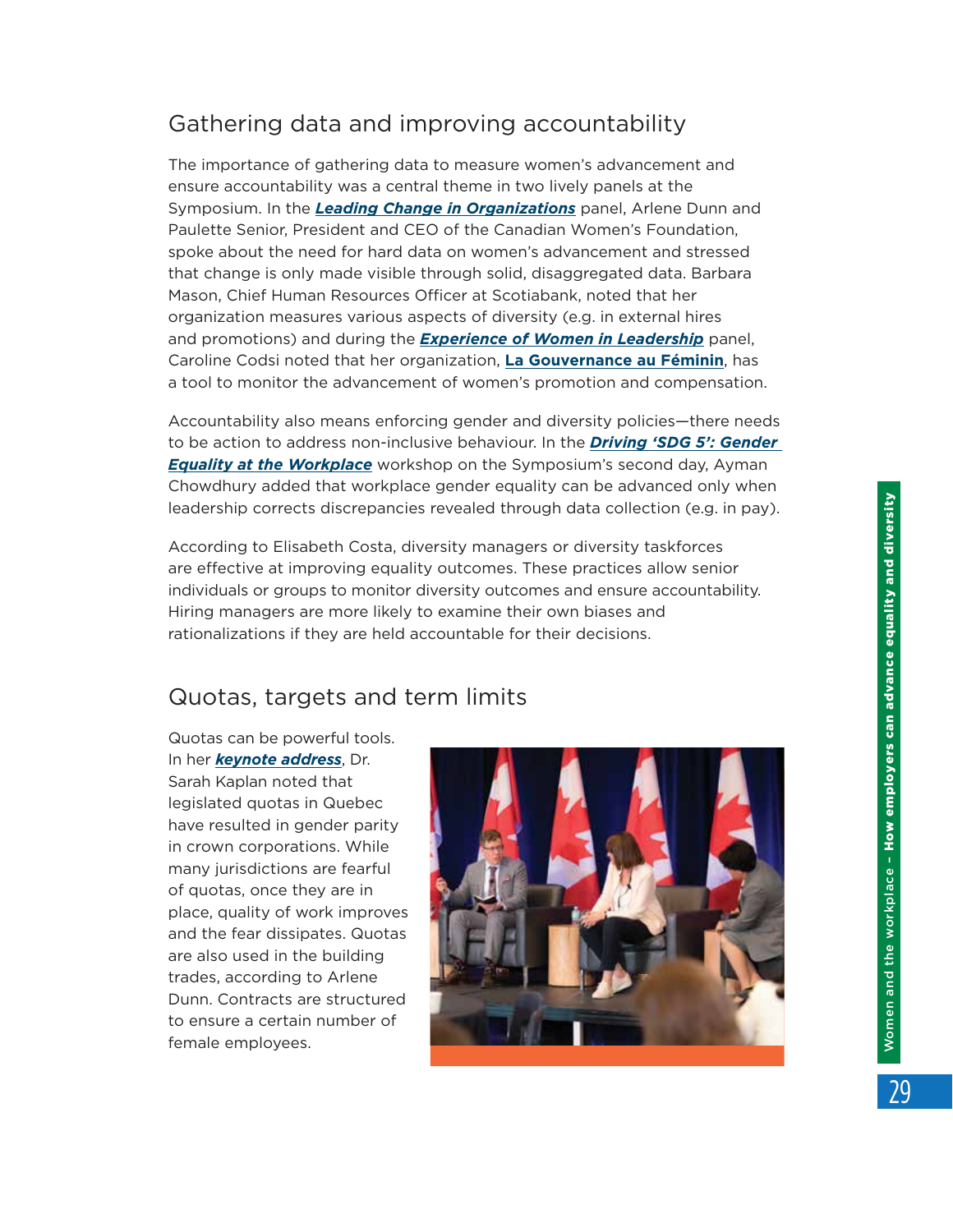Sandrine Devillard and Geneviève Bonin noted the familiar concern that quotas lead to the hiring of unqualified individuals, but also suggested that some CEOs are strong proponents of quotas. One CEO even said they would not look at applications unless there was an equal number of men and women applicants. Recruiters were told to find more applicants by changing qualifications in job ads if the numbers were not balanced.

Sandrine Devillard and Geneviève Bonin noted the difference between quotas and goals or targets, with the latter being aspirational rather than firm numbers that must be reached. As noted in *[How to Build and Lead Gender‑Balanced](https://events.myconferencesuite.com/Symposium_on_Women_and_the_Workplace/reg/landing)  [Organizations: Practical Tools for CEOs and Boards](https://events.myconferencesuite.com/Symposium_on_Women_and_the_Workplace/reg/landing)* led by Dr. Beatrix Dart, Ekta Mendhi and Matt Fullbrook, campaigns such as the *[30% Club Canada](https://30percentclub.org/about/chapters/canada)* asks businesses to voluntarily pledge to increase the number of women in senior roles and on boards. This strategy appears to be working five years ago, women's representation on boards in Canada was 15%, today it has risen to 28%.

Presenters also discussed limits on board members' terms. This strategy is an inversion of quotas in that it seeks to open up positions rather than fill them, and in so doing may diversify an organization's leadership. There is evidence that the adoption of this policy correlates with an increase in female board members. Presenters also noted that these campaigns are being aided by investor activism and some investors have stated they will not invest in companies that do not have strong gender equality policies.

#### **Concluding remarks on best practices**

Participants at the *Women and the Workplace Symposium* heard a wide range of innovative employment gender equity practices. In keeping with the intersectional focus of the Symposium, it is clear that while gender diversity was the principle focus, many of the discussions ranged more widely to consider enhanced workplace diversity in general as both a moral imperative and a necessity for operational success. It is also important to note that many of the practices and tools discussed can improve workplace representation of other designated groups such as persons with disabilities, Indigenous peoples and members of visible minorities.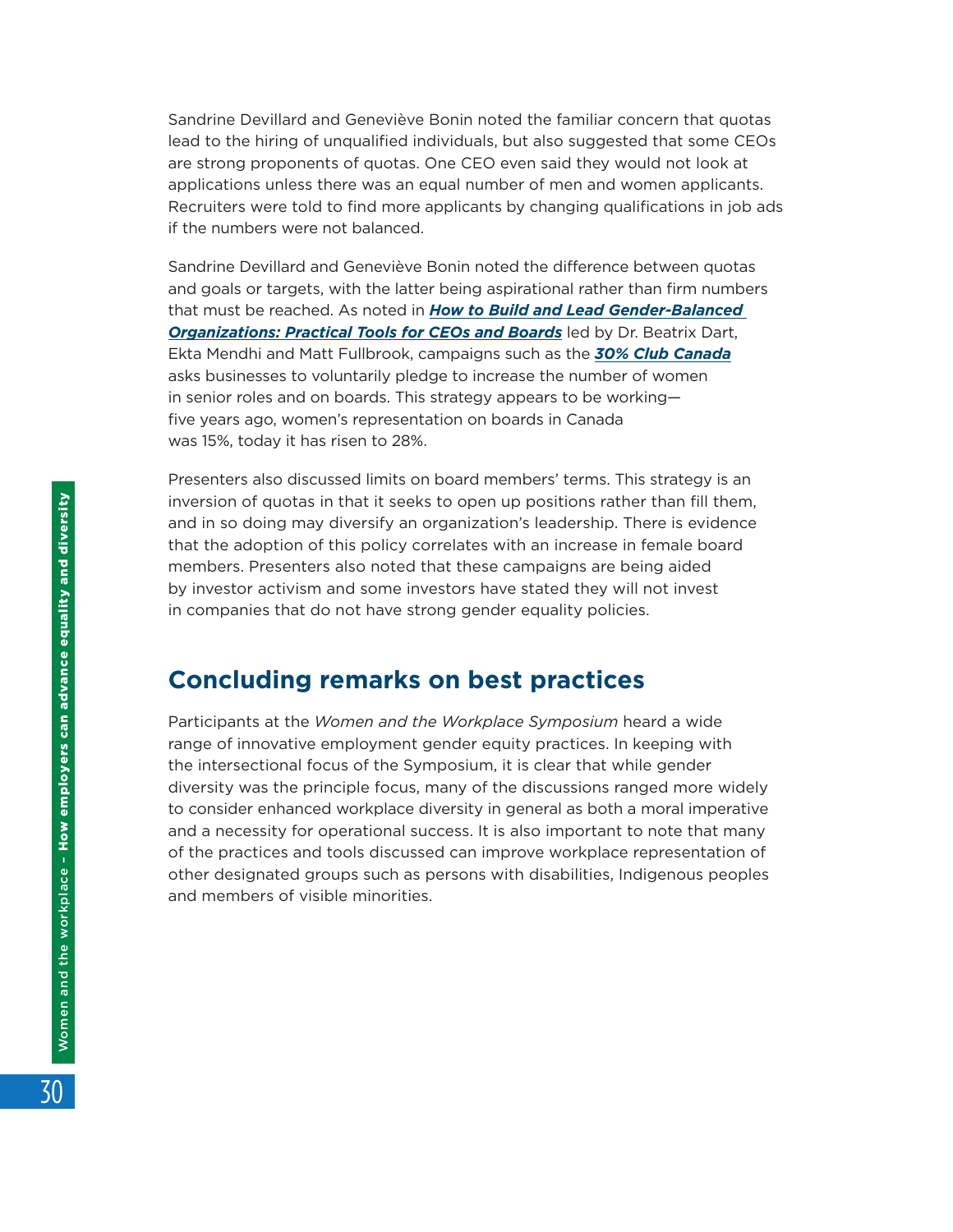# <span id="page-30-0"></span>**ENGAGING MEN A KEY STEP IN**  ADVANCING WOMEN'S EQUALITY

**"We need everyone you know… We all have to play our part and so it's just making it comfortable so that the allies can be there working within the whole system."** 

– Participant

Throughout the *Symposium on Women and the Workplace*, participants stressed the importance of engaging men to realize workplace gender equality. As Vandana Juneja from **[Catalyst](https://www.catalyst.org/)** noted, because gender equality is often framed as a women's issue, we often overlook the pivotal role men can play as champions of change.

This section examines men's role in creating more gender-diverse and inclusive organizations. It begins by outlining key barriers to change and then summarizes solutions.

## Barriers to change

In *[Engaging Men as Inclusion Champions](https://events.myconferencesuite.com/Symposium_on_Women_and_the_Workplace/reg/landing)*, Vandana Juneja suggested ignorance, apathy and fear are three primary barriers that inhibit men's participation to promote gender equality.

Ignorance stems from lack of awareness of gender bias and the effects of gender inequality. Less than half of men surveyed by Catalyst thought gender stereotyping was a barrier in the workplace. Moreover, as Barb MacQuarrie and Todd Minerson noted in *[How to Think about Gender‑based Violence in the](https://events.myconferencesuite.com/Symposium_on_Women_and_the_Workplace/reg/landing)  [Workplace](https://events.myconferencesuite.com/Symposium_on_Women_and_the_Workplace/reg/landing)*, many men don't fully understand what inequality costs them as organizational leaders or as members of families, communities and economies.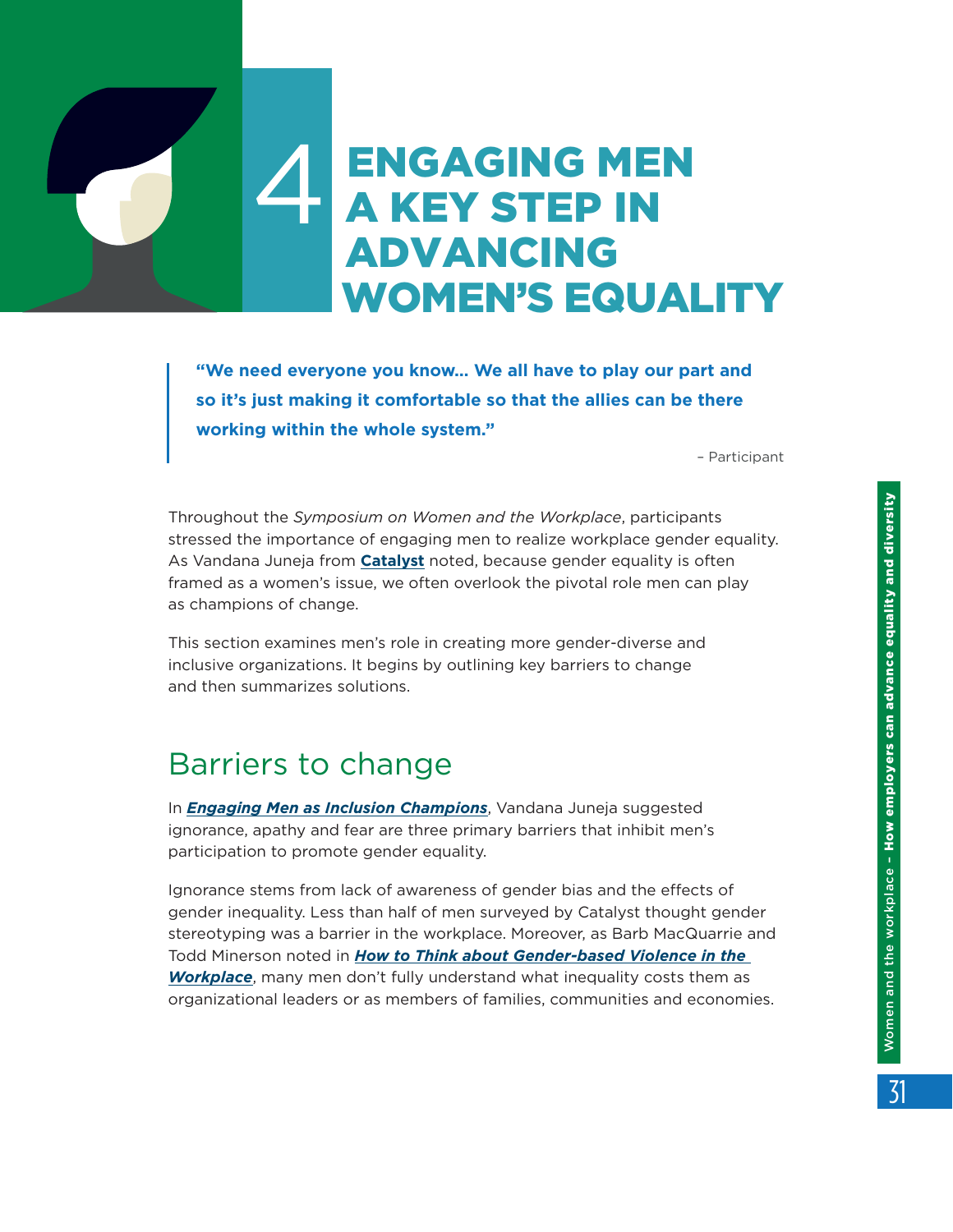Also, as noted above, many men believe that gender equality is a women's issue. Sadly, as Barb MacQuarrie and Todd Minerson echoed, many men think it is not their place to lead gender equality initiatives.

Vandana Juneja stated that fear is a key barrier to engaging men. Many men see change as a zero-sum game and fear that women's advancement will jeopardize their own position or status. Similarly, Barb MacQuarrie and Todd Minerson noted that some men hesitate to act because they are afraid to make mistakes. It is also common for both sexes to feel blamed and shamed when they hear discussions of systemic discrimination and the unearned privilege that men derive. Some men don't act on gender equality because they fear it may meet with disproval from other men and strain their relationships.

These barriers are the result of individual beliefs that stem from local workplace cultures and wider societal attitudes. Many useful suggestions emerged from the Symposium on how to begin the work of engaging men in cultural change to bring about workplace gender equality.

## **Solutions**

#### Leadership

Several presenters stressed that organizational change is both a top-down and a bottom-up process and that leaders set the tone in organizations. Since the majority of organizational leaders and managers are men, they play a crucial role in reaffirming or changing workplace norms. Leaders also have the power to set or influence workplace policies that promote diversity and inclusion. However, Vandana Juneja suggested that many male leaders are often unsure how to affect real change.

#### Defying masculine norms

Masculinity is not a single thing—there are multiple ways to be a man. Unfortunately however, many harmful beliefs, attitudes and behaviours have become the natural expression of maleness. Several presenters spoke about men's tendency to isolate themselves by adopting a rugged individualist posture. Barb MacQuarrie and Todd Minerson noted many men feel they must solve problems on their own and if they reach out, they are weak. In *[Design of](https://events.myconferencesuite.com/Symposium_on_Women_and_the_Workplace/reg/landing)  [Everyday Men](https://events.myconferencesuite.com/Symposium_on_Women_and_the_Workplace/reg/landing)*, Eric Arthrell noted the "it's all on me" sentiment was a common theme in a recent report by Deloitte on men's relationship to work, family and masculinity entitled: *[The Design of Everyday Men: A New Lens for Gender](https://events.myconferencesuite.com/Symposium_on_Women_and_the_Workplace/reg/landing)  [Equality Progress](https://events.myconferencesuite.com/Symposium_on_Women_and_the_Workplace/reg/landing)*. The tendency for men to isolate themselves is connected to challenges in creating relationships and reaching out for help.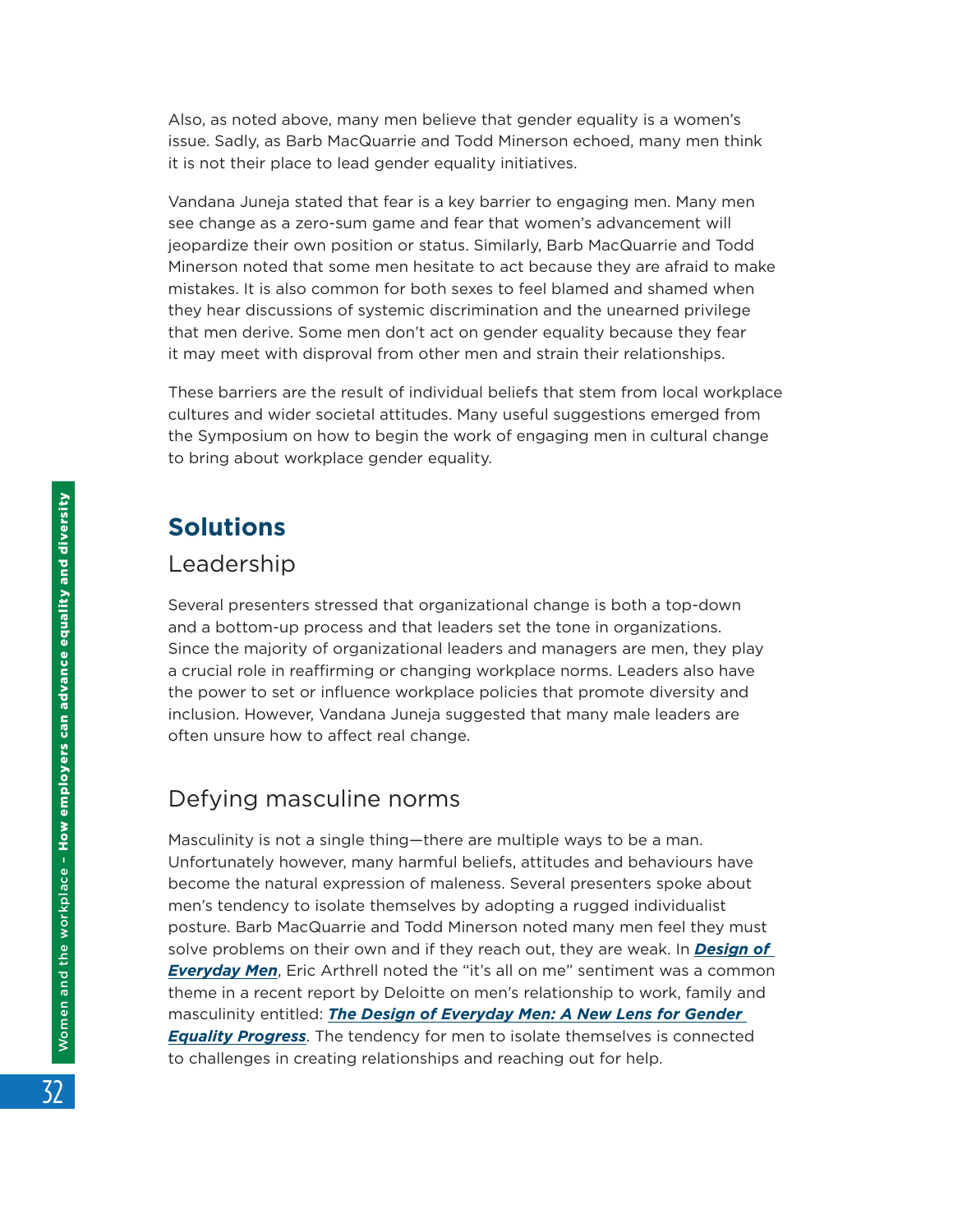Eric Arthrell also argued that men often seek status as a means of proving their masculinity. This leads to the adoption of a hypercompetitive, "always on, always available" ethic as a way to climb the corporate ladder and accumulate status. This ultimately creates a work-life imbalance. Eric Arthrell noted that masculinity based on status-seeking is an insecure masculinity—there is always a risk that one can lose status. This may explain why fear of failure was another common theme in the Deloitte research. Because men tend to isolate themselves, many feel they cannot turn to anyone about stress and feelings of being overextended.

The good news is that many men hunger for change. "Show me it's okay" was a key theme in Deloitte's research. The men they interviewed look to their leaders to demonstrate how status is achieved and which behaviours are acceptable. Thankfully, there are signs that progressive male leaders are modeling more healthy behaviours. Eric Arthrell related an example of a senior leader who showed vulnerability and tenderness toward his grandchild and signaled to others that it's okay to be vulnerable in the workplace and to prioritize other areas of your life. In *[Engaging Men as Agents](https://events.myconferencesuite.com/Symposium_on_Women_and_the_Workplace/reg/landing)  of [Change](https://events.myconferencesuite.com/Symposium_on_Women_and_the_Workplace/reg/landing)*, Brad Black echoed this sentiment saying, "we have to push people to be vulnerable."

#### Mentorship and modeling appropriate behaviour

As noted in the section above on retention, men can take effective action by modeling non-sexist and inclusive behaviours. Their actions and speech go a long way to establish welcoming and inclusive workplace cultures. Barb MacQuarrie and Todd Minerson reminded Symposium participants that role modeling is essential to combat gender-based violence and harassment in the workplace. Vandana Juneja said that research suggests role modeling by senior men can create cultural change in organizations. Catalyst research also suggested that the most important factor in determining whether men will be a champion of gender equity in the workplace was an innate sense of fair play. This research also indicates men with women mentors are more aware of gender equity issues and more engaged.

#### Leadership programs

Leadership programs that engage men on gender equality have also proven effective. Vandana Juneja from Catalyst described her organization's *[MARC](https://www.catalyst.org/marc/)  [\(Men Advocating Real Change\) Leadership Workshop](https://www.catalyst.org/marc/)* which allows both male and female leaders to partner for dialogue about diversity and inclusion.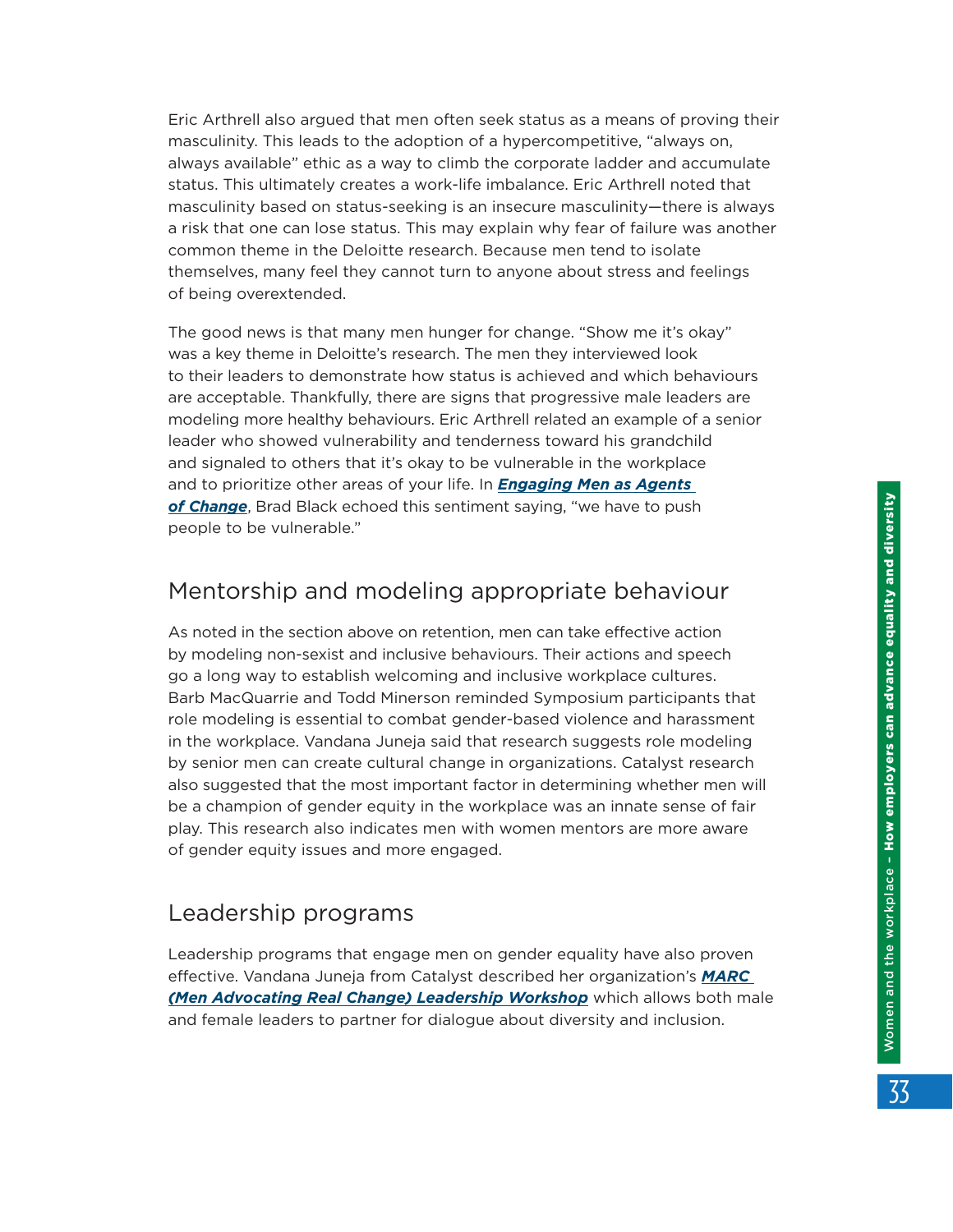Participants are encouraged to examine their unconscious biases and their privilege to become more inclusive leaders and promote cultural change in their organization. Brad Black from CIBC and Andrew Spencer from Hydro One noted there have been small, incremental cultural changes in their organizations following participation in MARC.

Discussion throughout the Symposium emphasized that men themselves are not the problem. What needs to change are specific forms of toxic masculinity and the wider system of patriarchy which undermines and undervalues women. The suggestions summarized in this report are important parts of an ongoing movement of cultural change toward gender equality.

34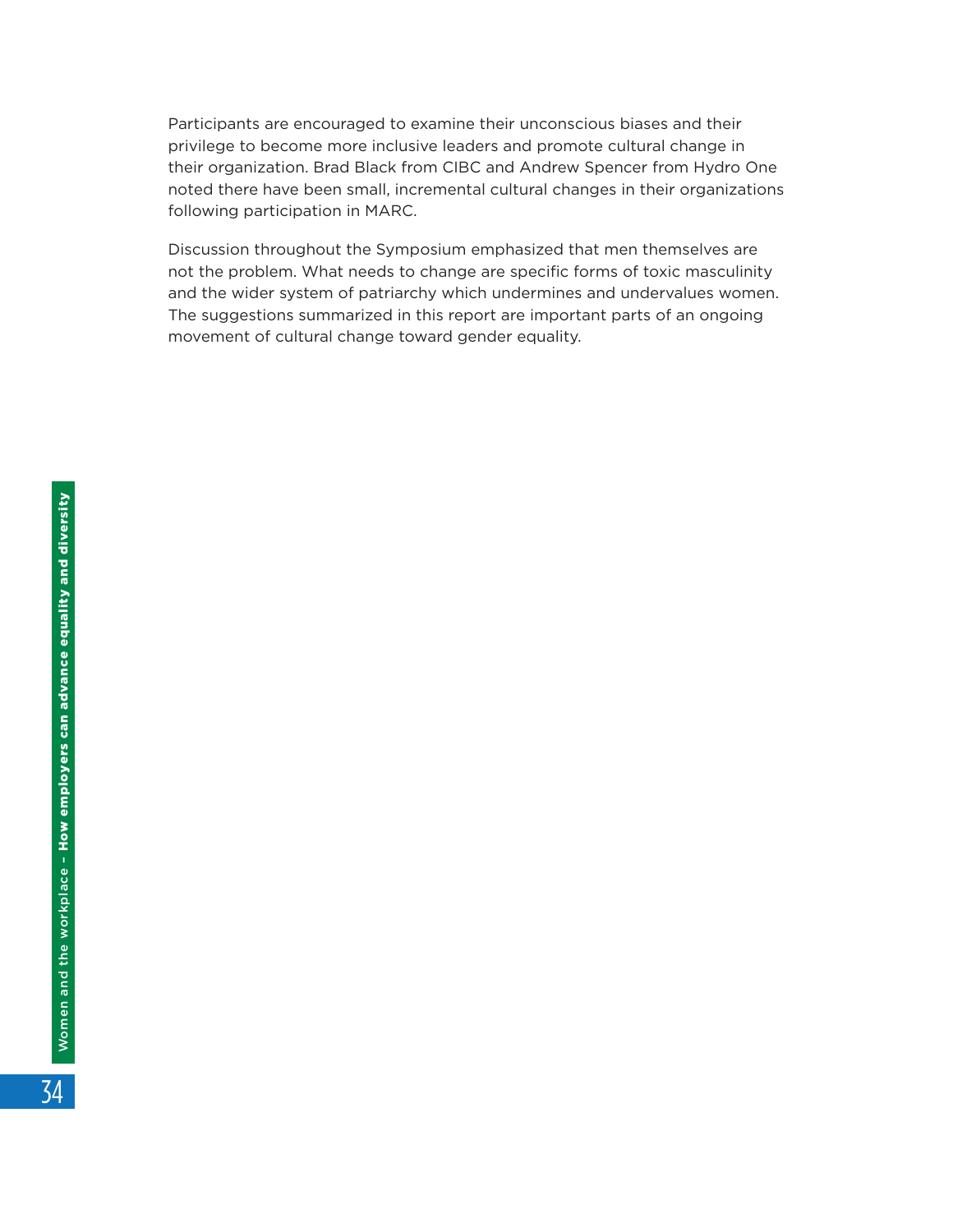# <span id="page-34-0"></span>**S** RESOURCES    FOR PROMOTING    WORKPLACE    GENDER EQUALITY

**"We need to start taking risky steps to make change and I hope that our research can provide us context for understanding what those bold moves could be and how we can make them effective."**  - Participant

Representatives from the public and private sectors, unions, academia, industry and human resources associations and civil society organizations shared many tools and best practices employers can use to advance women's participation in the workplace.

The following section is an alphabetical list of these organizations, including descriptions and links to resources discussed at the Symposium.

**"I have learned about organizations and foundations that are helpful and that I can now introduce into an ecosystem of organizations that can act as allies for one another in the work to make a change in terms of gender equality."** 

- Participant

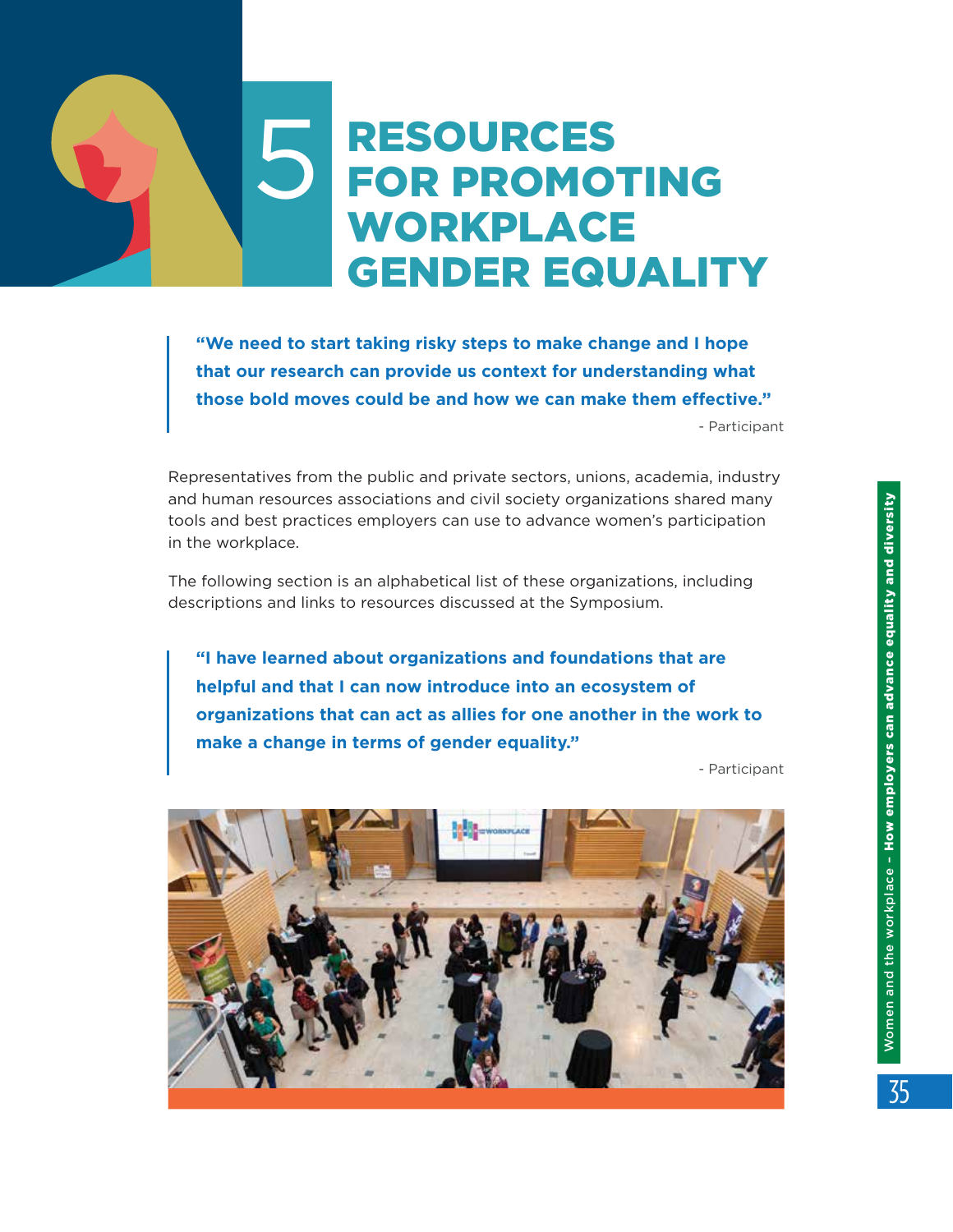| <b>Applied</b>                    | Applied is a people platform focused on using<br>behavioural and data science to improve hiring<br>decisions. Applied uses (and conducts) research to<br>design products that help teams to hire smarter, fairer<br>and more diversely than ever.                                                                                                                                                                                                                                                                                                                                        |  |
|-----------------------------------|------------------------------------------------------------------------------------------------------------------------------------------------------------------------------------------------------------------------------------------------------------------------------------------------------------------------------------------------------------------------------------------------------------------------------------------------------------------------------------------------------------------------------------------------------------------------------------------|--|
|                                   | Since its launch in 2016, 70,000 candidates have<br>applied to jobs through the platform, which involves<br>being tested on job-relevant tasks, rather than CVs or<br>pedigree. In the past year, Applied has expanded to<br>serve over 60 organizations including government<br>departments in the UK and abroad, start-ups and<br>large corporations like Hilton, Penguin Random House<br>and GroupM. Applied has helped these organizations<br>to recruit for an array of jobs ranging from product<br>managers to ministerial speechwriters, interns to Chief<br>Marketing Officers. |  |
|                                   | In 2018, Applied began offering improved interviewing<br>techniques and tools to improve the inclusivity of the<br>language used in job descriptions, among other things.                                                                                                                                                                                                                                                                                                                                                                                                                |  |
| <b>Business in</b><br>the Streets | Business in the Streets (BITS) is a youth-driven<br>non-profit organization in Toronto that provides free,                                                                                                                                                                                                                                                                                                                                                                                                                                                                               |  |

non-profit organization in Toronto that provides free, hands-on entrepreneurship training, peer mentorship and access to funding to low-resourced young people (18–34) and unrepresented groups (Indigenous and minority populations). BITS has two programs, *YCEO and Boot Camp*, both of which run for nine sessions and end with a pitch competition.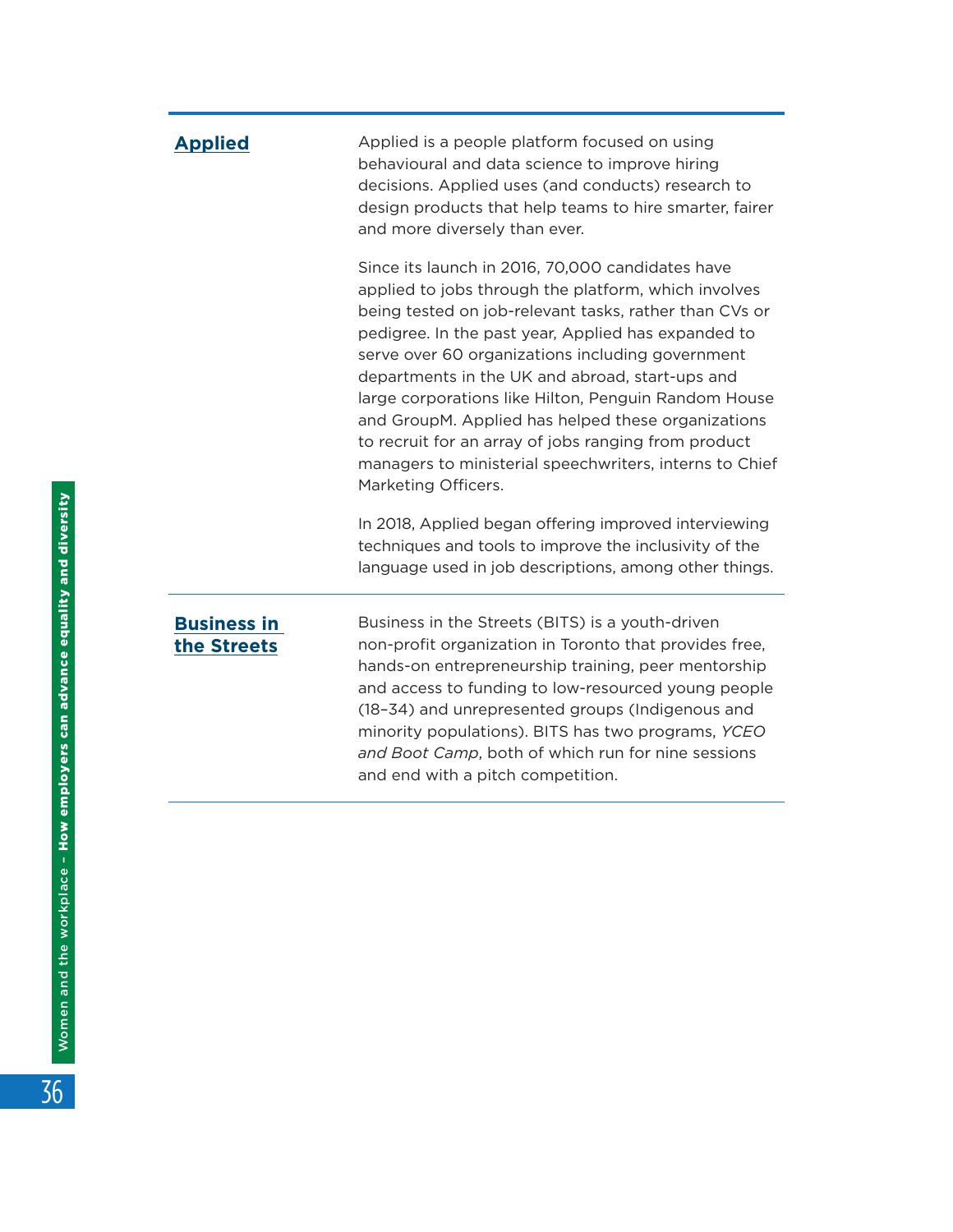#### **[Canada's](https://buildingtrades.ca/)  [Building Trades](https://buildingtrades.ca/)  [Unions](https://buildingtrades.ca/)**

Canada's Building Trades Unions (CBTU) is the national voice of over half a million Canadian construction workers. Its members come from 14 international unions who work in more than 60 different trades and occupations and generate 14 percent of this country's GDP. The union currently has two initiatives that focus on increasing the representation of women in trades:

- **n [Office to Advance Women Apprentices](http://www.womenapprentices.ca/)** will identify barriers, track and measure success and work with tradeswomen in coordination with provincial partners, including Manitoba and Saskatchewan's building trades unions and the Atlantic Canada Regional Council of Carpenters, Millwrights and Allied Workers. The CBTU will create ongoing support services for women seeking or already employed in the skilled construction trades. This includes providing career services, employment supports and networking opportunities for tradeswomen. The program will engage and build partnerships with over 75 key stakeholders including employers, unions and training providers to improve participation and success of women in the trades and also develop and maintain a registry database to track services provided and apprenticeship numbers of tradeswomen.
- **[Build Together](https://buildtogether.ca/our-focus/women/)** is a national CBTU program that promotes, supports and mentors women in the skilled construction trades. Initiated in 2013, the program is now a marquee national initiative for CBTU. It has challenged existing career myths and stereotypes in the trades and provided space for a robust conversation on how to engage women in the sector. In support of the project, *Build Together* has created platforms where tradeswomen and industry can network and support the cause.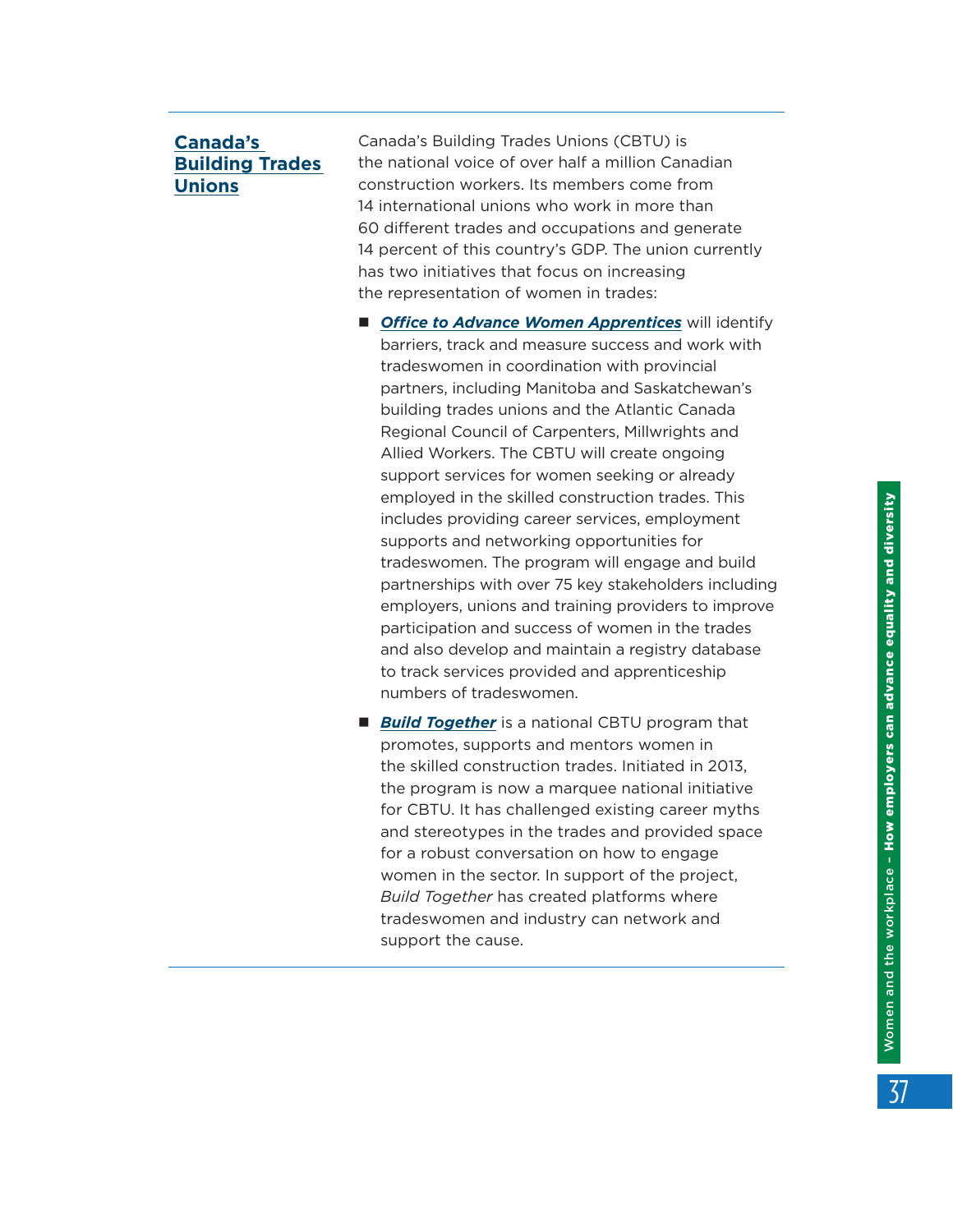#### **[The Canadian](https://bpwcanada.com/en/)  [Federation of](https://bpwcanada.com/en/)  [Business and](https://bpwcanada.com/en/)  [Professional](https://bpwcanada.com/en/)  [Women](https://bpwcanada.com/en/)**

The Federation is a non-sectarian, non-profit and non-partisan organization that improves the economic, political, social and employment conditions of working women in Canada. The organization provides training in professional, business and leadership skills and helps members to create networks and lasting friendships. The Federation has been recognized for many projects over the years, including the *Women's Empowerment Principles, Equal Pay* awareness campaigns and their anti-human trafficking campaign. BPW Canada also spearheaded the establishment of the **[Canadian Coalition to Empower Women](https://ccew.ca/)** to advance gender equality.

**[Canadian](https://www.ccab.com/)  [Council for](https://www.ccab.com/)  [Aboriginal](https://www.ccab.com/)  [Business](https://www.ccab.com/)**

The Council builds bridges between Aboriginal and non-Aboriginal peoples, businesses and communities through diverse programming, providing tools, training, network building, major business awards and national events. The CCAB hosts a yearly *[Indigenous](https://www.ccab.com/awards/indigenous-women-in-leadership-iwil-award/)  [Women in Leadership Award](https://www.ccab.com/awards/indigenous-women-in-leadership-iwil-award/)*.

**[Canadian](https://www.cggga.ca/)  [Gender and](https://www.cggga.ca/)  [Good](https://www.cggga.ca/)  [Governance](https://www.cggga.ca/)  [Alliance](https://www.cggga.ca/)**

The Alliance is a partnership of non-profit organizations focused on research, advocacy and education in governance and gender diversity. The Alliance amplifies and coordinates efforts to achieve gender balance on boards, in executive positions and throughout Canadian organizations. In addition, the Alliance contributes to public policy as an advisor for governments and regulators. Initiatives to support employers include:

- [The CEO Blueprint](https://www.cggga.ca/ceo-blueprint): A "how to" manual for CEOs who recognize the business imperative of building and leading gender-balanced organizations.
- **n** *[Directors Playbook](https://www.cggga.ca/directors-playbook)*: Presents a curation of practical tools that organizations can use to achieve gender balance on boards through deliberate action.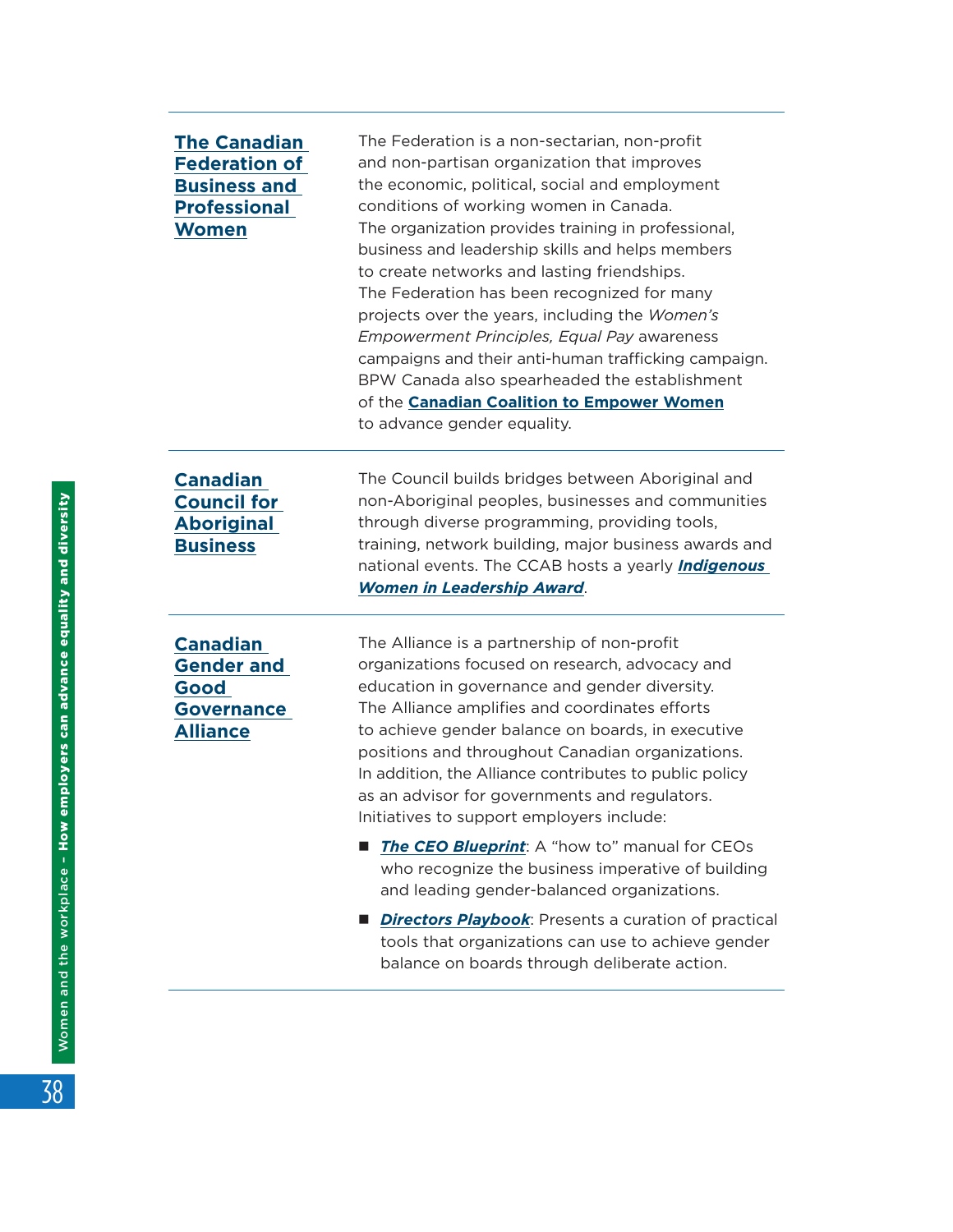#### **[Canadian](https://canadianlabour.ca/)  [Labour](https://canadianlabour.ca/)  [Congress](https://canadianlabour.ca/)**

The Congress is the largest labour organization in Canada and brings together national and international unions, provincial and territorial federations of labour and community-based labour councils to represent more than three million workers across the country. Two recent initiatives that advance workplace gender equality include:

- **n [Research on Domestic Violence](https://canadianlabour.ca/when-government-employers-unions-take-domestic-violence-seriously/):** With support from the Government of Canada, Federally Regulated Employers – Transportation and Communications (FETCO) and the Canadian Labour Congress have partnered with the Centre for Research & Education on Violence against Women & Children at Western University to provide practical workplace solutions including policies, tools and training materials that delineate employer responsibilities related to domestic violence in the new harassment and violence regulations.
- *[#DoneWaiting](http://www.donewaiting.ca/)*: A social media campaign, including a petition that seeks the support of Canadians to advance women's safety, equity and economic justice.

**[Canadian](https://www.canadianwomen.org/)  [Women's](https://www.canadianwomen.org/)  [Foundation](https://www.canadianwomen.org/)** The Foundation is Canada's public foundation for women and girls. It funds programs across Canada that address four urgent issues: prevention of gender-based violence, women's economic development, girls' empowerment and inclusive leadership. The Foundation works toward systemic change by bringing together community organizations to share knowledge and solutions through its hub of grassroots leaders, issue experts, advocates and donors that are raising awareness and keeping up the momentum toward gender equality.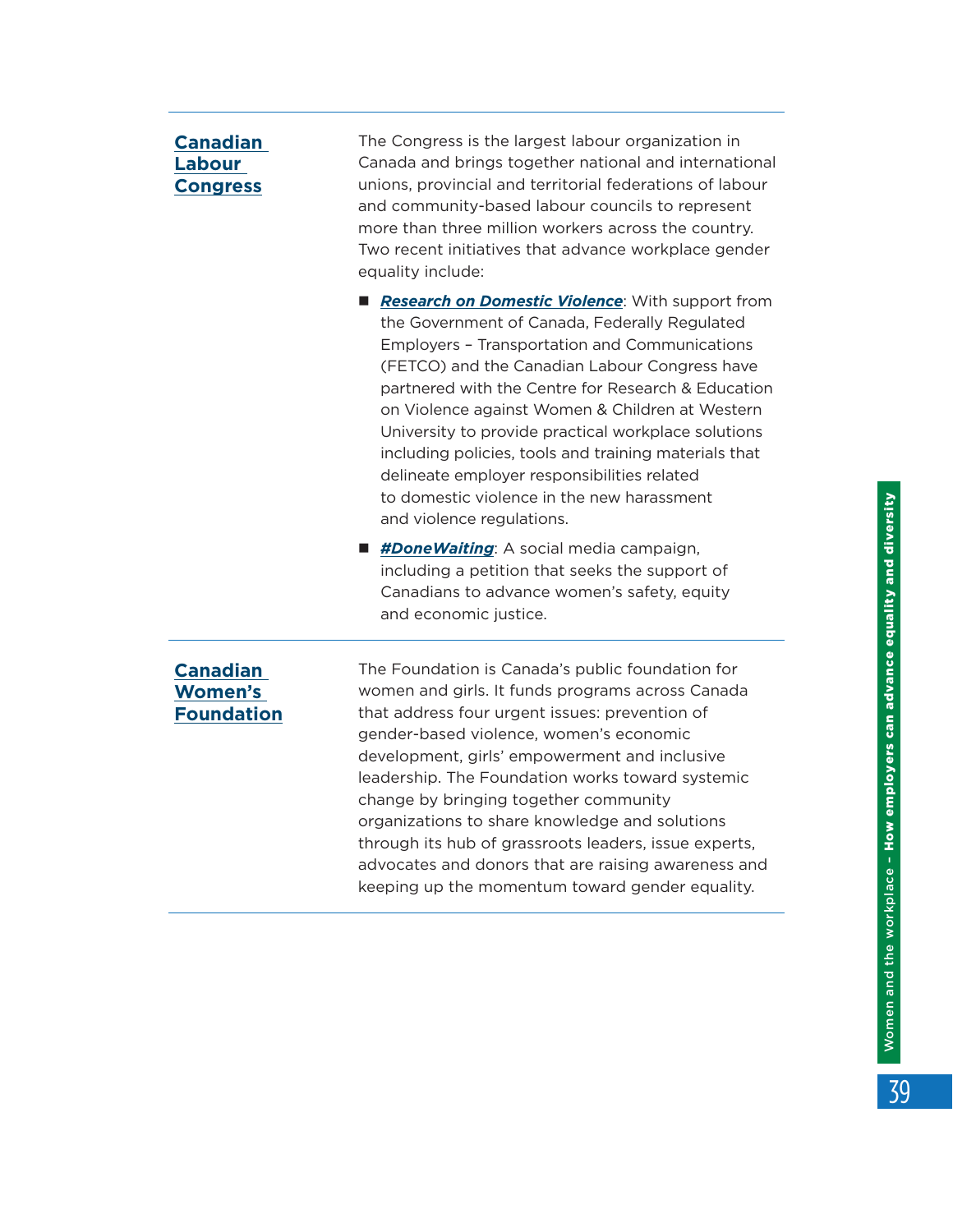**[Catalyst](https://www.catalyst.org/)** Catalyst is a non-profit organization that works with companies worldwide to accelerate women's progress in the workplace. It offers several practical tools in this regard, including *[MARC \(Men Advocating Real](https://www.catalyst.org/marc/)  [Change\)](https://www.catalyst.org/marc/)*. This program empowers men to engage in workplace inclusion through research-based programming and an online community.

> Specific Canadian initiatives include the *[Catalyst](https://www.catalyst.org/solution/catalyst-accord-2022-accelerating-the-advancement-of-women/)  [Accord 2022](https://www.catalyst.org/solution/catalyst-accord-2022-accelerating-the-advancement-of-women/)* which calls on Canadian boards and CEOs to pledge to accelerate the advancement of women in business and the *[Catalyst Canada Honours](https://www.catalyst.org/solution/catalyst-canada-honours/)* event, a celebration that recognizes exceptional role models who are accelerating progress for women in the workplace.

**[Centre for](http://www.learningtoendabuse.ca/)  [Research &](http://www.learningtoendabuse.ca/)  [Education](http://www.learningtoendabuse.ca/)  on [Violence](http://www.learningtoendabuse.ca/)  [Against](http://www.learningtoendabuse.ca/)  [Women &](http://www.learningtoendabuse.ca/)  [Children](http://www.learningtoendabuse.ca/)**



The Centre is committed to the development and application of knowledge for the prevention of violence against women and children through promoting innovation, collaboration and equality. The Centre facilitates the collaboration of diverse individuals, groups and institutions to pursue research questions and training opportunities to understand and prevent violence and abuse. The Centre also produces information and tools.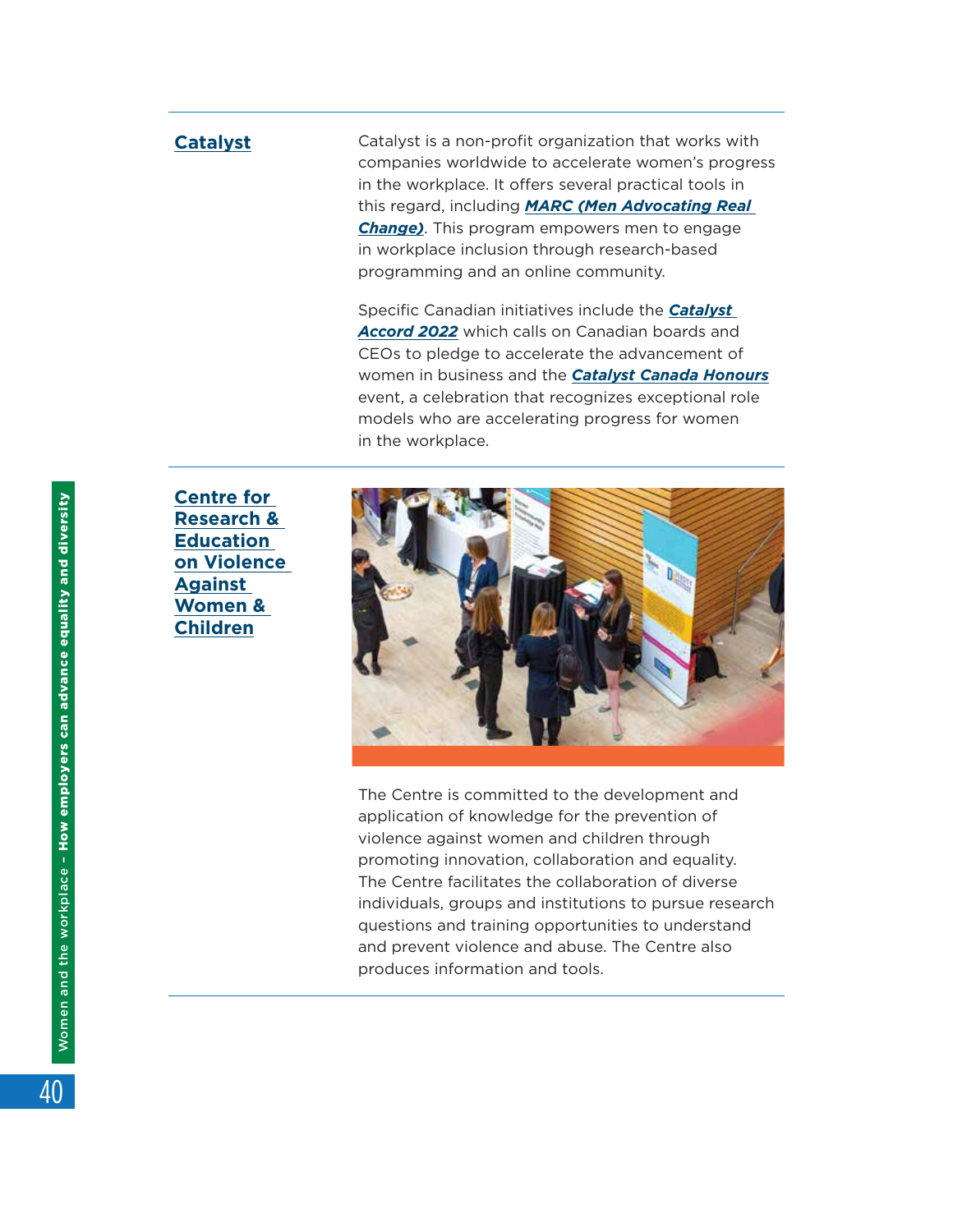| <b>The Diversity</b><br><b>Institute</b> | The Institute researches diversity in the workplace<br>to improve practices in organizations and works with<br>organizations to develop customized strategies,<br>programming and resources to promote new<br>interdisciplinary knowledge and innovative practices<br>about diversity with respect to gender, race, ethnicity,<br>Indigenous peoples, abilities and sexual orientation.<br>The Institute serves clients in many sectors including<br>government, the non-profit sector, the corporate<br>sector and the research community.                                                                             |
|------------------------------------------|-------------------------------------------------------------------------------------------------------------------------------------------------------------------------------------------------------------------------------------------------------------------------------------------------------------------------------------------------------------------------------------------------------------------------------------------------------------------------------------------------------------------------------------------------------------------------------------------------------------------------|
|                                          | The Institute has developed a diversity<br>self-assessment tool to help individuals and<br>organizations assess improve inclusion in their human<br>resources, procurement and management practices,<br>as well as in their value chain.                                                                                                                                                                                                                                                                                                                                                                                |
|                                          | The Institute has also developed a portal for women<br>entrepreneurs called the <b>Women Entrepreneurship</b><br><b>Knowledge Hub.</b> The Hub is a national network<br>and accessible digital platform for sharing<br>research, resources and leading strategies.<br>It addresses the needs of diverse women<br>entrepreneurs across regions and sectors by breaking<br>down silos between organizations who serve women<br>entrepreneurs. The Hub will enhance the capacity of<br>women entrepreneurs and organizations who serve<br>them by linking them to resources and best practices<br>from across the country. |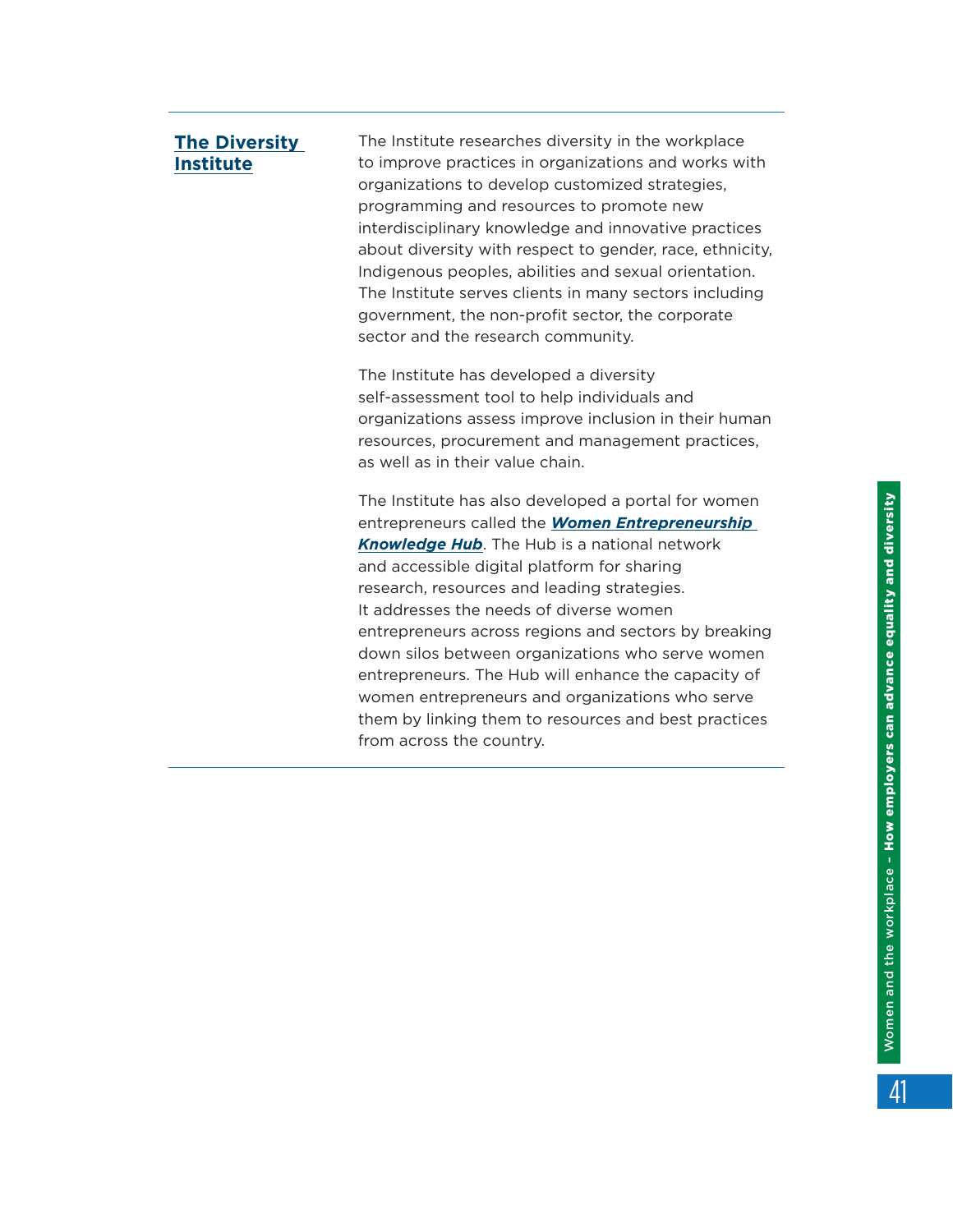#### **[Egale Canada](https://egale.ca/)  [Human Rights](https://egale.ca/)  [Trust](https://egale.ca/)**



Egale works to improve the lives of LGBTQI2S people in Canada and to enhance the global response to LGBTQI2S issues. Egale informs public policy, inspires cultural change and promotes human rights and inclusion through research, education and community engagement. Egale offers *[Corporate Equity Training](https://egale.ca/corporate-equity-training/)*, which moves organizations toward equitable LGBTQ inclusion with knowledge, systems and training.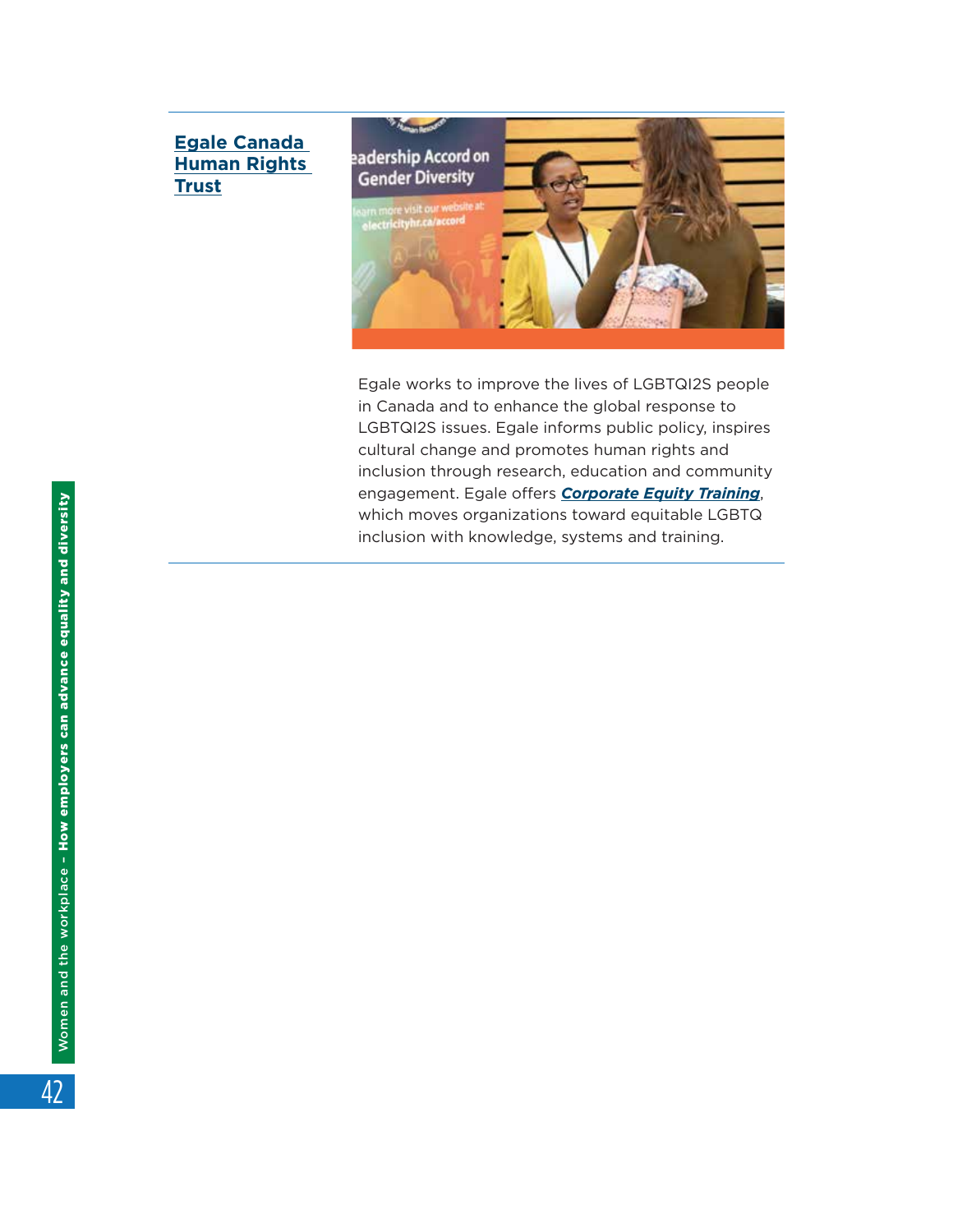#### **[Electricity](https://electricityhr.ca/)  [Human](https://electricityhr.ca/)  [Resources](https://electricityhr.ca/)  [Canada](https://electricityhr.ca/)**

Electricity Human Resources Canada (EHRC) is a human resources hub for the electricity industry. EHRC provides HR services and advising for employers in the electricity sector throughout Canada. It has developed the *[Leadership Accord for](https://electricityhr.ca/workplace/diversity/accord/)  [Gender Diversity](https://electricityhr.ca/workplace/diversity/accord/)* which asks senior leaders to commit to promoting women's recruitment, retention and advancement in the workplace. The Accord also includes other Canadian employers, educators, unions and governments. EHRC helps these organizations apply a gender lens to its processes to promote gender equality in the workplace.

EHRC has also developed the *[Connected Women](https://electricityhr.ca/workplace/diversity/connected-women-mentorship-program-2/)  [Mentorship Program](https://electricityhr.ca/workplace/diversity/connected-women-mentorship-program-2/)*, a national effort to connect women who are already working in technical and/or trades occupations in the electricity sector or are studying to enter the industry with experienced industry professionals. The Program increases career entry and advancement opportunities for professional women, while helping organizations solve pending labour shortages and diversify their workforce.

#### The *[Empowering Futures Program](https://electricityhr.ca/empowering-futures/)* is a

work-integrated learning (WIL) opportunity to better position students to secure employment in their field of study. Program wage subsidies of up to \$7,000 will be available to employers who create new WIL opportunities such as co-ops, internships, field placements, applied projects, capstone projects or case competitions. The aim is to minimize financial barrier of hiring students by covering up to 50% of a student's salary, to a maximum of \$5,000. The program targets students studying in fields related to science, technology, engineering, mathematics and/or business.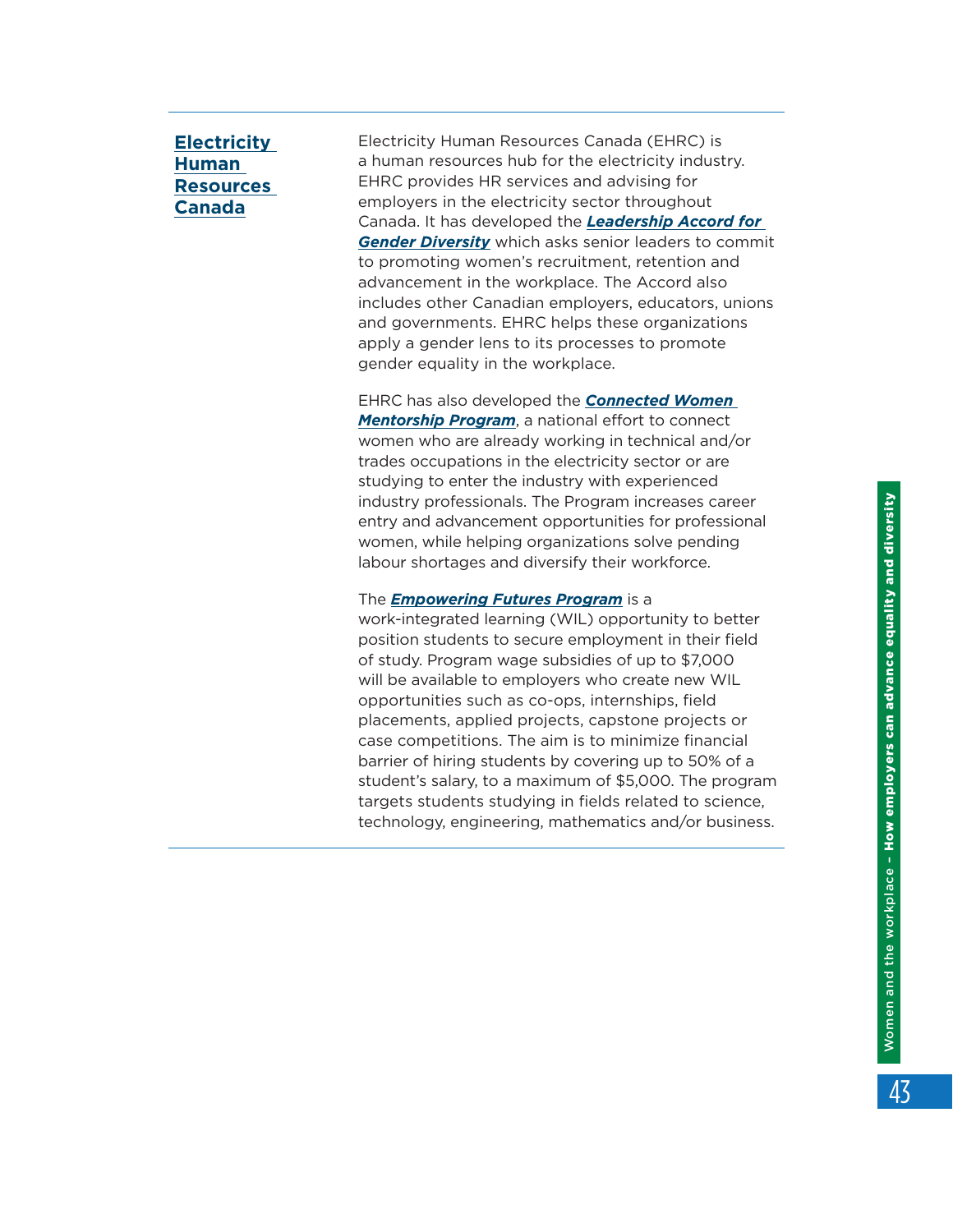| <b>Engendering</b><br><b>Success</b><br>in STEM                                                                                      | Engendering Success in STEM (ESS) is a research<br>consortium that tests the efficacy of interventions<br>that harness the power of positive social interactions<br>to mitigate subtle gender bias. The consortium's goal<br>is to understand and combat various ways that<br>cultural biases prevent inclusive cultures for women<br>and men in STEM. ESS is a mutually beneficial<br>partnership among social scientists, STEM outreach<br>experts and partners in industry and education.                                                                                                                                                                                                                                                                                                                                            |
|--------------------------------------------------------------------------------------------------------------------------------------|-----------------------------------------------------------------------------------------------------------------------------------------------------------------------------------------------------------------------------------------------------------------------------------------------------------------------------------------------------------------------------------------------------------------------------------------------------------------------------------------------------------------------------------------------------------------------------------------------------------------------------------------------------------------------------------------------------------------------------------------------------------------------------------------------------------------------------------------|
| <b>Fédération</b><br>des femmes<br>du Québec                                                                                         | The Federation is an independent feminist<br>organization that works with others to transform<br>gender relations in all walks of life, to foster women's<br>autonomy, and promote recognition of women's<br>contributions to society. The FFQ has developed<br>De la théorie à la pratique, a tool to help identify<br>the obstacles women face and suggest strategies<br>for fostering equality between women and men<br>and between women themselves.                                                                                                                                                                                                                                                                                                                                                                                |
| <b>Global Compact</b><br><b>Network Canada</b><br><b>Gender Equality</b><br>- Leadership in<br>the Canadian<br><b>Private Sector</b> | Global Compact Network Canada (GCNC)<br>is the Canadian network for the United Nations<br>Global Compact. GCNC assists Canadian organizations<br>advance the 17 Sustainable Development Goals (SDG)<br>and the 10 Principles of the UN Global Compact.<br>Goal 5 of the SDG is "Gender Equality". GCNC assists<br>businesses with implementing SDG 5 in their own<br>organization. This includes assisting businesses to<br>develop and implement tools to achieve gender<br>equality. SDG 5 has nine targets and 14 indicators<br>and GCNC has developed a guide that translates<br>them into practical suggestions for businesses to<br>help achieve these targets. Businesses report back<br>to GCNC on their progress and GCNC includes their<br>methodology for achieving the targets in a guide<br>to assist other organizations. |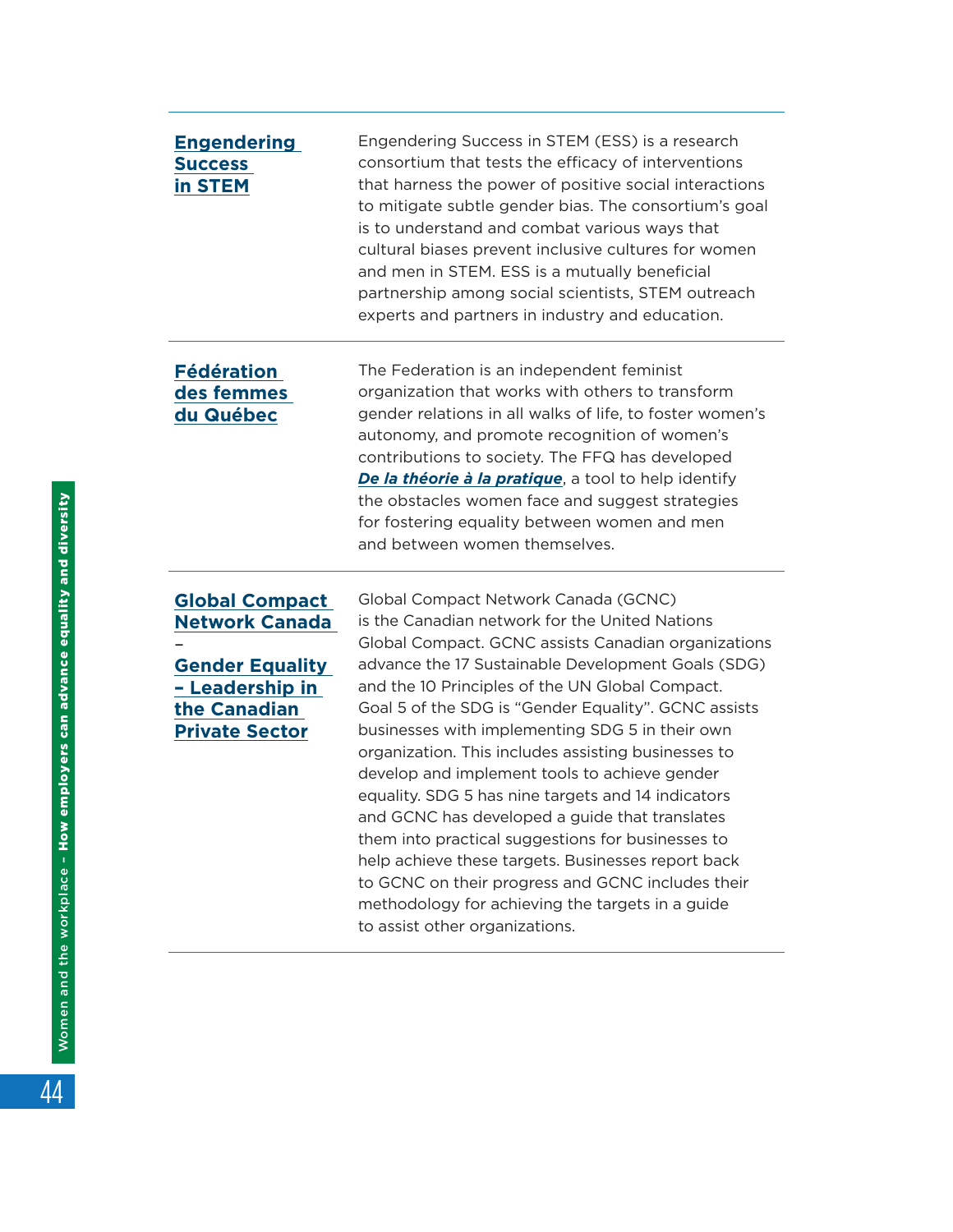| <b>How She</b><br><b>Hustles</b>                                                                                                                 | How She Hustles is a network with a digital reach of<br>more than 10,000 women that connect through social<br>media and special events in Toronto to network,<br>inspire and share success tips. Examples of initiatives<br>led by How She Hustles include HERstory in Black,<br>a digital photo series of 150 black women (seen on<br>CBC) and the <b>Startup &amp; Slay</b> series which creates<br>a space for diverse women to connect and learn<br>from each other about how to be successful<br>entrepreneurs in Canada.                                                                                                                                                                         |
|--------------------------------------------------------------------------------------------------------------------------------------------------|--------------------------------------------------------------------------------------------------------------------------------------------------------------------------------------------------------------------------------------------------------------------------------------------------------------------------------------------------------------------------------------------------------------------------------------------------------------------------------------------------------------------------------------------------------------------------------------------------------------------------------------------------------------------------------------------------------|
| <b>Human</b><br><b>Resource</b><br><b>Professional</b><br><b>Association</b><br>(HRPA)                                                           | HRPA is a regulatory association with 27 chapters<br>across Ontario and more than 23,000 members and<br>students. HRPA regulates, governs and educates HR<br>professionals and students by setting and enforcing<br>the standards of professional HR practice. Areas of<br>work include standards of qualification, professional<br>conduct ethics and expertise. HRPA has developed<br>a three-day workplace diversity and human rights<br>training program which provides best practices<br>and legal frameworks about workplace diversity,<br>equity and human rights. The program also<br>provides expertise on establishing and maintaining<br>a harassment/discrimination-free work environment. |
| <b>Initiative for</b><br><b>Women in</b><br><b>Business, Rotman</b><br><b>School of</b><br>Management,<br><b>University of</b><br><b>Toronto</b> | The Initiative has been strengthening the female talent<br>pipeline since 2008. Together with award-winning<br>faculty and corporate partners, the Initiative supports<br>the career development, decision-making and<br>leadership skills of female professionals through a<br>blend of practical knowledge and academic instruction.                                                                                                                                                                                                                                                                                                                                                                 |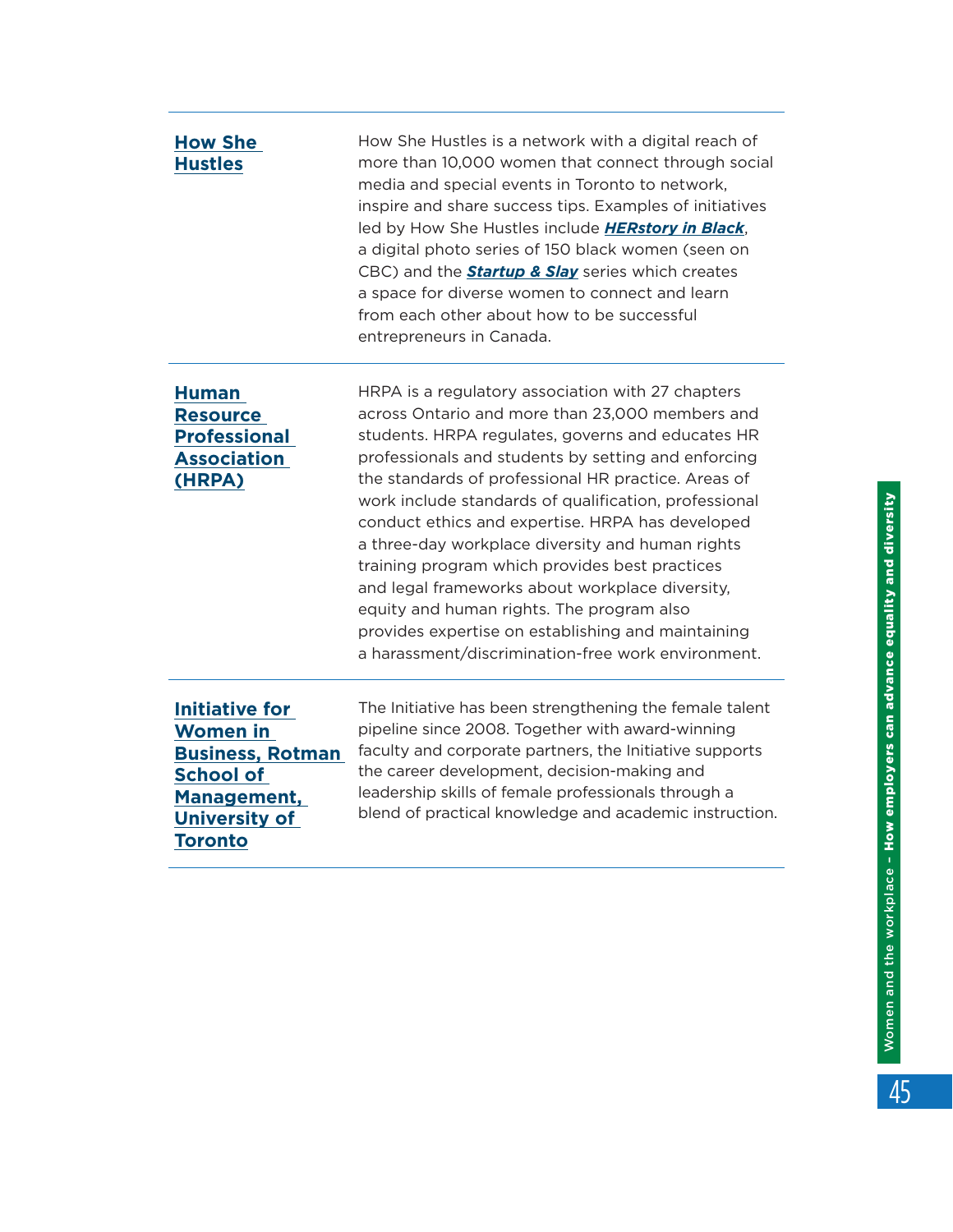| Institute for<br><b>Gender and the</b><br>Economy,<br><b>Rotman School</b><br>of<br>Management,<br><b>University of</b><br><b>Toronto</b> | The Institute for Gender and the Economy (GATE)<br>promotes an understanding of gender inequalities and<br>how they can be remedied-by people of all genders-<br>in the world of business and in the economy.<br>GATE is changing the conversation on gender equality by:<br>Investigating the hidden mechanisms that<br>propagate gender equality.<br>Funding, translating and disseminating innovative<br>academic research.<br>Engaging executives, policy makers and students<br>$\blacksquare$<br>to create new solutions for achieving equality,<br>advancing careers and creating economic prosperity.                                              |
|-------------------------------------------------------------------------------------------------------------------------------------------|------------------------------------------------------------------------------------------------------------------------------------------------------------------------------------------------------------------------------------------------------------------------------------------------------------------------------------------------------------------------------------------------------------------------------------------------------------------------------------------------------------------------------------------------------------------------------------------------------------------------------------------------------------|
| <b>Mining Industry</b><br><b>Human</b><br><b>Resources</b><br><b>Council</b>                                                              | The Council works with mining industry, educators and<br>government to identify HR issues. The Council provides<br>many resources on diversity and inclusion, including<br>the Gender Equity in Mining Works Initiative<br>which includes an e-learning program, an executive<br>development session and written tools to guide mining<br>employers to create more gender-inclusive workplaces.                                                                                                                                                                                                                                                            |
| onBoard<br><b>Canada</b>                                                                                                                  | onBoard Canada is a national organization<br>that trains volunteers to become leaders in<br>the non-profit and public sectors and resources<br>to strengthen the capacity of non-profit and public<br>boards across Canada. Their mission is to make<br>non-profit and public sector leadership more<br>effective, inclusive and responsive to communities.<br>My onBoard technology matches qualified candidates<br>to non-profit organizations and public boards and<br>onBoard also offers leadership programs: Inclusive<br>Leadership in Governance, Embedding Diversity and<br>Inclusion into an Organization and Unconscious Bias<br>and the Board. |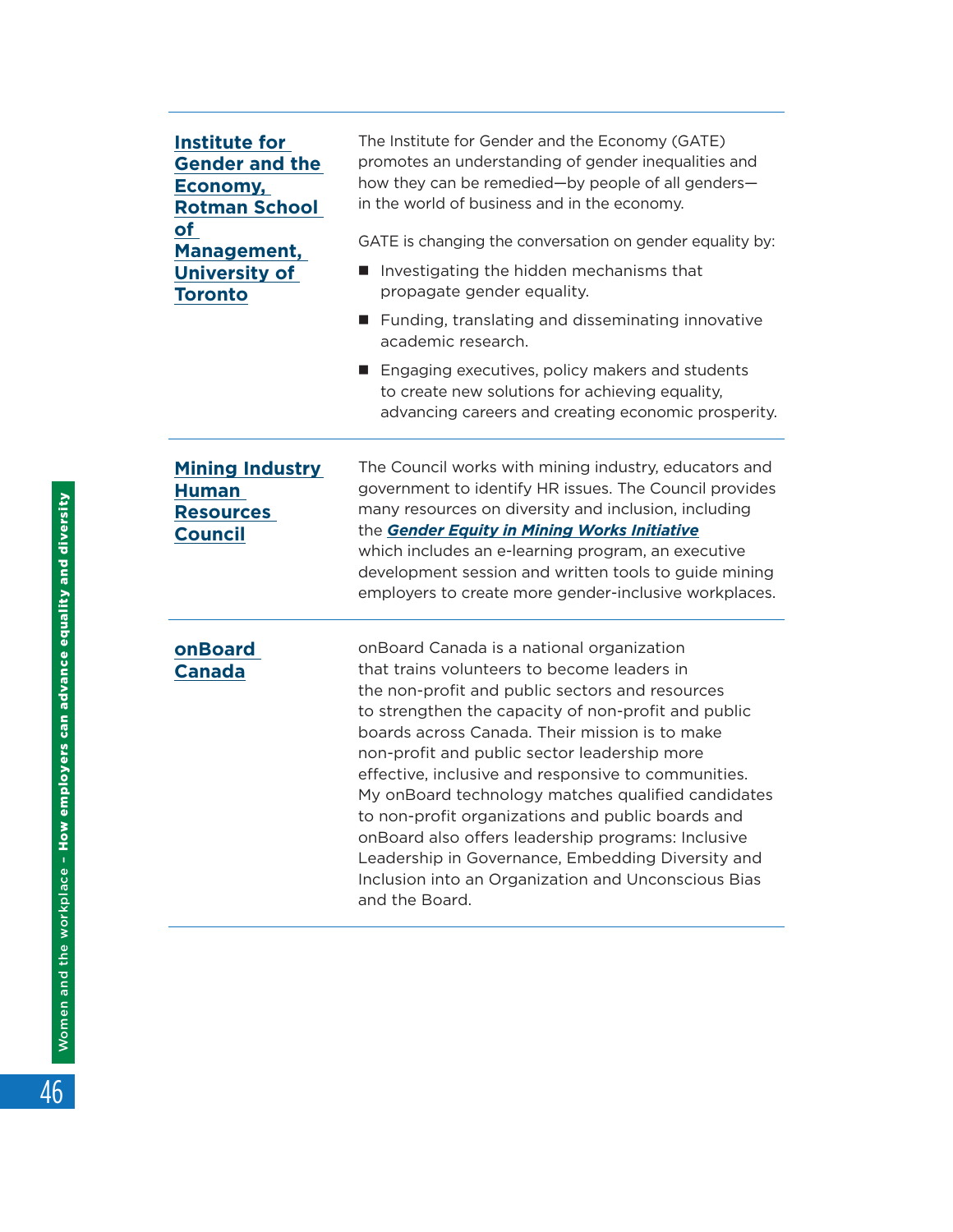#### **[TechGirls](https://www.techgirls.ca/)  [Canada](https://www.techgirls.ca/)**



TechGirls Canada is a hub for Canadian women in Science, Technology, Engineering and Math (STEM). TechGirls is a non-profit organization that conducts research and co-designs solutions to diversity and equity barriers in science and technology sectors by championing women of all abilities, women of colour, LGBTTQ+, immigrant, refugee and Indigenous women. Some initiatives include:

- *Change Together: A Diversity Guidebook for [Startups and Scaleups](https://www.changetogether.io/)*: A do-it-yourself on-ramp to help small-to-medium-sized businesses diversify their workplaces. It documents the key successes and lessons learned over a 12-month collaborative period.
- Workfinding & Immigrant Women's Prosperity *in [STEM](https://www.techgirls.ca/prosperity)*: TGC has embarked on a Canada-wide analysis of the unique challenges visible minority and newcomer women face in finding employment in STEM occupations. This participatory engagement and fact-finding project will fill important knowledge gaps about how to achieve greater diversity and inclusion among the high-paying jobs of tomorrow.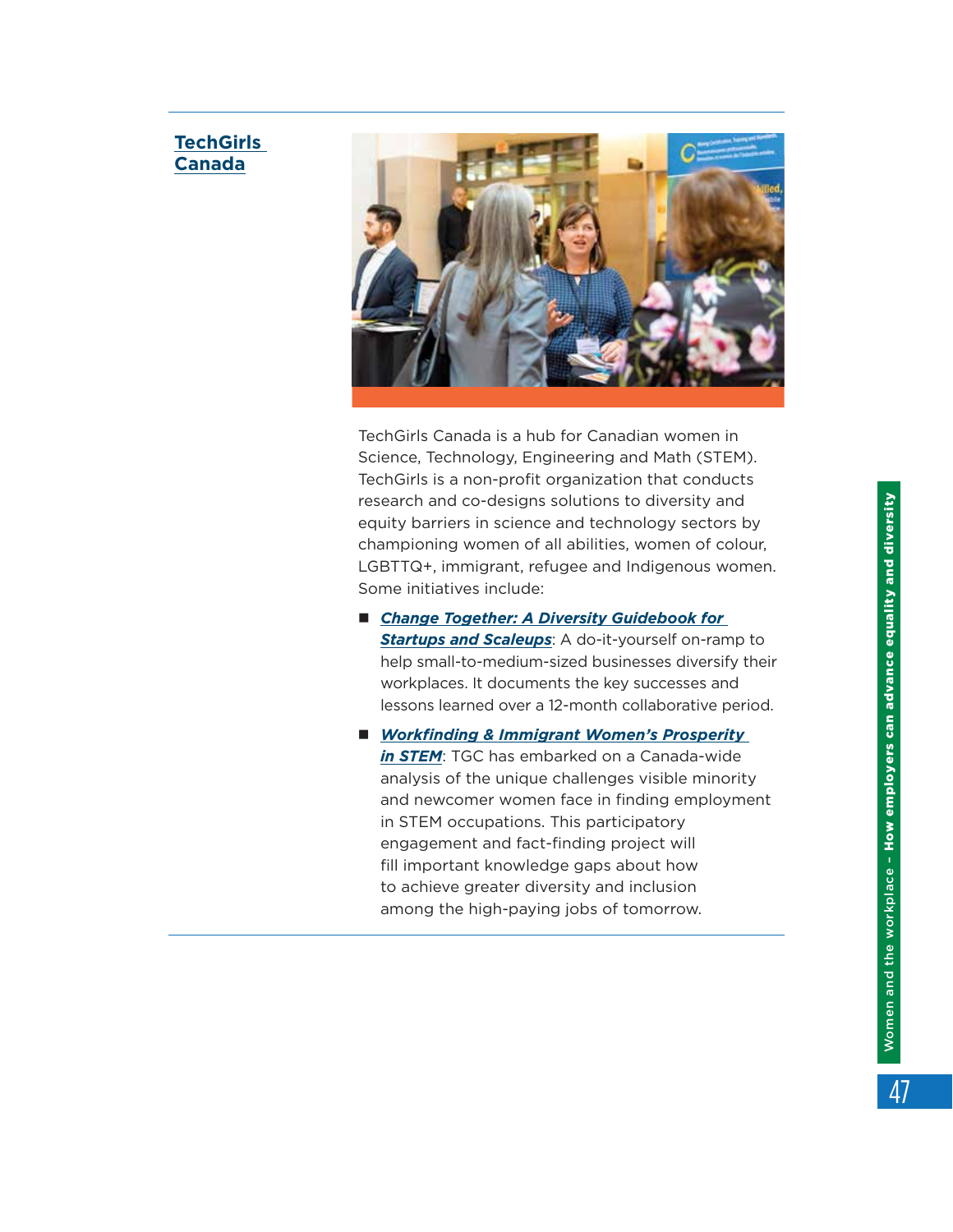| <b>Springtide</b><br><b>Resources</b> | Springtide Resources is a non-profit organization<br>that provides training and educational resources to<br>eliminate gender-based violence, especially where<br>it impacts women and children. The organization<br>promotes healthy and equal relationships by engaging<br>with diverse communities in education and training,<br>advocacy and social change, leadership and<br>mentorship and accessibility and inclusion.               |
|---------------------------------------|--------------------------------------------------------------------------------------------------------------------------------------------------------------------------------------------------------------------------------------------------------------------------------------------------------------------------------------------------------------------------------------------------------------------------------------------|
| <b>Trucking HR</b><br><b>Canada</b>   | Trucking HR Canada promotes collaboration among<br>stakeholders in the Canadian trucking industry.<br><b>Women with Drive</b> is a national project to promote<br>women in freight transportation. The initiative is<br>overseen by a national advisory committee comprised<br>of senior representatives from trucking employers<br>across the country. The Committee also developed<br>an employment action plan for women that includes: |
|                                       | A national employment strategy                                                                                                                                                                                                                                                                                                                                                                                                             |
|                                       | Identification of best practices                                                                                                                                                                                                                                                                                                                                                                                                           |
|                                       | Identification of challenges, including<br>existing barriers                                                                                                                                                                                                                                                                                                                                                                               |
|                                       | Promoting the trucking industry as an industry<br>of choice for women.                                                                                                                                                                                                                                                                                                                                                                     |

48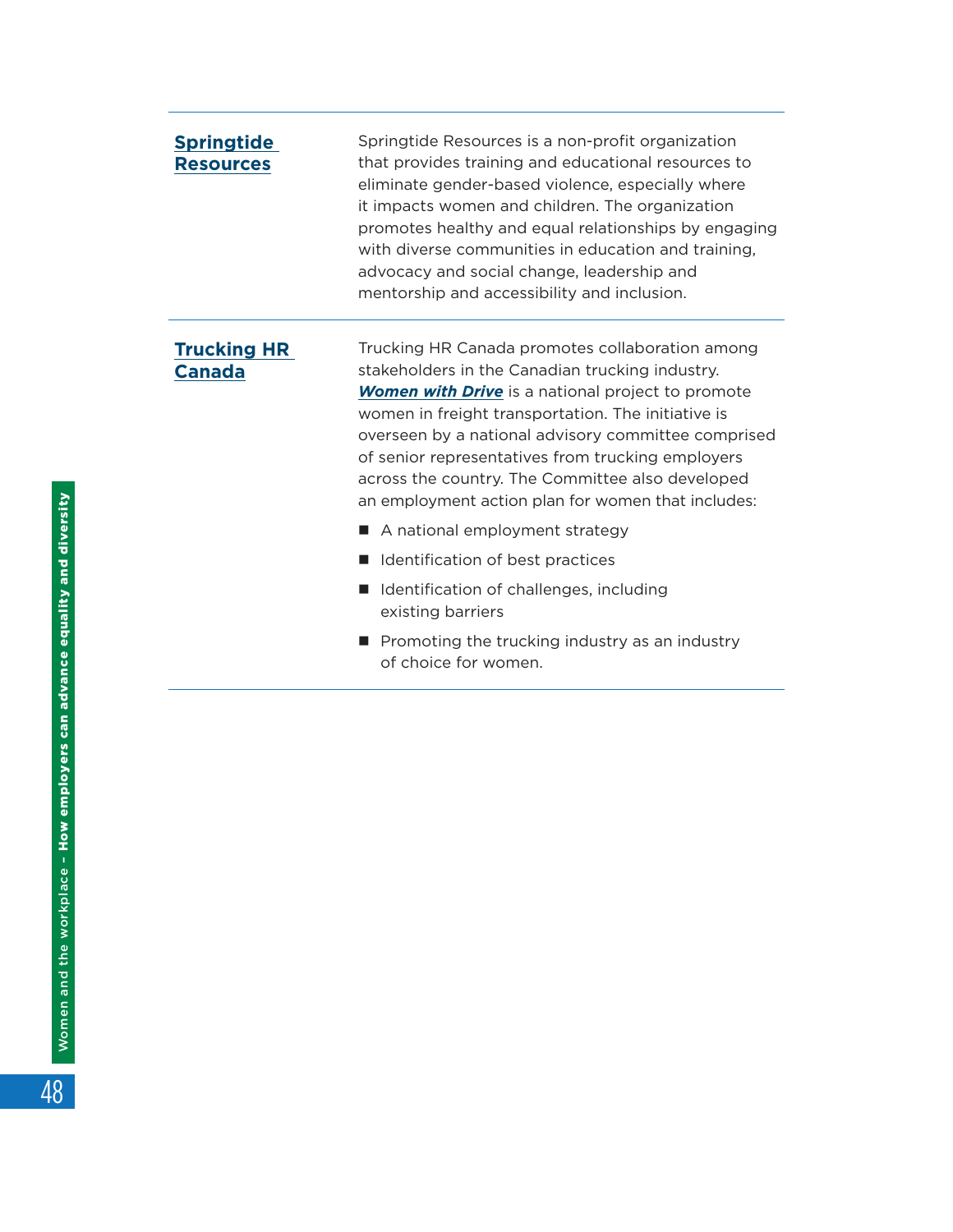| <b>The UK</b><br><b>Behavioural</b><br><b>Insights Team</b> | The Team improves people's lives and communities<br>by partnering with governments, local authorities,<br>businesses and charities, using simple changes to<br>tackle major policy problems by generating and<br>applying behavioural insights to inform policy,<br>improve public services and deliver results for citizens<br>and society. The Team's work includes improving<br>equality and tackling discrimination. In the UK, they<br>have partnered with the Government Equalities Office<br>and a growing number of employers to improve an<br>understanding of what works to <b>increase gender</b><br>equality and reduce the pay gap.                                                            |
|-------------------------------------------------------------|-------------------------------------------------------------------------------------------------------------------------------------------------------------------------------------------------------------------------------------------------------------------------------------------------------------------------------------------------------------------------------------------------------------------------------------------------------------------------------------------------------------------------------------------------------------------------------------------------------------------------------------------------------------------------------------------------------------|
|                                                             | In the USA they have worked with a number of cities<br>to increase the diversity of new recruits to police<br>forces. The Team also is working to reduce<br>gender-based violence worldwide. In Australia,<br>live projects are applying behavioural insights<br>to the challenge of sexual harassment.                                                                                                                                                                                                                                                                                                                                                                                                     |
| <b>Vanier Institute</b><br>of the Family                    | The Vanier Institute of the Family is a national<br>organization dedicated to understanding the diversity<br>and complexity of families and the reality of family life<br>in Canada. Through publications, research initiatives,<br>presentations and social media, the Institute enhances<br>understanding of how families relate to social,<br>economic, environmental and cultural forces. The<br>Institute has embarked on the <b>Workplace Supports</b><br>for Canadian Caregivers Project to collect workplace<br>practices that provide a variety of flexible work<br>arrangements, leave policies and supports<br>to enable employees to manage their paid<br>work and caregiving responsibilities. |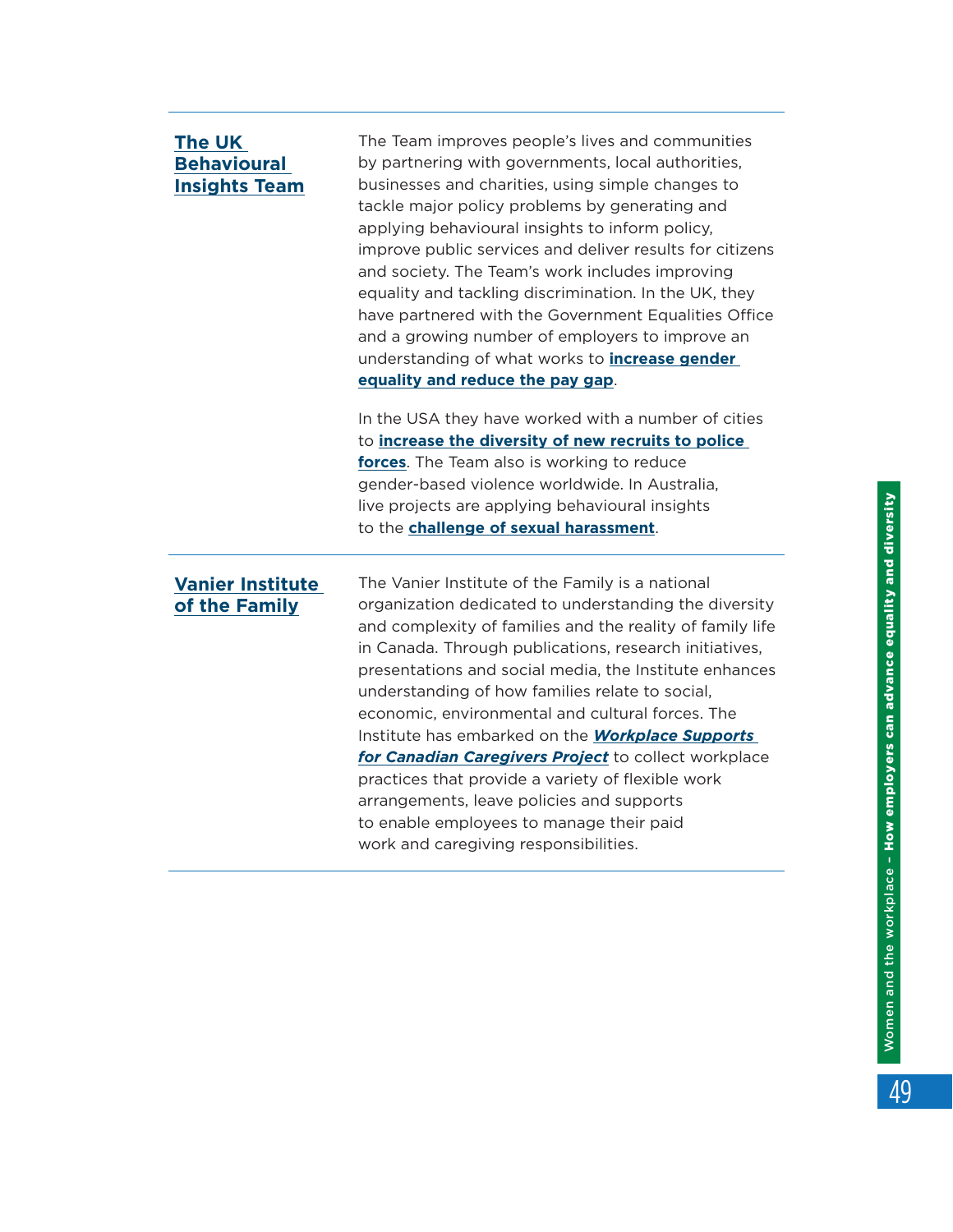#### **[WE EMPOWER](https://www.empowerwomen.org/en)  [Programme of the](https://www.empowerwomen.org/en)  [European Union,](https://www.empowerwomen.org/en)  [UN Women and](https://www.empowerwomen.org/en)  [International](https://www.empowerwomen.org/en)  [Labour](https://www.empowerwomen.org/en)  [Organization](https://www.empowerwomen.org/en)**

WE EMPOWER launched in 2018 with UN WOMEN, the European Union and the International Labour Organization. WE EMPOWER advances gender equality and women's economic empowerment in the public and private sectors in G7 countries. WE EMPOWER's main platform for action is the **[Women's Empowerment](https://www.empowerwomen.org/en/weps/about) [Principles](https://www.empowerwomen.org/en/weps/about)**. The Women's Empowerment Principles were created by UN Women and UN Global Compact in 2010 and offer guidance to businesses on how to promote gender equality and women's empowerment in the workplace, marketplace and community. Over 2,000 companies globally have signed onto the Women's Empowerment principles. Signatories are becoming role models for attracting talent, entering new markets, serving their communities, while measurable improving the bottom line.

#### **[Women](https://www.womenbuildingfutures.ca/)  [Building](https://www.womenbuildingfutures.ca/)  [Futures \(WBF\)](https://www.womenbuildingfutures.ca/)**

WBF prepares women for prosperous careers in industries where they have been underrepresented. These careers lead to economic freedom, personal confidence and growth that are transformational for women, their families and their communities. WBF has experience recruiting and ensuring career success for women within these industries at a employment rate of 90 per cent. WBF offers training programs to both **[employees](https://www.womenbuildingfutures.com/programs/program-overview)** and **[employers](https://www.womenbuildingfutures.com/programs/program-overview)**, including the *[Employer](https://www.womenbuildingfutures.com/employers/become-an-employer-of-choice)  of [Choice Network](https://www.womenbuildingfutures.com/employers/become-an-employer-of-choice)*.

50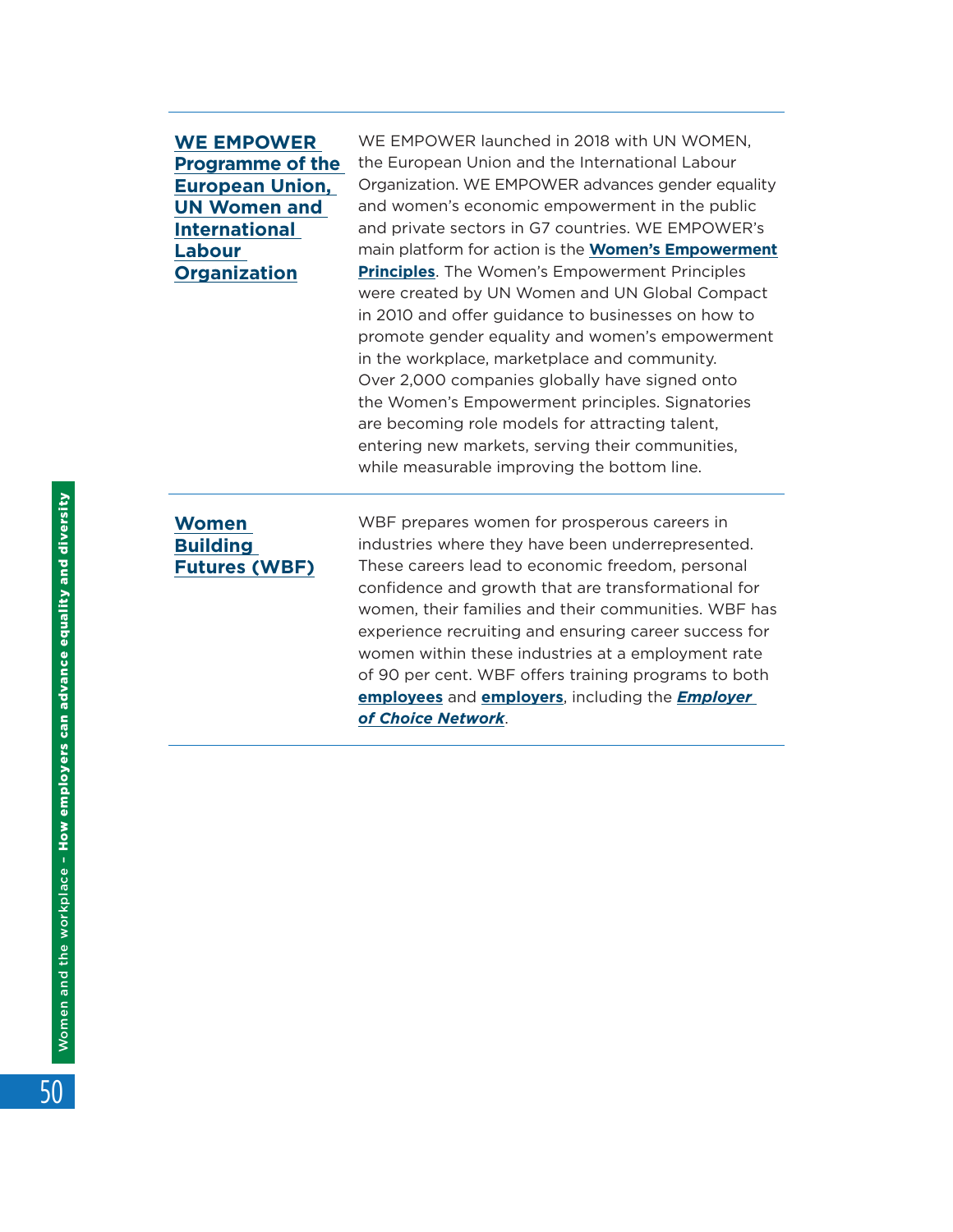#### **[YMCA—Greater](https://ymcagta.org/)  [Toronto](https://ymcagta.org/)**

The YMCA delivers childcare, health and fitness, gambling awareness and substance abuse programs and offers immigration services and language assessments for newcomers. The YMCA has social and inclusiveness committees that organize events and work to support YMCA staff. The YMCA also provides staff training to address marginalized groups such LGBTQ and women.

Examples of specific employment programs offered include:

- **Employment Services:** Assessment of skills and experience, information about different occupations, local labour market, employment and training opportunities, referral to other community services and support, support with job search strategies including resume, cover letter and interview preparation, etc.
- **Nouth Job Connection:** Serves youth aged 15 to 29 who experience multiple and/or complex barriers to employment by providing more intensive supports beyond traditional job search and placement opportunities.
- **E** Skills Development for Youth Program: For youth between 15 and 30 years of age and looking for a job who need assistance with resume writing, practicing interview skills or job searching. Includes FIRST AID/CPR, WHMIS and SMART SERVE certifications. Four weeks of paid workshops and eight weeks of paid job placement.
- Newcomer Youth leadership Development: Helps newcomer youth have a positive settlement experience and become engaged members of the community. NYLD offers an environment to meet new people, build new skills and get involved.
- Career Planning and Development Services: Offers assessment tools and counselling to help build self-understanding and guidance in life and career change.